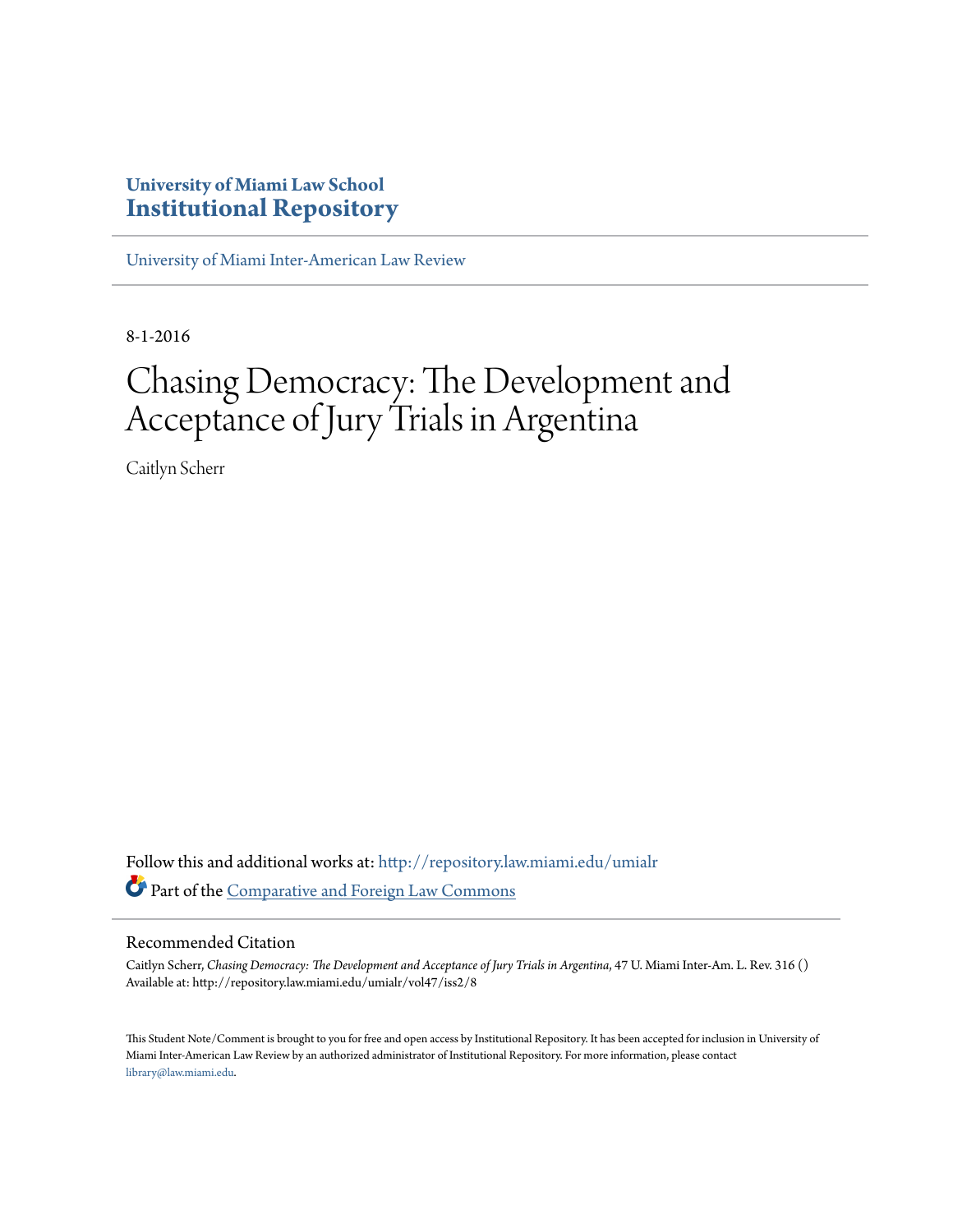# **Chasing Democracy: The Development and Acceptance of Jury Trials in Argentina**

## Caitlyn Scherr\*

*Argentina's 1853 National Constitution and the 1994 amendment to the Code of Criminal Procedure both guarantee a right to a trial by jury, yet the Argentine Congress has failed to pass the necessary legislation to establish a national jury system. However, nothing has stopped the individual provinces from creating their own systems for public participation. In the 1990's, the province of Córdoba implemented mixed juries. The Neuquén province successfully implemented an even more advanced jury system in 2011. In recent years, this has created a snowball effect, with Buenos Aires, Chaco, and at least three other provinces following suit in quick succession.* 

*The implementation of a trial by jury system has caused mixed reactions in Argentina, which has a historically inquisitorial legal system. This inquisitorial background has historically caused significant resistance to the establishment of jury trials. Critics are concerned that allowing 12 jurors to share responsibilities with the judge will lead to a greater decentralization of power, and more uncertain and unfair trial results. Proponents of the recent legislation argue that the decentralization of power is a positive change that should be embraced, as the judiciary is the only branch of the state government without public participation.* 

 <sup>\*</sup> J.D. 2016, University of Miami School of Law. The author would like to thank Professor Scott Sundby, Mr. Federico Morgenstern, Professor Hernán Gullco, Professor Alejandro Carrió, Judge Gustavo Garibaldi, and Mr. Patrick Di Cintio for their guidance; Judge Francisco Pont Vergés for his experienced opinion and advice; and Professor Rachel Stabler for her thoughtful and thorough proofreading. My deepest thanks to Mr. Andrés Harfuch for his vast knowledge and endless support. For updated information regarding the progress of jury trials in Argentina, visit the Asociación Argentina de Juicio por Jurados website at http://www.juicioporjurados.org/.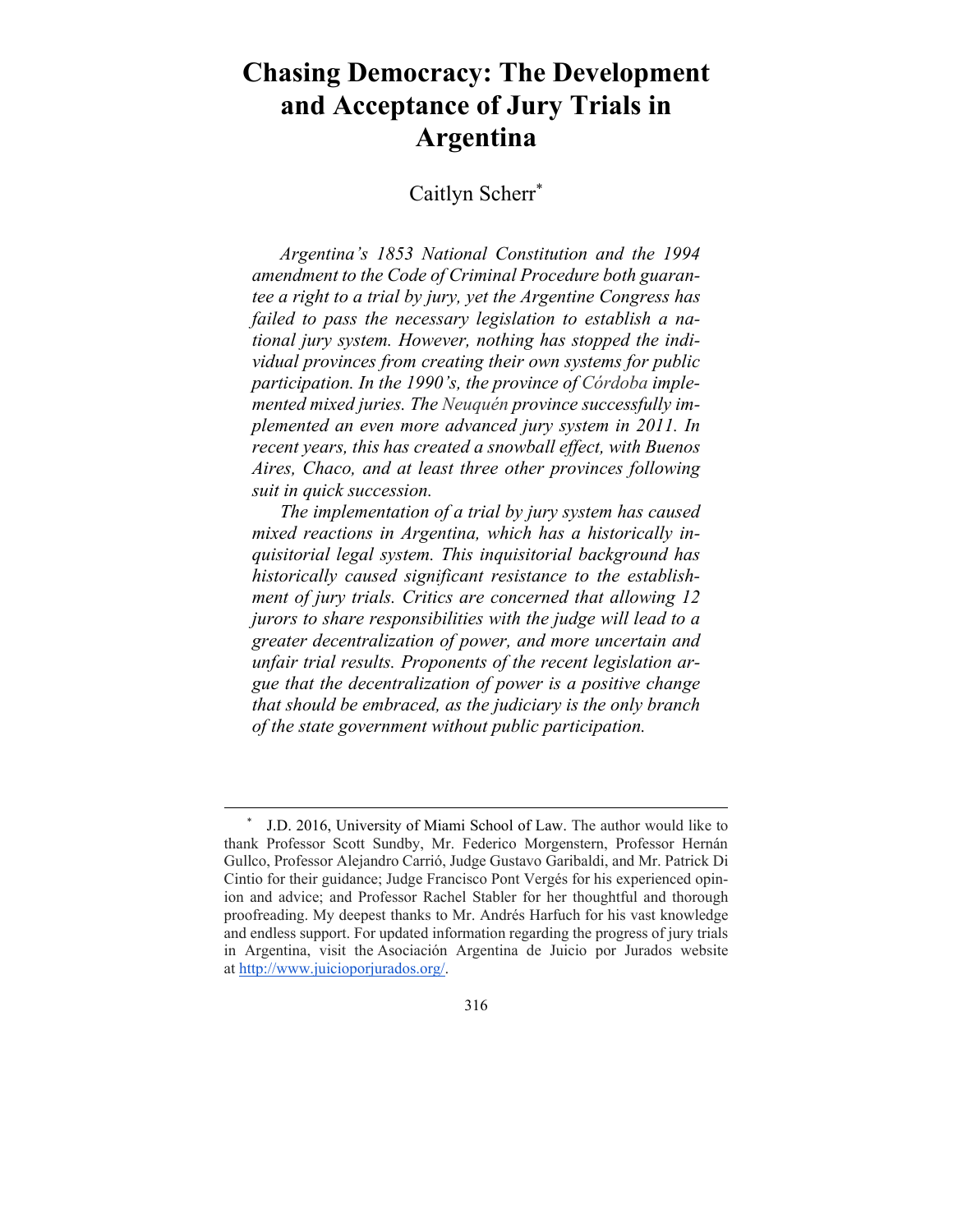*I will argue that, based on Argentina's history and the current public sentiment in the country, as well as a comparison to the jury system of the United States, the establishment of a trial by jury is a step in the right direction, which will lead other provinces, and eventually the national legislature, to follow suit.* 

|   |                                               | .318 |
|---|-----------------------------------------------|------|
| Н |                                               |      |
|   | III. CURRENT PROVINCES WITH JURY SYSTEMS 324  |      |
|   |                                               |      |
|   | 1. Events Preceding Córdoba's Jury System 325 |      |
|   | 2.                                            |      |
|   | 3 <sub>1</sub>                                |      |
|   | 4.                                            |      |
|   |                                               |      |
|   |                                               |      |
|   |                                               |      |
|   |                                               |      |
|   |                                               |      |
|   |                                               |      |
|   |                                               |      |
|   |                                               |      |
|   | IV. COMPARISON TO THE UNITED STATES 343       |      |
|   |                                               |      |
|   |                                               |      |
|   |                                               |      |
|   | D. United States' Influence on Argentina347   |      |
|   |                                               |      |
|   |                                               | .351 |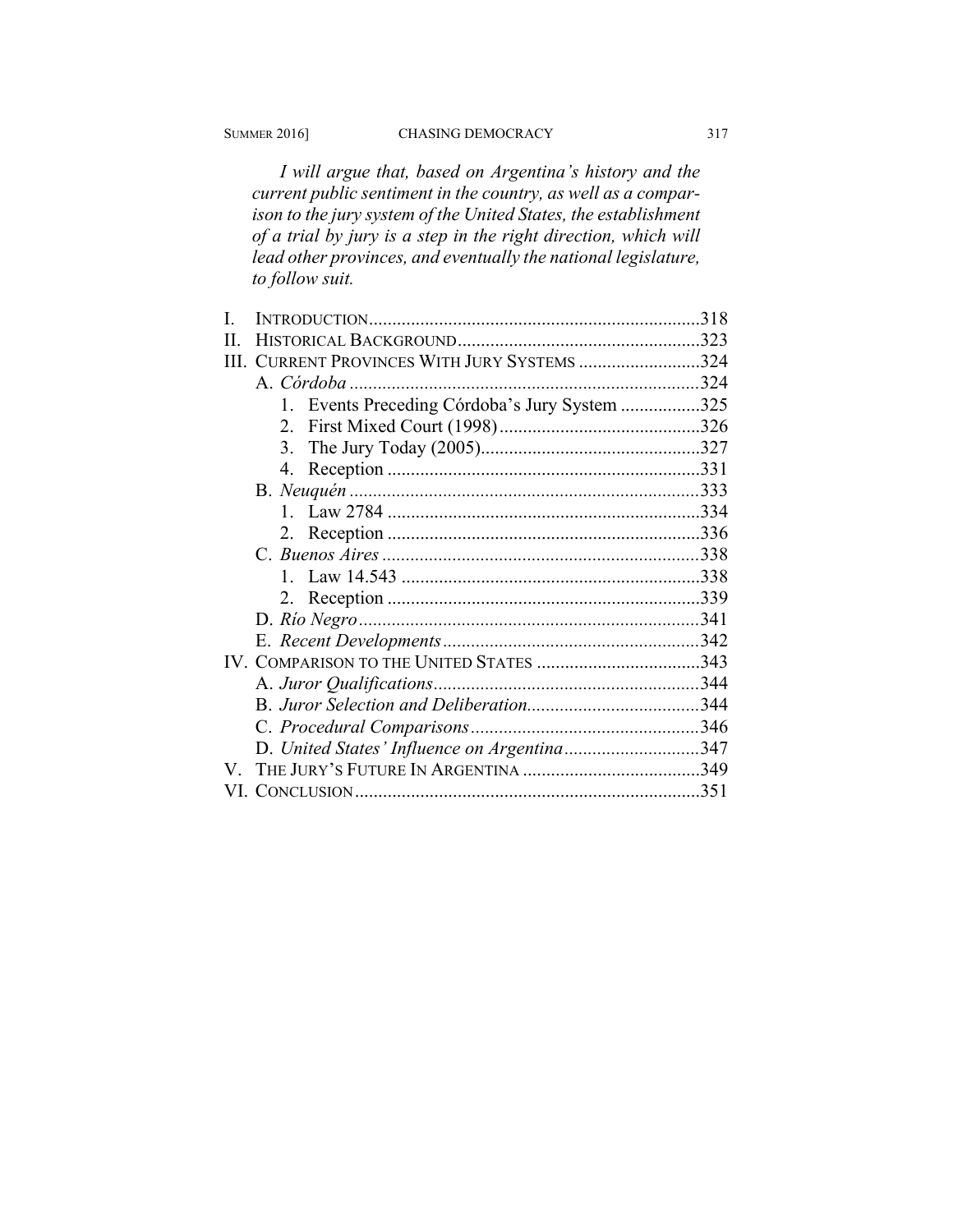#### I. INTRODUCTION

The classic American movie *12 Angry Men*, set in the 1950's, depicts the story of one brave juror who solely voted not to convict a young defendant, eventually convincing each of the other jurors not to convict as well.<sup>1</sup> In 2014, as part of an effort to familiarize Argentine citizens with the workings of the jury system, the Buenos Aires Ministry of Justice negotiated a deal with MGM Studios that allows it to massively distribute *12 Angry Men* to schools, professional groups, and the general public.<sup>2</sup> Through this initiative, the government hopes to educate the public on the jury system and diminish the foreign nature of the institution.<sup>3</sup>

The jury system is a celebrated aspect of American culture. It is discussed in the news, taught in classrooms nationwide, and guaranteed by the Sixth Amendment of the United States Constitution.<sup>4</sup> In Argentina, however, the mechanics of a jury system are not common knowledge, despite constitutional guarantees that are over 150 years old.<sup>5</sup> Only recently have provincial legislatures begun to provide for trial by jury, necessitating public education on this democratic institution.

Argentina's 1853 National Constitution guarantees a jury trial in three separate sections.<sup>6</sup> Article 24 requires Congress to "promote . . . the establishment of trial by jury."7 Additionally, Article 75, subsection 12, gives Congress the power to enact any legislation necessary to implement a trial by jury system.<sup>8</sup> Finally, Article 118

 $\frac{1}{1}$  $1\quad$  12 ANGRY MEN (MGM Studios 1957).

Cristian Penna, *Doce Hombres en Pugna Reloaded,* JUICIO POR JURADOS (May 24, 2014),

http://www.juicioporjurados.org/2014/05/juicio-por-jurados-la-utilidad-delas.html.<br> $\frac{3}{d}$ 

 $\frac{3}{4}$  *Id*.

 $^{4}$  U.S. CONST. amend. VI.<br> $^{5}$  Art 24 CONSTITUCIÓN N

Art. 24, CONSTITUCIÓN NACIONAL [CONST. NAC.] (Arg.).

<sup>&</sup>lt;sup>6</sup> See id. at art. 24, 75, 119. Those provisions were maintained verbatim by the 1994 amendment to the Constitution. Only the numbering of two of the three provisions were changed: former Article 67 is now Article 75, and former Article 102 is now Article 118.

<sup>7</sup>  *Id.* at art. 24.

<sup>8</sup>  *Id.* at art. 75.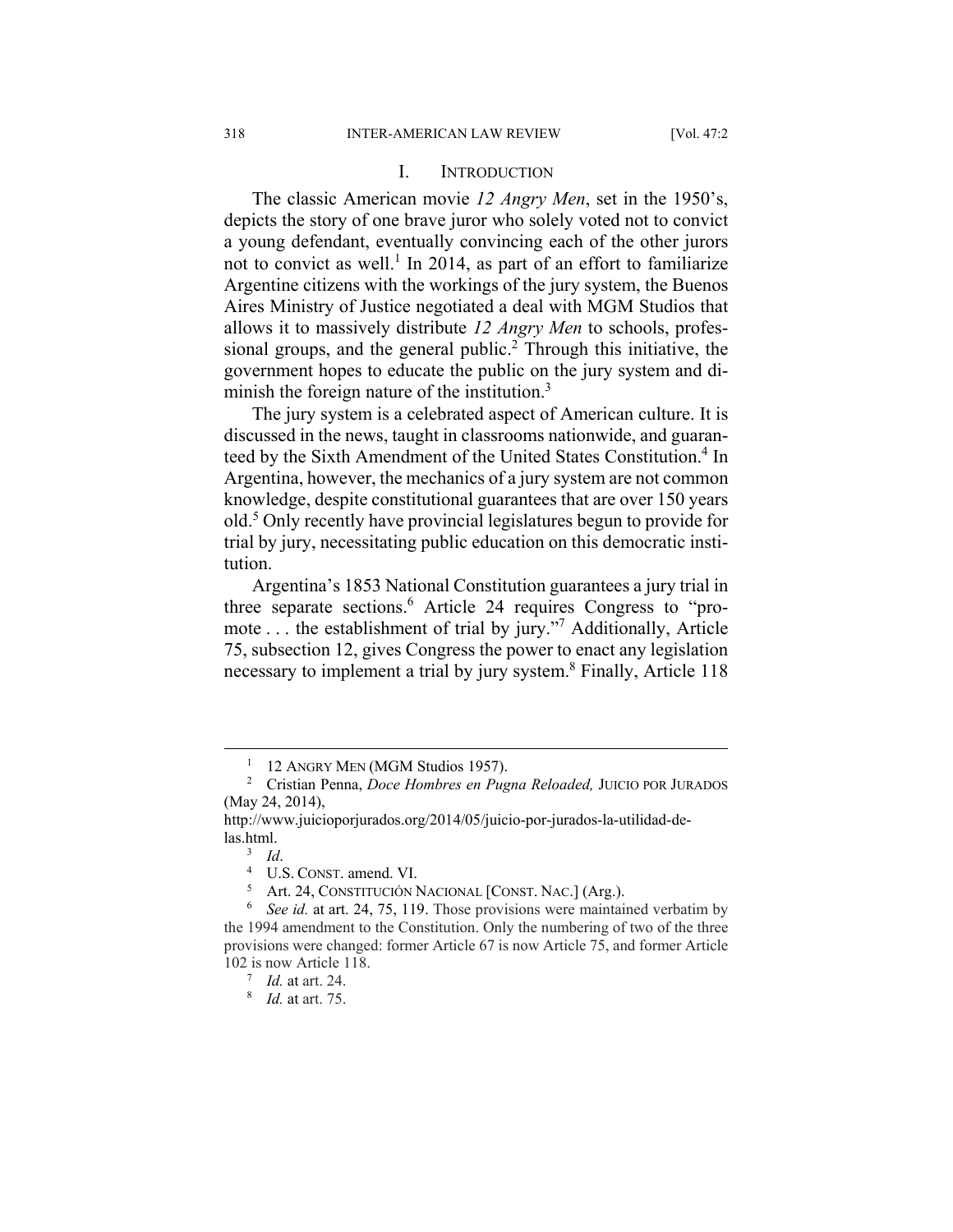requires most criminal cases to be "decided by jury once this institution is established in the Nation."9 Per Article 118, trials must be "held in the province where the crime has been committed  $\dots$ "<sup>10</sup>

Despite the express constitutional provisions, Argentina has yet to pass the necessary legislation to establish federal jury trials.<sup>11</sup> Though then-Senator Cristina Fernández de Kirchner presented a bill to the federal legislature in 2004 and 2006 in the hopes of sparking progress, neither was successful.12 In addition, the National Supreme Court has ruled against jury trial rights on several occasions.<sup>13</sup> In 1911, 1932, and 1947, the Court denied defendants' motions requesting jury trials on the rationale that the constitution "do[es] not require Congress to *immediately* establish" a jury system.14 In 1991, for the first time, a trial judge in Buenos Aires granted a similar motion, but this decision was emphatically reversed by the Court of Appeals.<sup>15</sup> The court indicated that it could not take action until the legislature passed the necessary laws establishing a jury system.<sup>16</sup> Between denied motions for jury trials and a lack of successful legislation, neither the judiciary nor the legislature has validated the relevant federal constitutional provisions.<sup>17</sup>

Though the national government has not embraced the constitutional guarantee to a jury trial, nothing has stopped the provinces from creating their own systems for public participation. In the 1990's, the province of Córdoba established and implemented

 <sup>9</sup> <sup>9</sup> *Id.* at art. 118.

<sup>&</sup>lt;sup>10</sup> *Id.*<br><sup>11</sup> Edmundo S. Hendler, *Lay Participation in the Judicial Process: The Situation In Argentina*, 2002 ST. LOUIS-WARSAW TRANSATLANTIC L.J. 81, 81 (2003) [hereinafter Hendler, *The Situation in Argentina*]. 12 Luciana Bertoia, *BA Province Begins Trial by Jury*, BUENOS AIRES

HERALD (May 21, 2014), http://www.buenosairesherald.com/article/159982/baprovince-begins-trial-by-jury. 13 Edmundo Hendler, *Lay Participation in Argentina: Old History, Recent* 

*Experience*, 15 SW.J.L. & TRADE AMERICAS 1, 9 (2008) [hereinafter Hendler, *Old History, Recent Experience*]. 14 *Id*. (emphasis added). 15 *Id*. at 10. 16 *Id*. 17 *Id*.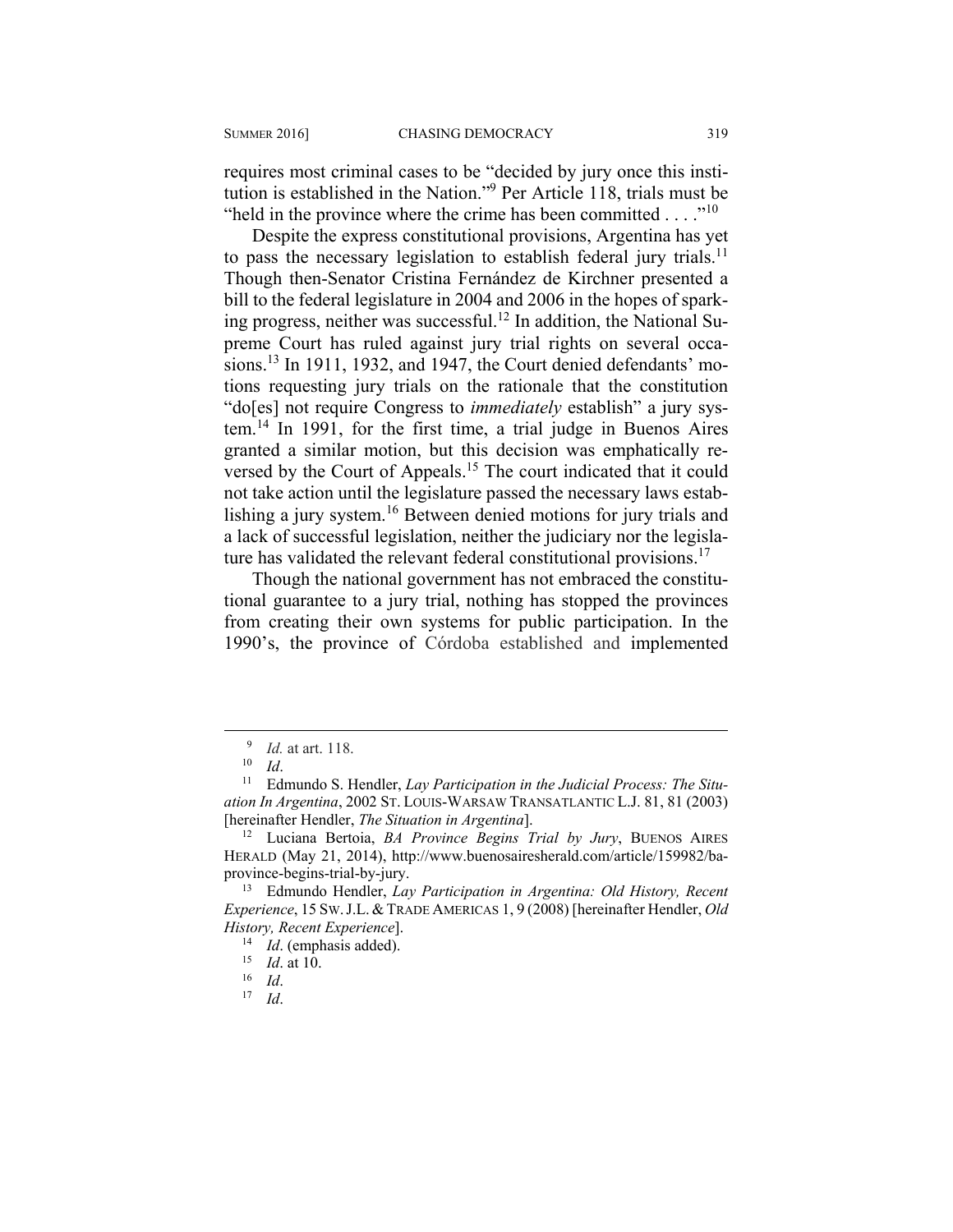mixed juries, comprised of both laypersons and judges.<sup>18</sup> A more expansive jury system was adopted in Córdoba in 2004, which influenced the Neuquén province to successfully adopt jury legislation in November 2011.<sup>19</sup> Subsequently, the Buenos Aires and Río Negro provinces passed laws, in September 2013 and October 2014, respectively, requiring the establishment of a trial by jury in the province.<sup>20</sup> In 2015, the Chaco province passed its own jury law.<sup>21</sup> Several other provinces are discussing passing similar laws, or have similar laws currently pending in their legislature.<sup>22</sup>

The implementation of a jury system has caused mixed reactions in the country.23 Argentina's historically inquisitorial system triggers some resistance to jury trials.24 Critics of jury trials are concerned that allowing laypersons to share responsibilities with the judge will lead to a greater decentralization of power, and more uncertain and unfair trial results.25 In addition, juries may undermine jurists who have spent years training and preparing for their specialized careers.<sup>26</sup> Proponents of the recent legislation argue that the decentralization of power is a positive change that should be embraced, as the judiciary is the only branch of the provincial government without public participation.<sup>27</sup>

<sup>22</sup> Skype Interview with Andrés Harfuch, Vice President, Asociación Argentina de Juicio por Jurados (Jan. 1, 2015).<br><sup>23</sup> *Id.* <sup>24</sup> "Argentina was by then a new country, that had recently become independ-

 <sup>18</sup> María Inés Bergoglio, *Metropolitan and Town Juries: The Influence of Social Context on Lay Participation*, 86 CHI.-KENT L. REV. 831, 832 (2011) [hereinafter Bergoglio, *Metropolitan and Town Juries*]. 19 Law No. 9182, CBA, Sept. 22, 2004, 173 E.D.L.A. 986 (Arg.); Bertoia,

*supra* note 12. 20 Law No. 9182, CBA, Sept. 22, 2004, 173 E.D.L.A. 986 (Arg.); *see also*

Law No. 14.543, BA, Sept. 12, 2013, 27187 B.O. Sup. (Arg.); Law No. 5020, RN, Dec. 10, 2014, 5319 B.O. Sup. (Arg.).<br><sup>21</sup> Law No. 7661, CHO, Sept. 2, 2015, 9839 B.O. 1 (Arg.).

ent from Spain and the people were born and raised under Spanish traditions, to which the jury was unknown." E-mail from Francisco Pont Vergés, Judge, Criminal Trib. of San Martín, to author (Jan. 8, 2015, 08:28:15 EST) (on file with au-

thor). 25 Bertoia, *supra* note 12. 26 Bergoglio, *Metropolitan and Town Juries, supra* note 18, at 840. 27 Bertoia, *supra* note 12.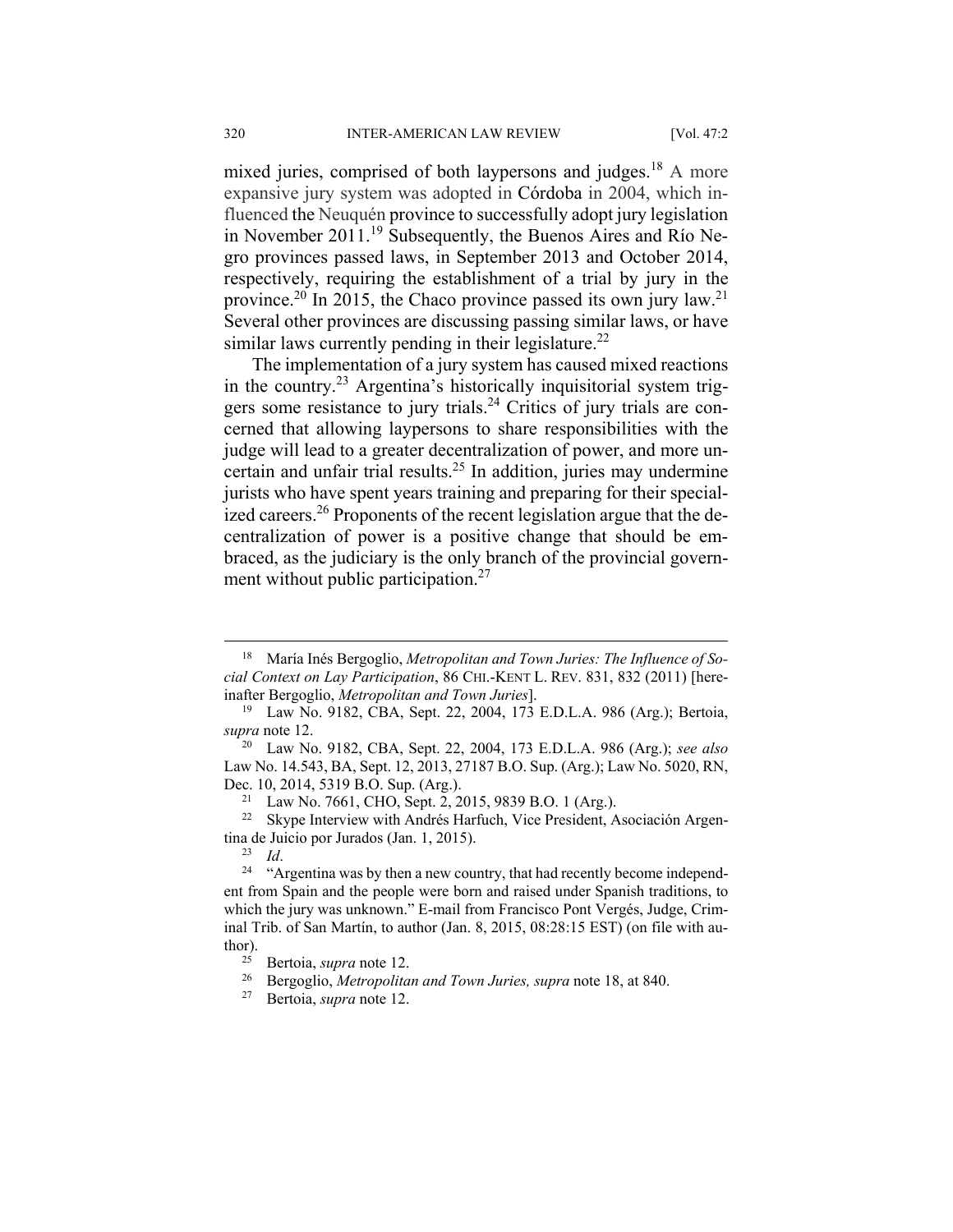Despite mixed reactions, it seems the majority of the Argentine public agrees with the institution of jury trials. In 1998, a nationwide survey revealed that 72% of the people interviewed thought jury trials would improve the judiciary.<sup>28</sup> A 2004 study in Buenos Aires indicated that 66% of people interviewed believed implementing jury trials would reduce judicial corruption.<sup>29</sup> These early surveys seem to be validated; in March 2015, a compilation of pre- and posttrial surveys in Buenos Aires revealed that 85.7% of jurors would serve on a jury if they were summoned again, and 93.75% of jurors felt their opinion of the criminal justice system had improved since before serving as a juror.<sup>30</sup>

Legal professionals, on the other hand, were not originally as convinced.31 A 2003 study in Córdoba showed that only 31% of lawyers (as opposed to 56% of the general population) favored a jury trial.<sup>32</sup> Though he is in strong favor of the jury system, Judge Francisco Pont Vergés believes the system generally lacks the support of judges and state prosecutors.<sup>33</sup> This is likely due to their minimal participation in the legislative process.<sup>34</sup> According to Judge Pont Vergés, these groups were not consulted during the legislation's development, and in the few public hearings that occurred, only a minority of jurists made their voices heard.<sup>35</sup>

prevalent. *See El juicio por jurados en Buenos Aires se gana el respeto y la aprobación dejueces, fiscales y defensores,* JUICIO POR JURADOS (Oct. 16, 2015), http://www.juicioporjurados.org/2015/10/trial-by-jury-in-buenos-aires-

gains.html (for an example of changing opinions in Buenos Aires). 32 *Id.; see also* María Inés Bergoglio, *New Paths Toward Judicial Legitimacy: The Experience of Mixed Tribunals in Córdoba*, 14 SW. J.L. & TRADE AMERICAS 319, 325 (2008) [hereinafter Bergoglio, *New Paths Toward Judicial Legitimacy*].

 <sup>28</sup> Bergoglio, *Metropolitan and Town Juries, supra* note 18, at 838. 29 *Id*. at 839. 30 *Debutó San Isidro con los juicios por jurados: resultados de las encuestas*, JUICIO POR JURADOS (July 2, 1015), http://www.juicioporjurados.org/2015/07/resultados-de-las-encuestas-los-jurados.html.<br><sup>31</sup> However, now it seems the tide is changing as jury trials become more

<sup>&</sup>lt;sup>33</sup> Judge Pont Vergés is convinced jury trials are an excellent way to try crimes, and hopes that it will overcome all obstacles and be successful in Argentina. E-mail from Francisco Pont Vergés, *supra* note 24.<br><sup>34</sup> *Id*.<br><sup>35</sup> *Id*.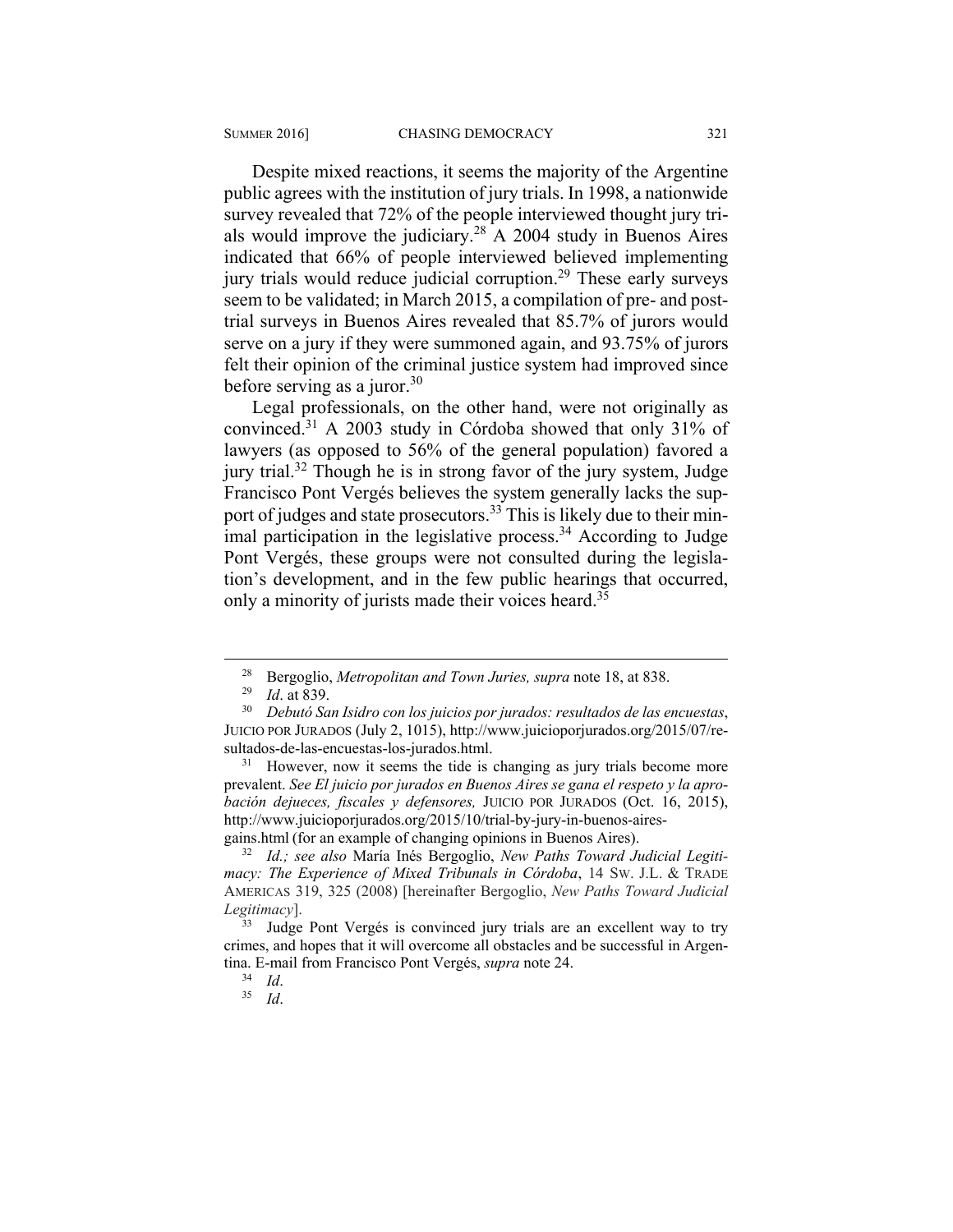The public view supporting jury trials may have been influenced by a well-known 1996 murder trial in the province of Catamarca.<sup>36</sup> It was suspected that local politicians were involved with the murder, and the case sparked considerable controversy.37 Citizens passionately followed the proceedings through the media until a threejudge panel forbade televised broadcasts.<sup>38</sup> Citizens fervently protested throughout Argentina, ultimately causing the Supreme Court of Catamarca to, within twenty-four hours, order the broadcasts to resume.39 This case demonstrated the potential power of public intervention in criminal cases. Citizens recognized that their actions could positively impact the justice system, and their voices could cause substantial change. This mindset may have opened the door for greater acceptance of public participation in the justice system through juries.

This note aims to inform readers of the recent developments of jury trial rights in Argentina, the acceptance of which had stalled for decades but is finally gaining credence. It will discuss the predicted future success of the jury system and offer suggestions for improvement. This note is organized into four sections. The first section will provide a brief historical overview of Argentina, noting the tension between inquisitorial and adversarial methods that distinguish Argentina from the United States, and cause resistance to a federal jury system. Section two will examine the first three Argentine provinces to actually implement jury trials – Córdoba, Neuquén, and Buenos Aires. It will also briefly discuss bills recently passed in the Río Negro and Chaco provinces. Section three will compare the Argentine jury systems, focusing on Neuquén and Buenos Aires, to that of the United States, taking Argentina's constitutional history and influence by the United States Constitution into account. Section four will comment on the direction and eventual success of jury trials in Argentina and provide suggestions for improvement.

Based on Argentina's history and the current public sentiment in the country, the establishment of a trial by jury is a positive, though not flawless, step in the right direction, which will lead other prov-

 <sup>36</sup> Hendler, *Old History, Recent Experience, supra* note 13, at 3. 37 *Id*. 38 *Id*. 39 *Id*.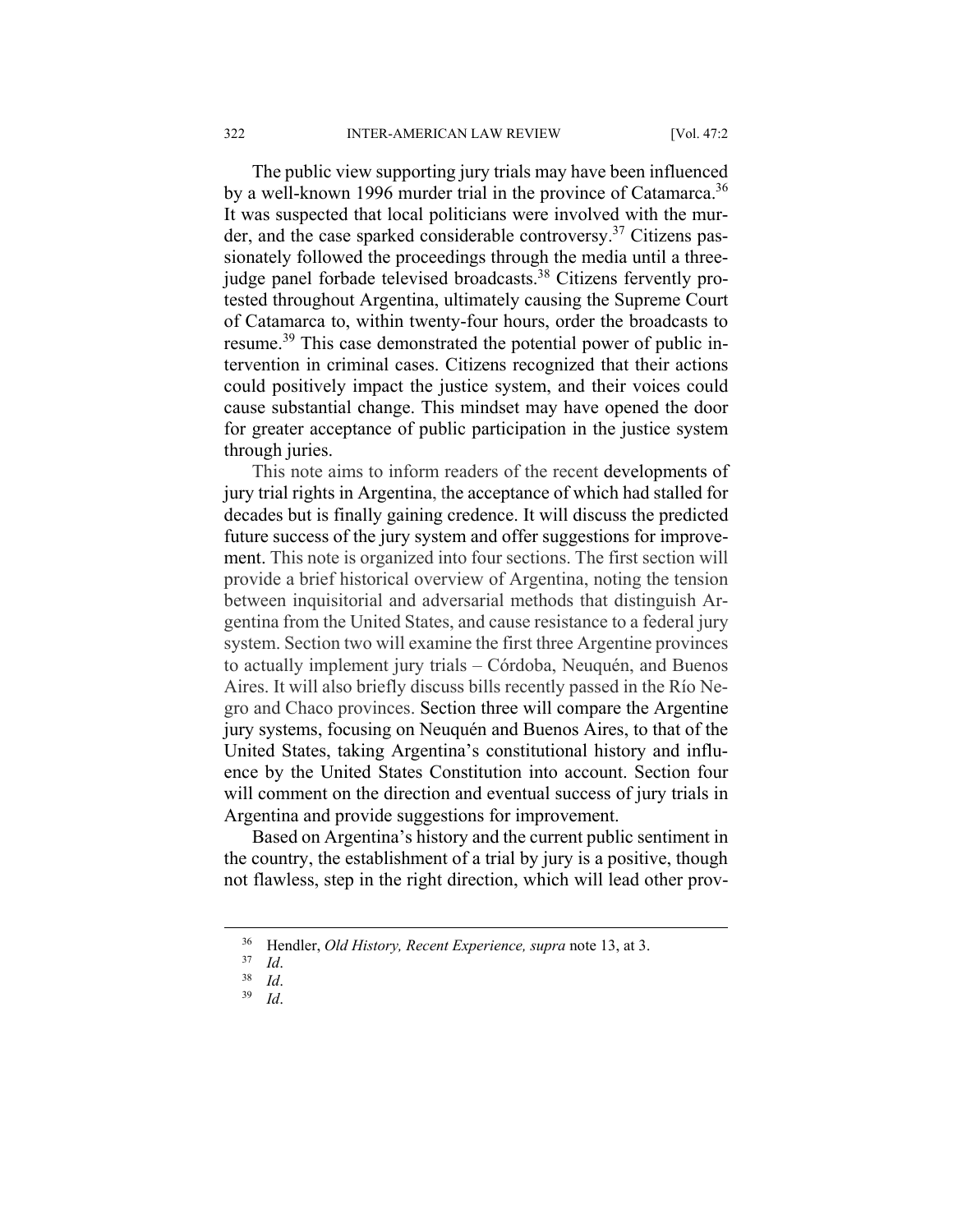inces, and eventually the national legislature, to follow suit. The experiences in the Córdoba, Neuquén, and Buenos Aires provinces suggest that the jury system will have a mixed, though generally positive reception in other provinces, and in Argentina overall, in the long run.

#### II. HISTORICAL BACKGROUND

The 1853 Constitution structured Argentina as a federal country.40 Thus, the Federal Congress enacts substantive laws that are enforced by the individual provinces.<sup>41</sup> Each province has its own procedural code, so each province decides ordinary criminal cases in its own courts.42 Generally, a case is processed in two stages—an inquisitorial stage and an adversarial stage.<sup>43</sup> The first Federal Code of Criminal Procedure (established in 1888) incorporated a Spanishlike inquisitorial system.44 This code remained in place until 1939, when the Córdoba province devised a code that would influence an adversarial-method trend in Argentina. 45

Though the new code contained some adversarial features, it did not completely eliminate all inquisitorial investigative proceedings, such as the pretrial investigation<sup>46</sup> and the preventative detention of a suspect as a substitute for the punishment of the guilty.47 However, the revisions permitted oral debate before professional trial judges, inserting an adversarial component that is now common in many

40 *Id.* at 11.<br>
41 *Id.*<br>
42 *Id.*<br>
44 Hendler, *The Situation in Argentina, supra* note 11, at 82. An inquisitorial system is a method of exposing evidence in which the judge actively investigates and presents the case, as opposed to an adversarial system in which the judge is an impartial mediator between the parties. *Inquisitorial Procedure*, ENCYCLOPEDIA BRITANNICA, http://www.britannica.com/EBchecked/topic/288956/inquisitorial-procedure (last updated Mar. 12, 2014).<br><sup>45</sup> Hendler, *The Situation in Argentina, supra* note 11, at 82.<br><sup>46</sup> The phase is called "el sumario." Andrés D'Alessio, *Argentina's Sluggish* 

*Journey Toward A Constitutional Criminal Procedure*, 15 SW. J.L. & TRADE AMERICAS 31, 36 (2008). 47 *Id.* at 38.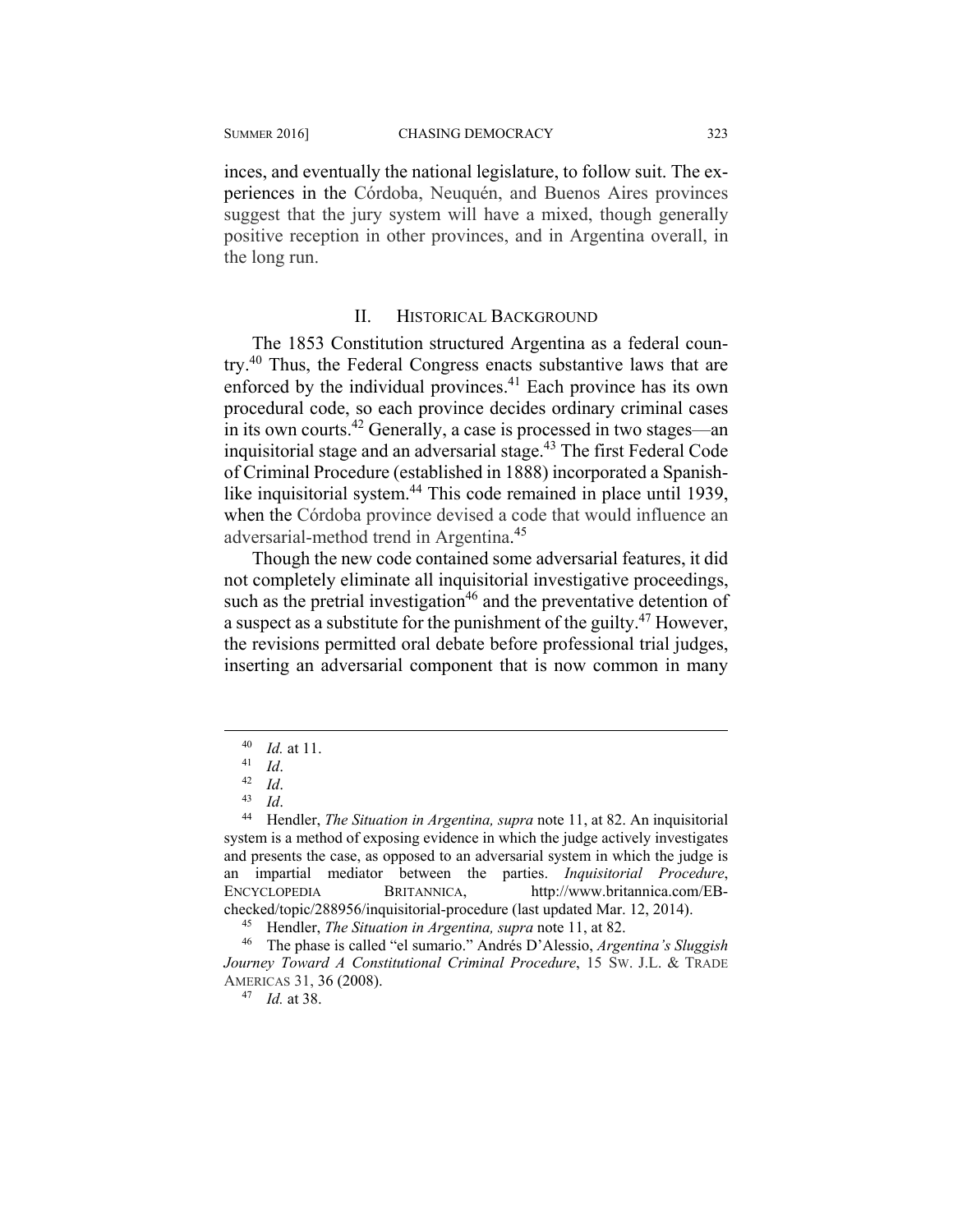cases.48 Córdoba's 1939 Code of Criminal Procedure eventually influenced Argentina to modify its federal criminal system in 1992 to include oral debate, $49$  bringing it increasingly closer to an adversarial system like that of the United States.

In 2005, the National Supreme Court acknowledged in one of its decisions that the Argentine Constitution aims to establish a "horizontal organization," as opposed to a "vertical" European-Napoleonic structure like some nineteenth century laws had suggested.<sup>50</sup> This is notable because the Court "rarely acknowledge[s] that the Argentine Constitution mandates the United States criminal procedure model, and not the European one."<sup>51</sup> The Court suggested, in dicta, that, not only does the Argentine Constitution require public, oral, and adversarial proceedings in common with the United States' criminal system, but it also orders the establishment of a trial by jury.<sup>52</sup>

#### III. CURRENT PROVINCES WITH JURY SYSTEMS

#### A. *Córdoba*

*[T]he Argentine people demanded justice for they felt they had none; the Argentine people demanded security for they felt none; the Argentine people demanded to believe in their institutions for they no longer believed. So, we legislators in Córdoba must provide answers to the people's demands and create those institutions which will allow us to restore the* 

<sup>48</sup> *Id.* at 40. 49 Hendler, *The Situation in Argentina, supra* note 11, at 83. 50 Hendler, *Old History, Recent Experience, supra* note 13, at 16. Horizontal and vertical are two forms of federalism. Horizontal federalism refers to a structure with separation of powers, with different powers allocated to each equal branch. Vertical federalism refers to the traditional form of federalism; the national government is supreme within certain realms, and the provinces retain the powers that are not given to the national government. *Vertical,* HISTORY LEARNING SITE (May 26, 2015), http://www.historylearningsite.co.uk/vertical.htm. 51 Hendler, *Old History, Recent Experience, supra* note 13, at 17. 52 *Id*. at 16.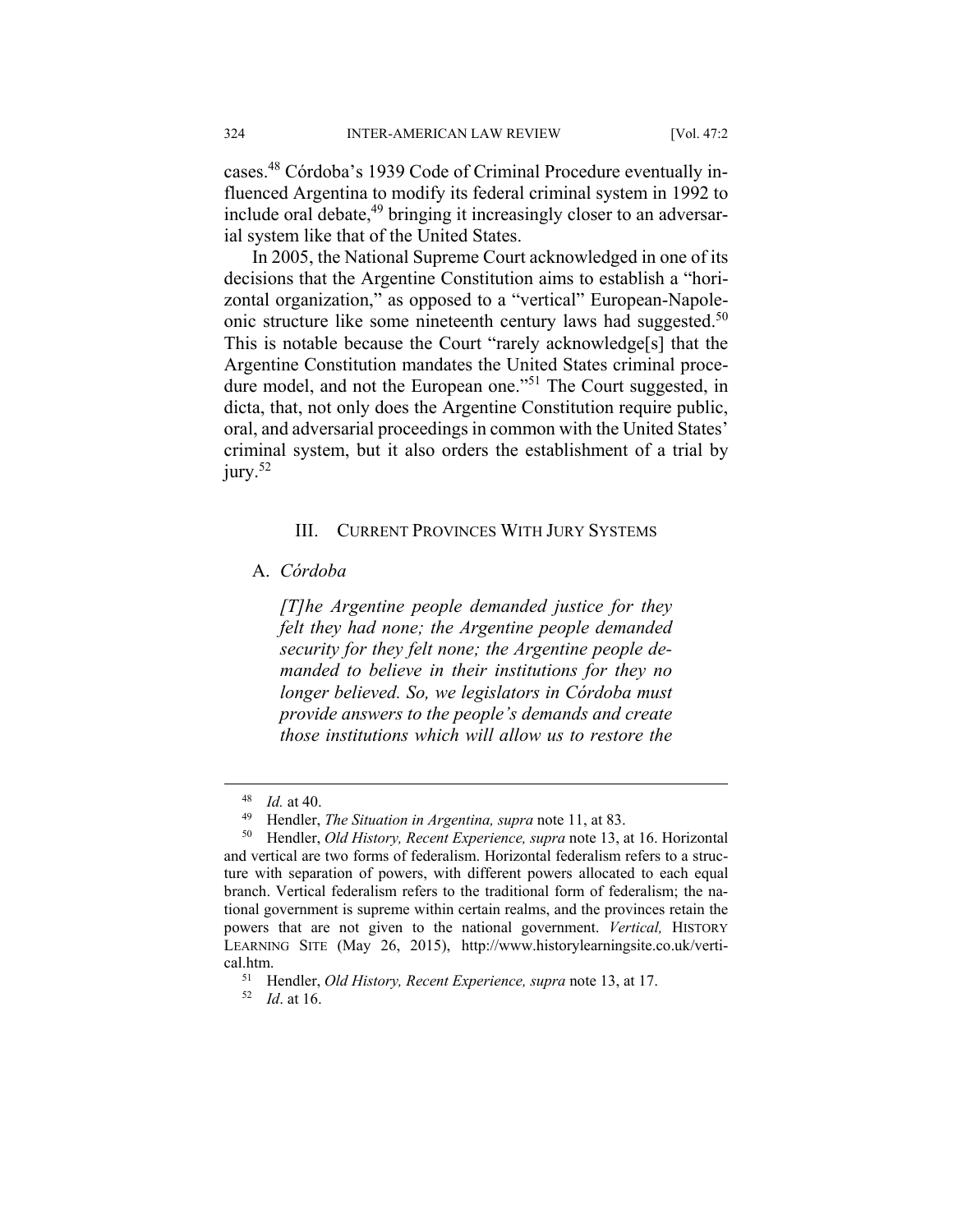*social contract that has been lost, in order to generate a bridge between the people and their leaders; to generate that belief that got lost in time. We must reconstruct the social contract. That is why trial by jury is necessary, because it is an instrument that leads toward the aforementioned goal*. 53

1. Events Preceding Córdoba's Jury System

Though the Córdoba Code of Criminal Procedure of 1939 contained several adversarial aspects, such as "establishing public, oral trials, giving more rights to the defendant during the pretrial phase, and placing the prosecutor in charge of the pretrial investigation of non-serious offenses," it still included many inquisitorial aspects.54 It omitted lay participants, valued the rule of compulsory prosecution, and preserved the judge's pretrial investigation duties for serious offenses.<sup>55</sup> Pretrial investigations continued to be written and secret<sup>56</sup>

Consequently, the oral trials established by this code did not increase the public's faith in the criminal justice system.57 In fact, most criminal sentences were inherently suspect in the eyes of the Argentine public.58 In addition, when the public disagreed with the outcome of a trial, it was extremely critical of the judge who made the decision, which led some judges to decide cases according to the reactions of the public rather than the merits of the case.<sup>59</sup>

 <sup>53</sup> Bergoglio, *New Paths Toward Judicial Legitimacy, supra* note 32, at 327. 54 Máximo Langer, *Revolution in Latin American Criminal Procedure: Dif-*

*fusion of Legal Ideas from the Periphery*, 55 AM.J. COMP. L. 617, 634-35 (2007).

<sup>55</sup> *Id*. at 635. 56 *Id*. 57 *Implementing Jury Trials in Argentina: Is it Possible?,* CÁTEDRA HENDLER, http://www.catedrahendler.org/doctrina in.php?id=31 (last visited January 18, 2015). 58 *Id*. 59 A suitable example of the dissatisfaction mentioned above can be seen in

the events that transpired after a murder trial in Catamarca. "So strong was the pressure of public opinion, that only twenty four hours after the announcement of the prohibition of the television broadcasts, the maximum judicial authority of the Province, the Supreme Court of Catamarca, intervened and ordered they be resumed. The following day, the president of the court that had ordered the suspension quit, thus giving rise to the necessity of a new trial, which could only occur more than one year later with a new panel of judges." *Id*.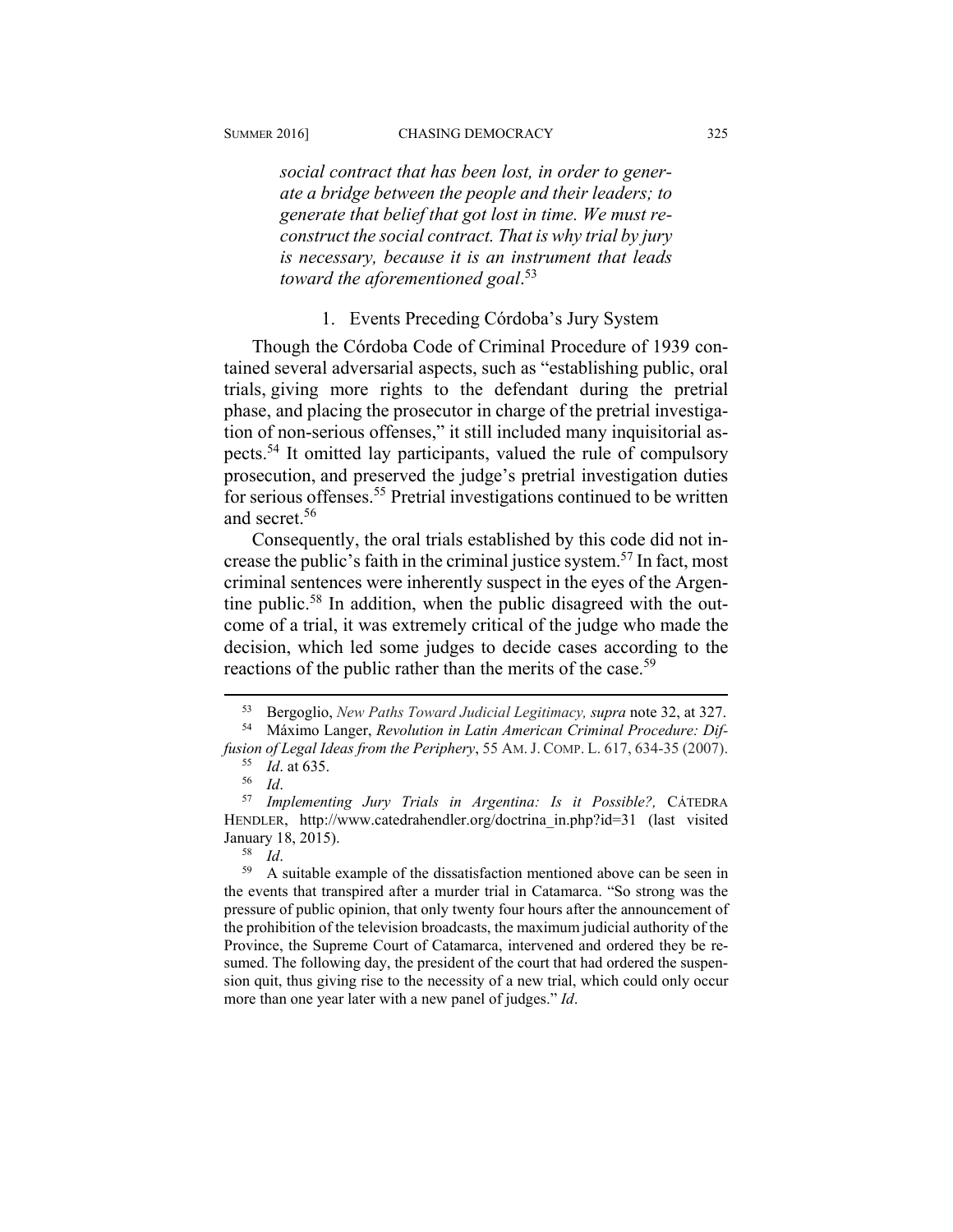To try to remedy the situation, the Córdoba province replaced its Criminal Procedure Code with a new code in 1991. The 1991 Code aimed to limit the former code's inquisitorial features.<sup>60</sup> Most importantly, the amendments eliminated the investigative judge and established a mixed court, composed of three professional judges and two laypersons.<sup>61</sup> Despite the public's full support, due to the judiciary's "resistance to any sort of innovation within the administration of justice," this new code was not actually implemented until April 1, 1998.<sup>62</sup>

#### 2. First Mixed Court (1998)

Mixed courts are juries that consist of both laypersons and judges, as opposed to Anglo-American juries consisting only of laypersons.63 Here, the three judges and two laypersons deliberated together to reach a verdict.<sup>64</sup> The mixed court established in the 1991 Code could be used only in serious criminal cases.<sup>65</sup> Additionally, Article 369 of the Code required a request by the defendant, the public prosecutor, or the victim in order to use a jury. $66$ 

In practice, the five court members jointly deliberated and decided issues of both law and fact.<sup>67</sup> They also determined the sentence and the punishment to be given.<sup>68</sup> In order to select the laypersons that would serve on the case, the Supreme Court of Córdoba prepared a list of prospective jurors publicly drawn from a list of registered voters.<sup>69</sup> The prospective jurors needed to be of age, have civil capacity, be capable of exercising political rights, and have at least three years of high school education.<sup>70</sup>

<sup>60</sup> *Id*. 61 *Id*. 62 Bergoglio, *New Paths Toward Judicial Legitimacy, supra* note 32, at 324. 63 Langer, *supra* note 54, at 638; *see also* Nancy S. Marder, *An Introduction* 

to Comparative Jury Systems, 86 CHI.-KENT L. REV. 453, 456 (2011).<br>
<sup>64</sup> Bergoglio, *Metropolitan and Town Juries, supra* note 18, at 832.<br>
<sup>65</sup> Hendler, *The Situation in Argentina, supra* note 11, at 85.<br>
<sup>66</sup> *Id.* at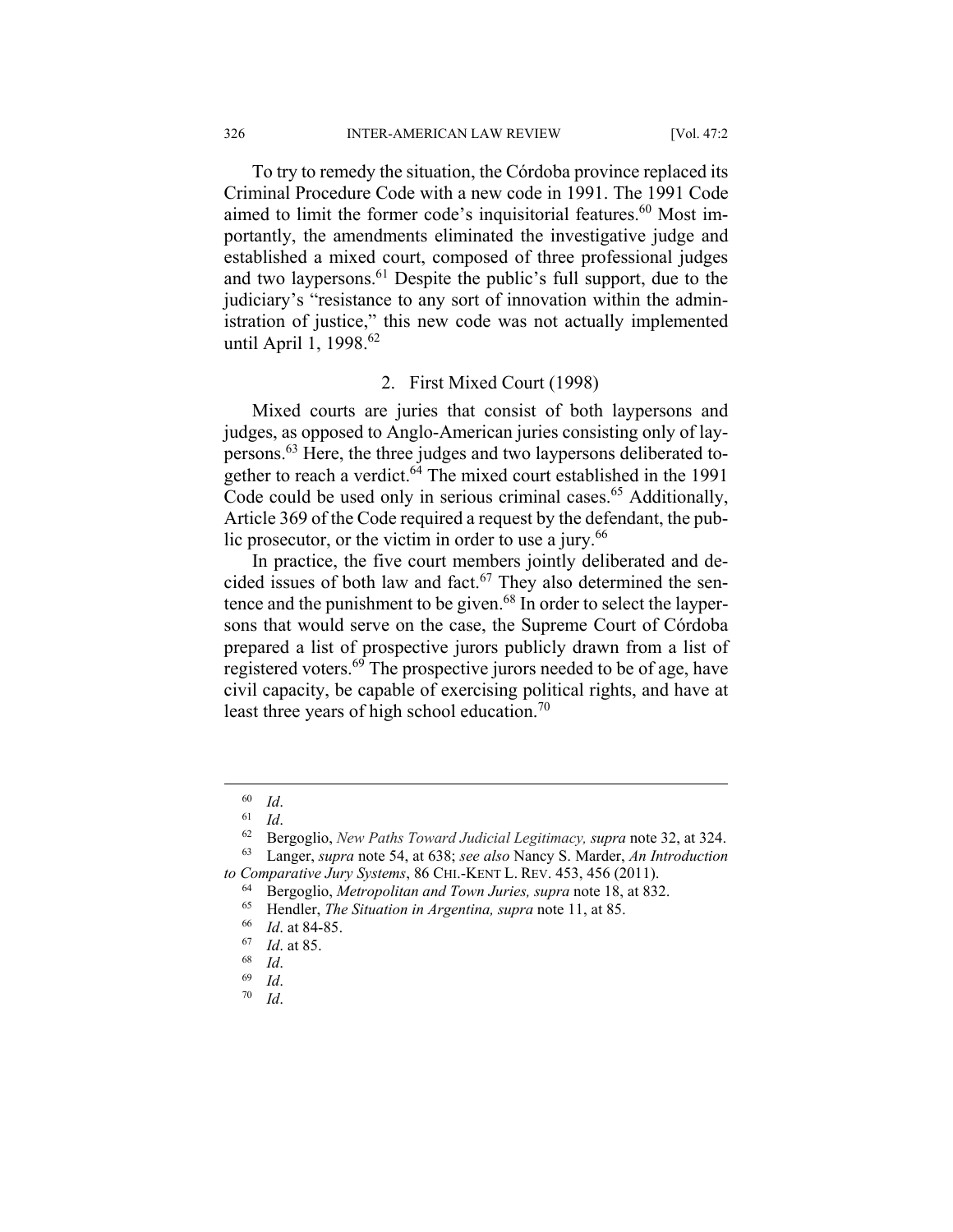Towards the end of the 1990's, political corruption, economic instability, and an increased crime rate made it increasingly necessary for the Córdoba province to improve its jury system.<sup> $71$ </sup> Citizens were losing faith in their government. "In 2001, Argentina suffered its worst economic collapse in a century."72 Later that year, the Argentine unemployment rate rose to about twenty percent.<sup>73</sup> The ensuing economic and political chaos led to an increase in crime, especially kidnappings.74

In particular, the kidnapping of Axel Blumberg, an engineering student, sparked large demonstrations across Argentina.<sup>75</sup> Much of Argentine society viewed the police as "corrupt and inefficient, political leaders as unsupportive, and penal laws excessively lenient,"76 which caused citizens to call for many reforms, one of which was the institution of jury trials in cases of homicide involving kidnapping.77 These protests inspired significant change, and José Manuel de la Sota, Governor of Córdoba, actively supported provincial legislation calling for jury trials for certain crimes.78 The legislation, named Law 9182, was enacted by Córdoba's legislature on January 1, 2005, and is still valid today.<sup>79</sup>

#### 3. The Jury Today (2005)

During the debates before the legislature passed Law 9182, magistrates and lawyers generally approved of the European model mixed court with a lay minority, and they were hesitant to modify it.80 The jurists were disinclined to leave the deliberation to the jury and the sentencing to the judge, like the Anglo-American, classical model.81 Their main concern was the average citizen's inability to

 <sup>71</sup> Paul Edwards-Kevin, *The Emergence of Trial by Jury in Argentina*, 11 GONZ. J. INT'L L. 1 (2007).<br>
<sup>72</sup> *Id.*<br>
<sup>73</sup> *Id.*<br>
<sup>74</sup> More than 400 kidnappings were reported in Argentina in 2003. *Id.*<br>
<sup>75</sup> *Id.*<br>
<sup>76</sup> *Id.*<br>
<sup>77</sup> *Id.*<br>
<sup>78</sup> *Id.*<br>
<sup>79</sup> *Id.*<br>
Bergoglio, *New Paths Toward Judic*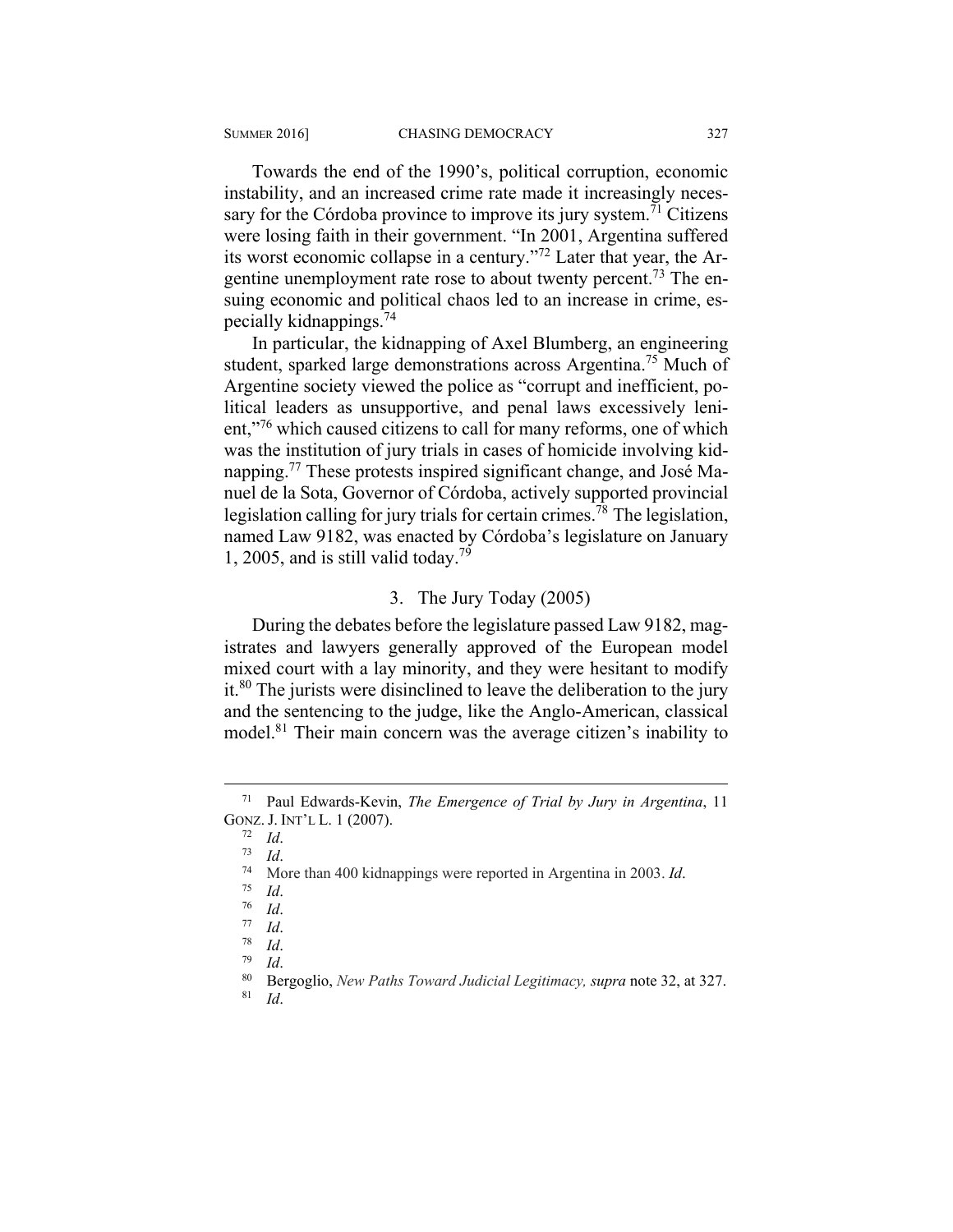establish the foundations for the sentence, which is required by constitutional principles.<sup>82</sup> The lack of a provision for waiver of the jury right by the defendant or through plea-bargaining magnified this concern.83 In other words, if the constitution and legislation provide for trial by jury, a jury must be used. $84$ 

Law 9182 created a mixed court composed of three professional judges and eight jurors, with four alternates. $85$  The jurors must be representative of the community where the defendants are tried.<sup>86</sup> Of the three professional judges, one is appointed as the "President."87 The President conducts the trial and answers juror's questions.88 However, unlike the other participants, the President only votes on guilt if there is a tie.<sup>89</sup> The judges and jurors are required to jointly deliberate and decide issues of fact by a majority vote.<sup>90</sup> Only the judges vote on issues of law and determine sentencing and punishment.<sup>91</sup> This mixed court is used in cases of aggravated homicide, felony-murder, and those involving public officials.<sup>92</sup> Cases involving economic crimes also qualify for jury trials in Córdoba, though their requirements are slightly different.<sup>93</sup>

<sup>82</sup> *Id.* 83 Edwards-Kevin, *supra* note 71.<br><sup>84</sup> *Id.* 85 Law No. 9182, CBA, Sept. 22, 2004, 173 E.D.L.A. 986 (Arg.), at art. 29; *Implementing Jury Trials in Argentina: Is it Possible?*, *supra* note 57; Edwards-Kevin, *supra* note 71.<br><sup>86</sup> Law No. 9182, CBA, Sept. 22, 2004, 173 E.D.L.A. 986 (Arg.), at art. 4;

Edwards-Kevin, *supra* note 71.<br><sup>87</sup> Law No. 9182, CBA, Sept. 22, 2004, 173 E.D.L.A. 986 (Arg.), at art. 29.<br><sup>88</sup> Id at art. 29: Edwards-Kevin, *supra* note 71.

<sup>88</sup> *Id.* at art. 29; Edwards-Kevin, *supra* note 71. 89 Law No. 9182, CBA, Sept. 22, 2004, 173 E.D.L.A. 986 (Arg.), at art. 29; Edwards-Kevin, *supra* note 71.<br><sup>90</sup> Law No. 9182, CBA, Sept. 22, 2004, 173 E.D.L.A. 986 (Arg.), at art. 37;

Hendler, *Old History, Recent Experience, supra* note 13, at 14.<br><sup>91</sup> Law No. 9182, CBA, Sept. 22, 2004, 173 E.D.L.A. 986 (Arg.), at art. 44;

Hendler, *Old History, Recent Experience, supra* note 13, at 14.<br><sup>92</sup> Law No. 9182, CBA, Sept. 22, 2004, 173 E.D.L.A. 986 (Arg.), at art. 2;

Hendler, *Old History, Recent Experience, supra* note 13, at 14; *Implementing Jury Trials in Argentina: Is it Possible?*, *supra* note 57.<br><sup>93</sup> *See* Edwards-Kevin, *supra* note 71 (Explaining that the trial requirements

for economic crimes are different. Four jurors are used instead of eight, of which two may be lay jurors, but the other two must have legal training and specialize in economics. Also, the permitted juror age range extends to 70 years of age, instead of 65. "Such procedures ensure that there remains citizen participation in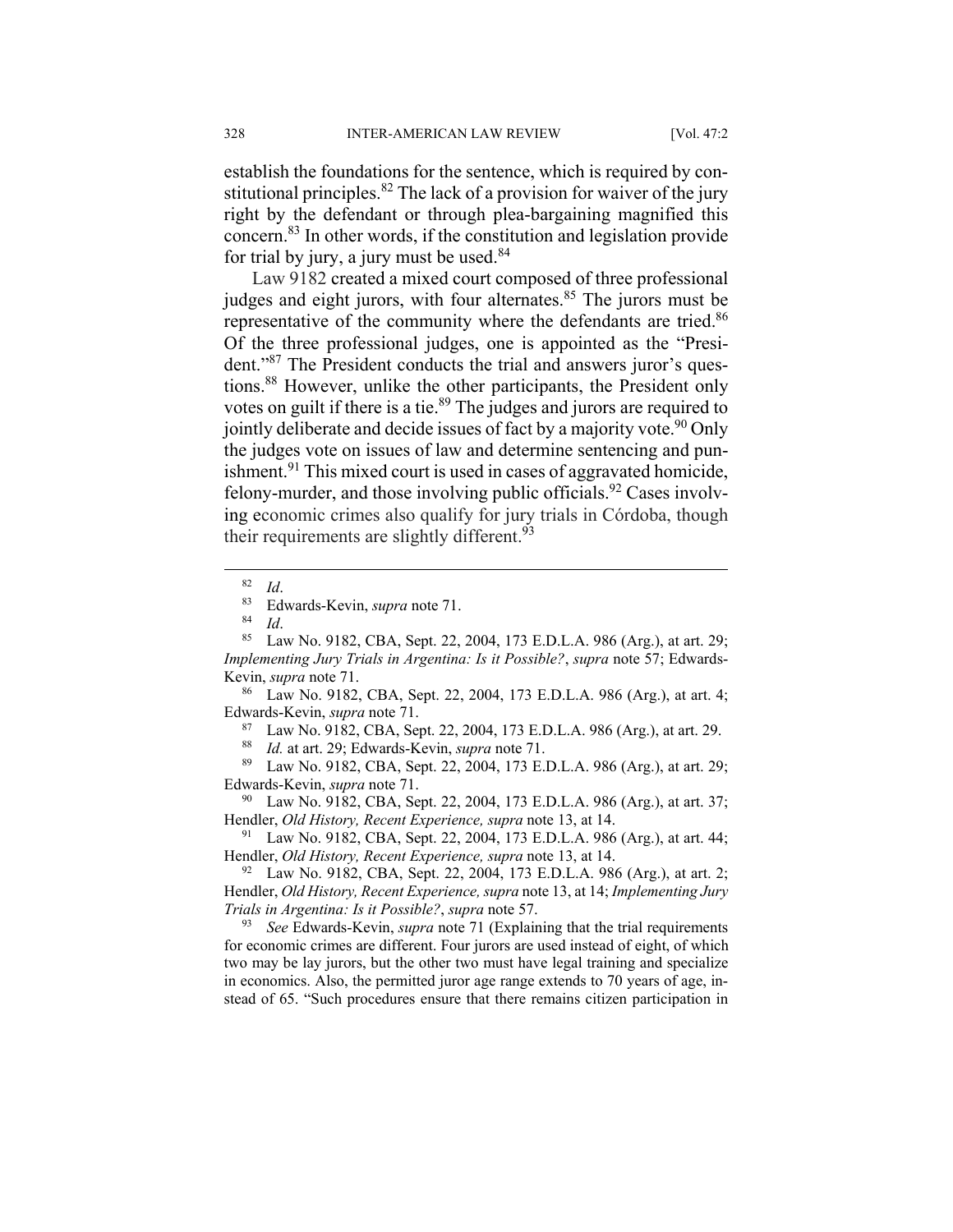$\overline{a}$ 

In an ordinary case, a juror must meet the following requirements: 1) be between 25 and 65 years of age; 2) complete basic educational requirements as mandated by the Argentine government; 3) be an Argentine citizen; 4) be physically and psychologically able to perform as a juror; and 5) be a permanent resident of Córdoba for no less than five years.94 Several categories of citizens are excluded, such as those employed in branches of the government, lawyers, members of the armed forces, active police or security officials, the clergy of nationally recognized religions, and members of the provincial or municipal accounting offices.<sup>95</sup>

Potential jurors are also disqualified if they are involved in bankruptcy proceedings, have been convicted of certain crimes, or are currently a defendant in cases involving certain crimes.<sup>96</sup> Jurors can be excused if they are sick, if an immediate family member is sick (requiring the potential juror's care), or if they have an economic hardship.<sup>97</sup>

In order to select the jury, the Provincial Electoral Court compiles lists from mandatory voter registrations containing the names of citizens who comply with the above requirements.<sup>98</sup> The lists are valid for one year, after which new potential jurors must be randomly drawn.<sup>99</sup> The potential juror lists are assembled at random and separated by judicial district and gender; one male out of every 1,500 males and one female out of every 1,500 females in a judicial district are selected.100 The lists are verified and published in the

trials," as required by the Argentine National Constitution and the Provincial Constitution of Córdoba, "coupled with experts who can understand the complexity of economic issues.").<br><sup>94</sup> Law No. 9182, CBA, Sept. 22, 2004, 173 E.D.L.A. 986 (Arg.), at art. 5;

Edwards-Kevin, *supra* note 71.<br><sup>95</sup> Law No. 9182, CBA, Sept. 22, 2004, 173 E.D.L.A. 986 (Arg.), at art. 6;

Edwards-Kevin, *supra* note 71.<br><sup>96</sup> Law No. 9182, CBA, Sept. 22, 2004, 173 E.D.L.A. 986 (Arg.), at art. 7;

Edwards-Kevin, *supra* note 71.<br><sup>97</sup> Law No. 9182, CBA, Sept. 22, 2004, 173 E.D.L.A. 986 (Arg.), at art. 19;

Edwards-Kevin, *supra* note 71.<br><sup>98</sup> Law No. 9182, CBA, Sept. 22, 2004, 173 E.D.L.A. 986 (Arg.), at art. 8;

Edwards-Kevin, *supra* note 71. 99 E-mail from Andrés Harfuch, Vice President, Asociación Argentina de

Juicio por Jurados, to author (Feb. 1, 2015 17:44 EST) (on file with author). 100 Law No. 9182, CBA, Sept. 22, 2004, 173 E.D.L.A. 986 (Arg.), at art. 8;

Edwards-Kevin, *supra* note 71.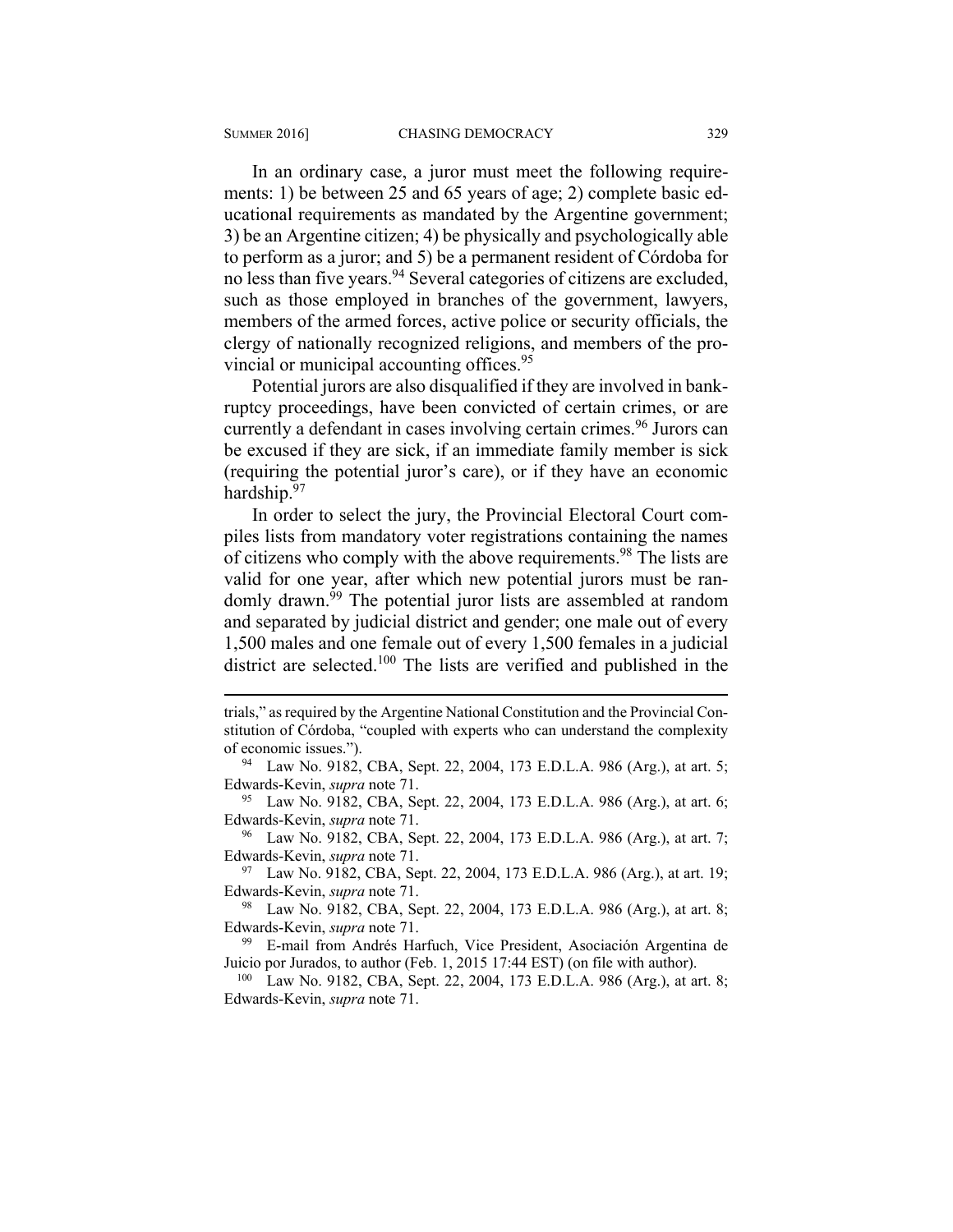Official Bulletin of the province before November 30th each calendar year.<sup>101</sup> Each juror then has fifteen days from the time the list is posted to correct his or her information.<sup>102</sup> After the correct information is confirmed on each potential juror list, that list is randomly narrowed to twenty-four potential jurors, with equal numbers of males and females. $103$ 

Jurors numbered one through twelve will tentatively serve as jurors, subject to peremptory challenges, challenges for cause, or for any other valid excuse, including sickness.<sup>104</sup> If a juror is excused, the next numbered prospective juror will be called.<sup>105</sup> If jurors are chosen from a prospective juror list, they are taken off the list, and are not eligible to be placed on another prospective juror list for three years.<sup>106</sup>

The jury only has access to evidence presented during trial, and it deliberates in a closed session.<sup>107</sup> Like in the United States, "the court can prohibit the jurors and the alternates from any contact with outside third parties or from reading or viewing media communications during the trial to avoid tampering or the creation of any prejudgment."<sup>108</sup> Jurors deliberate all issues before them and must make decisions by at least a majority vote.<sup>109</sup> If both of the professional judges vote contrary to the majority juror decision, the President must review the relevant law and facts with the jurors.<sup>110</sup>

<sup>101</sup> Law No. 9182, CBA, Sept. 22, 2004, 173 E.D.L.A. 986 (Arg.), at art. 10; Edwards-Kevin, *supra* note 71.<br><sup>102</sup> Law No. 9182, CBA, Sept. 22, 2004, 173 E.D.L.A. 986 (Arg.), at art. 13;

Edwards-Kevin, *supra* note 71.<br><sup>103</sup> Law No. 9182, CBA, Sept. 22, 2004, 173 E.D.L.A. 986 (Arg.), at art. 18;

Edwards-Kevin, *supra* note 71.<br><sup>104</sup> Law No. 9182, CBA, Sept. 22, 2004, 173 E.D.L.A. 986 (Arg.), at art. 18;

Edwards-Kevin, *supra* note 71.<br><sup>105</sup> Law No. 9182, CBA, Sept. 22, 2004, 173 E.D.L.A. 986 (Arg.), at art. 18;

Edwards-Kevin, *supra* note 71.<br><sup>106</sup> E-mail from Andrés Harfuch, *supra* note 99.<br><sup>107</sup> Law No. 9182, CBA, Sept. 22, 2004, 173 E.D.L.A. 986 (Arg.), at art. 37;

Edwards-Kevin, *supra* note 71.<br><sup>108</sup> Law No. 9182, CBA, Sept. 22, 2004, 173 E.D.L.A. 986 (Arg.), at art. 30; Edwards-Kevin, *supra* note 71.<br><sup>109</sup> Law No. 9182, CBA, Sept. 22, 2004, 173 E.D.L.A. 986 (Arg.), at art. 44;

Edwards-Kevin, *supra* note 71*.*

<sup>110</sup> Law No. 9182, CBA, Sept. 22, 2004, 173 E.D.L.A. 986 (Arg.), at art. 44; Edwards-Kevin, *supra* note 71.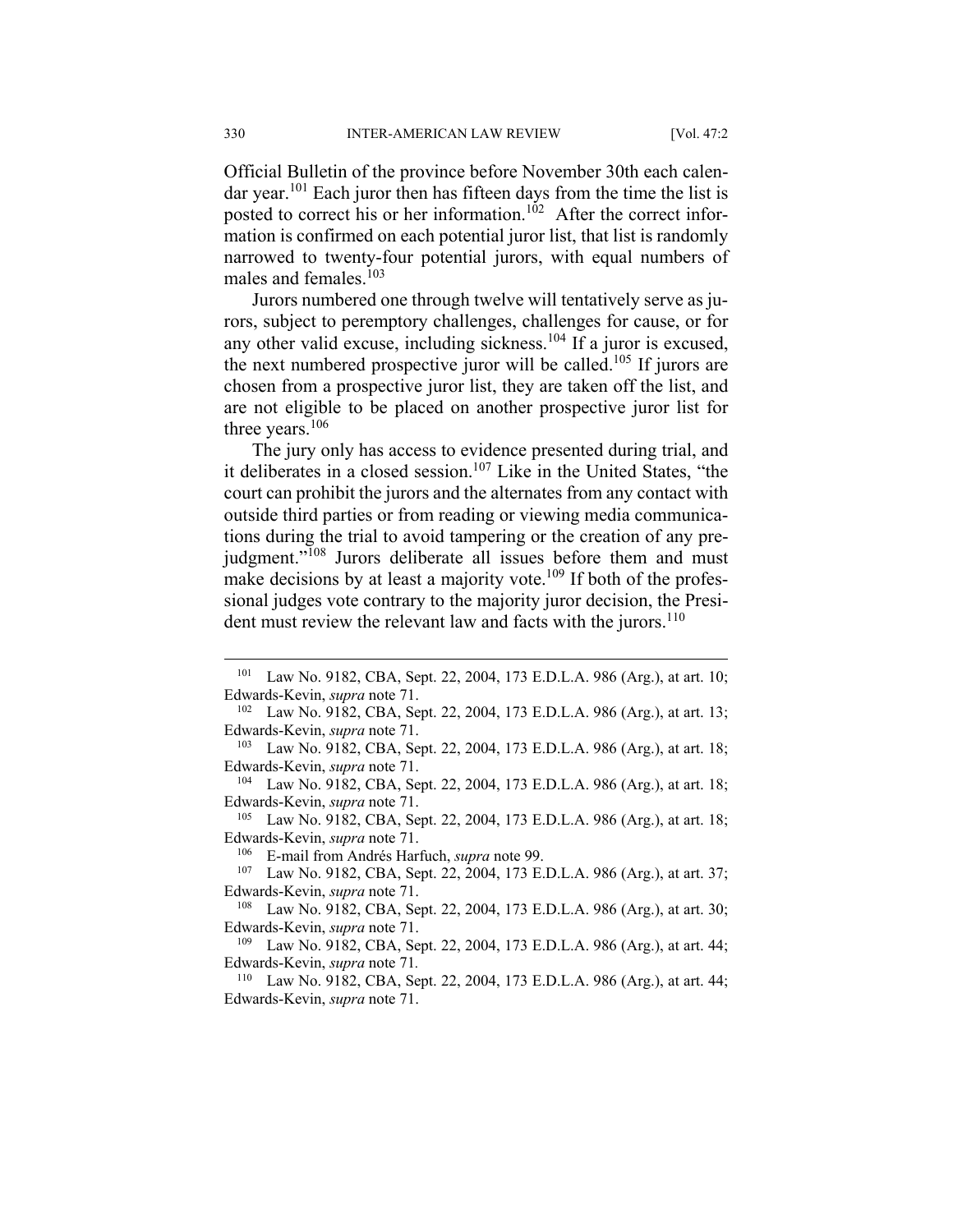#### 4. Reception

Jury participation began slowly in Córdoba. In the first year, laypersons participated (in accordance with Law 9182) in only two cases.111 However, by 2011, forty-three cases were decided with help from juries.<sup>112</sup> In the beginning, Argentines generally had mixed feelings about the institution. An influential Córdoban newspaper expressed skepticism toward the law.113 Some believed the effects of Law 9182 were more "symbolic and aimed toward legitimizing the judiciary"; only a limited number of jury cases had been resolved in the first few years, and a small number of jury trials meant a small amount of judicial power shared with the citizens.<sup>114</sup>

After juries participated in a few cases, however, it seemed that the tide was changing. Córdoba's experiences are said to have "awakened enthusiasm about public participation" in Argentina.<sup>115</sup> The same newspaper that had disapproved of the jury system expressed wholehearted approval after seeing juries in action: "Today, members of the jury, you have been approved; congratulations."<sup>116</sup> It appeared that the institution was "being embraced in the Córdoban province and [was] gaining momentum around the country  $\dots$ ."<sup>117</sup>

Interestingly, not only did Argentine citizens favorably perceive the jury system, but they also favorably perceived "the performance of the criminal justice system in general, and also of the judges and officers of the judiciary in particular."118 In light of this positive reception, and to encourage acceptance of the system, the Provincial Secretary of Justice and the Provincial Superior Courts of Justice organized courses to educate Argentines on juror duties and the advantages of the jury system.<sup>119</sup>

<sup>111</sup> Bergoglio, *New Paths Toward Judicial Legitimacy, supra* note 32, at 329. 112 *Informe Estadístico-Jurados Populares en la Provincia de Córdoba (2005-*

*<sup>2014)</sup>*, PENSAMIENTO PENAL (Aug. 6, 2015), http://www.pensamientopenal.com.ar/doctrina/41646-informe-estadistico-jurados-populares-provinciacordoba-2005-2014.<br>
<sup>113</sup> Hendler, *Old History, Recent Experience, supra* note 13, at 28.<br>
<sup>114</sup> Bergoglio, *New Paths Toward Judicial Legitimacy, supra* note 32, at 329.<br>
<sup>115</sup> Hendler, *The Situation in Argentina, supra* 

jurors. Edwards-Kevin, *supra* note 71.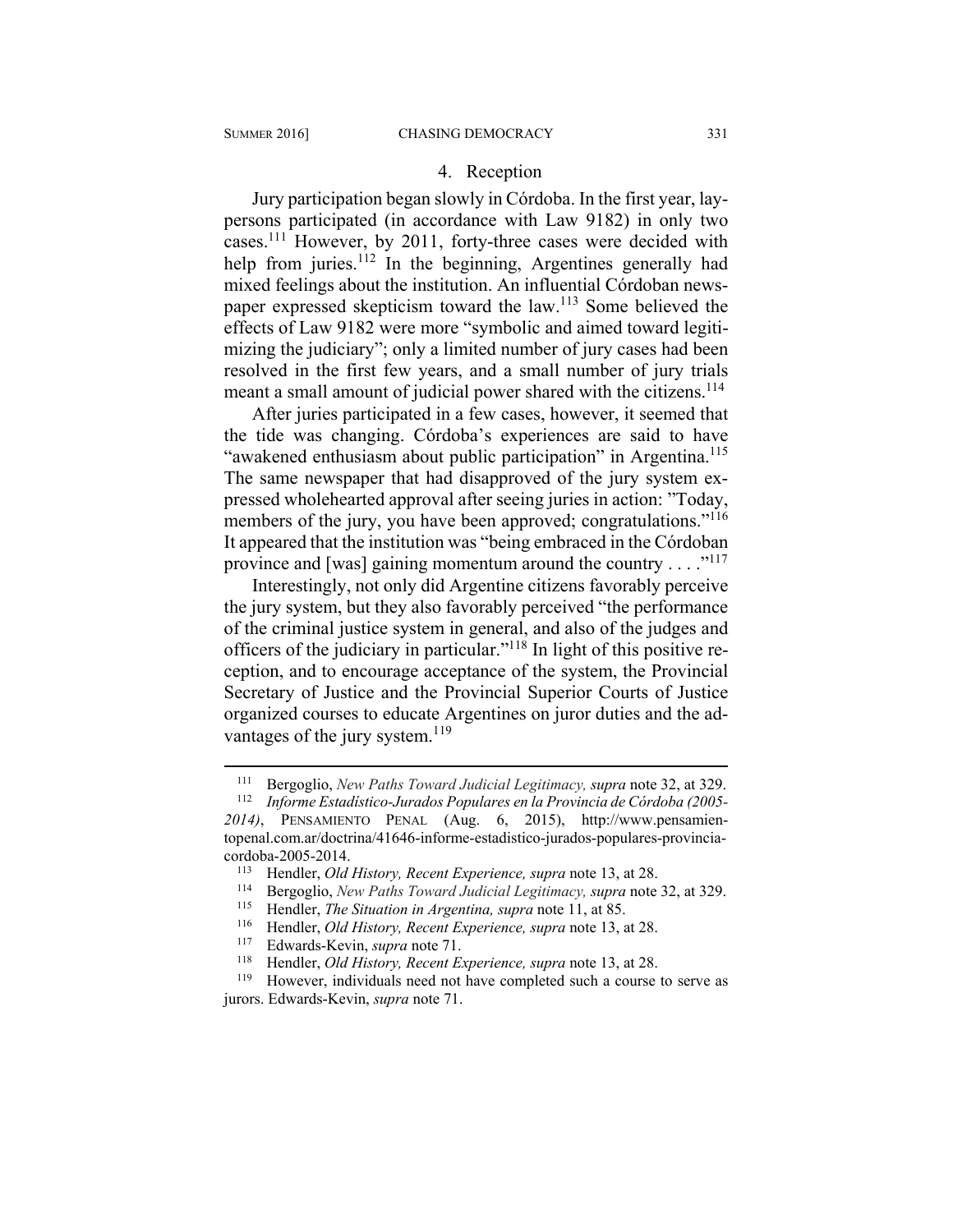Of course, not everyone felt positively about the system. Defense lawyers and many judges generally disliked the jury system under Law 9182, usually either because they felt the law was unconstitutional or that it was applied incorrectly.<sup>120</sup> One study revealed that of all the cases decided in the first two years of enacting Law 9182, attorneys objected to the constitutionality of the law in half of them.121 Generally, attorneys objected to the compulsory nature of the jury system and the fact that jurors had a majority over the professional judges.<sup>122</sup> They questioned whether it was within Córdoba's jurisdiction to create jury laws or pass Law 9182.<sup>123</sup> Attorneys were also concerned that the law might be applied retroactively, imposing jury trials for crimes committed before the law came into effect.<sup>124</sup>

The judicial response to Law 9182 varied.<sup>125</sup> In lower-level courts, judges sustained attorneys' objections (like those described above) in nine out of twelve cases, agreeing that the jury system was unconstitutional.<sup>126</sup> The Provincial High Court of Justice, on the other hand, "supported the innovation with determination."127 It immediately created a Jury Office, which aimed to resolve issues related to the implementation of the jury system.128 In the *Navarro* case, the High Court rejected each objection to Law 9182 put forward by attorneys.129 The Court supported the *Navarro* decision in later cases, securing the jury system's place in Córdoba's criminal justice system.<sup>130</sup>

1

<sup>120</sup> Bergoglio, *New Paths Toward Judicial Legitimacy, supra* note 32, at 330.<br>
121 *Id.*<br>
122 *Id.*<br>
124 *Id.*<br>
125 *Id.*<br>
126 *Id.*<br>
127 *Id*.

<sup>127</sup> *Id*. 128 *Id*. 129 Tribunal Superior de Justicia [Trib. Sup.] [High Court of Justice], 12/10/2006, "Navarro, Mauricio Orlando / recurso de inconstitucionalidad" (Arg.), *available at* http://www.justiciacordoba.gob.ar/consultafallosnet/Pages/Preview.aspx?Id=98162973. 130 Bergoglio, *New Paths Toward Judicial Legitimacy, supra* note 32, at 331.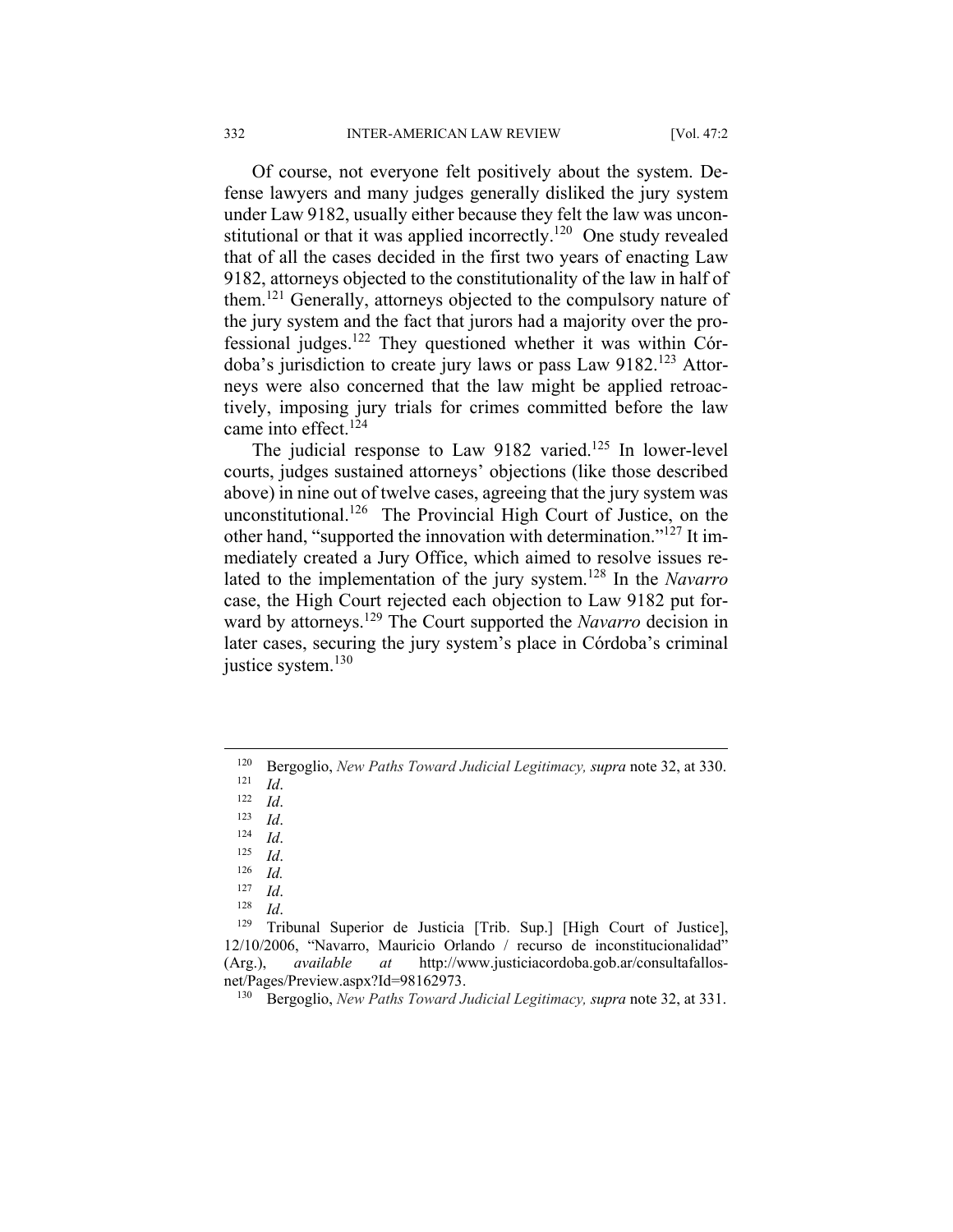Overall, Law 9182 has been positively received in Córdoba, though most agree the law is not perfect. Edmundo Hendler, a leading expert in jury trials in Argentina, observed in 2008 that "despite its shortcomings and inconveniences," Córdoba's mixed courts showed "a great deal of approval by the people," giving hope to the idea of further improvements in the future.<sup>131</sup> Additionally, though it is a significant step forward, Law 9182 does not exactly establish the jury system the Founders had in mind.132 The Córdoban Constitution calls for juries in "all ordinary criminal trials," but Law 9182 limits the offenses that qualify for jury trials.<sup>133</sup>

In addition, juries are not made entirely of one's peers, but include three professional judges—one of whom writes the opinion that expresses the jury's decision, and all of whom may sway the laypersons' opinions.<sup>134</sup> However, these "shortcomings are insignificant" considering that "this change [was] the closest Argentina [had] come in 155 years to reaching the constitutional ideals" contemplated by the Founders.<sup>135</sup>

#### B. *Neuquén*

Córdoba's success with mixed juries caused the Neuquén province to consider implementing a jury system as well. In 2011, the province passed Law 2784 establishing an Anglo-American jury system, <sup>136</sup> as opposed to Córdoba's mixed court system, and the first jury trial in Neuquén occurred in April 2014.137 This was the first Anglo-American jury system of its kind in Argentina.<sup>138</sup> In 2014,

<sup>&</sup>lt;sup>131</sup> Hendler, *Old History, Recent Experience, supra* note 13, at 29.<br>
<sup>132</sup> D'Alessio, *supra* note 46, at 42.<br>
<sup>133</sup> Id.<br>
<sup>134</sup> Id.<br>
<sup>136</sup> Law No. 2784, N, Nov. 24, 2011, 3277 B.O. 3 (Arg.).<br>
<sup>136</sup> Law No. 2784, N, Nov MPN (Apr. 16, 2014), http://www.diputadosmpn.com/sesion-destacan-primerjuicio-por-jurados-en-la-provincia. 138 *Id*.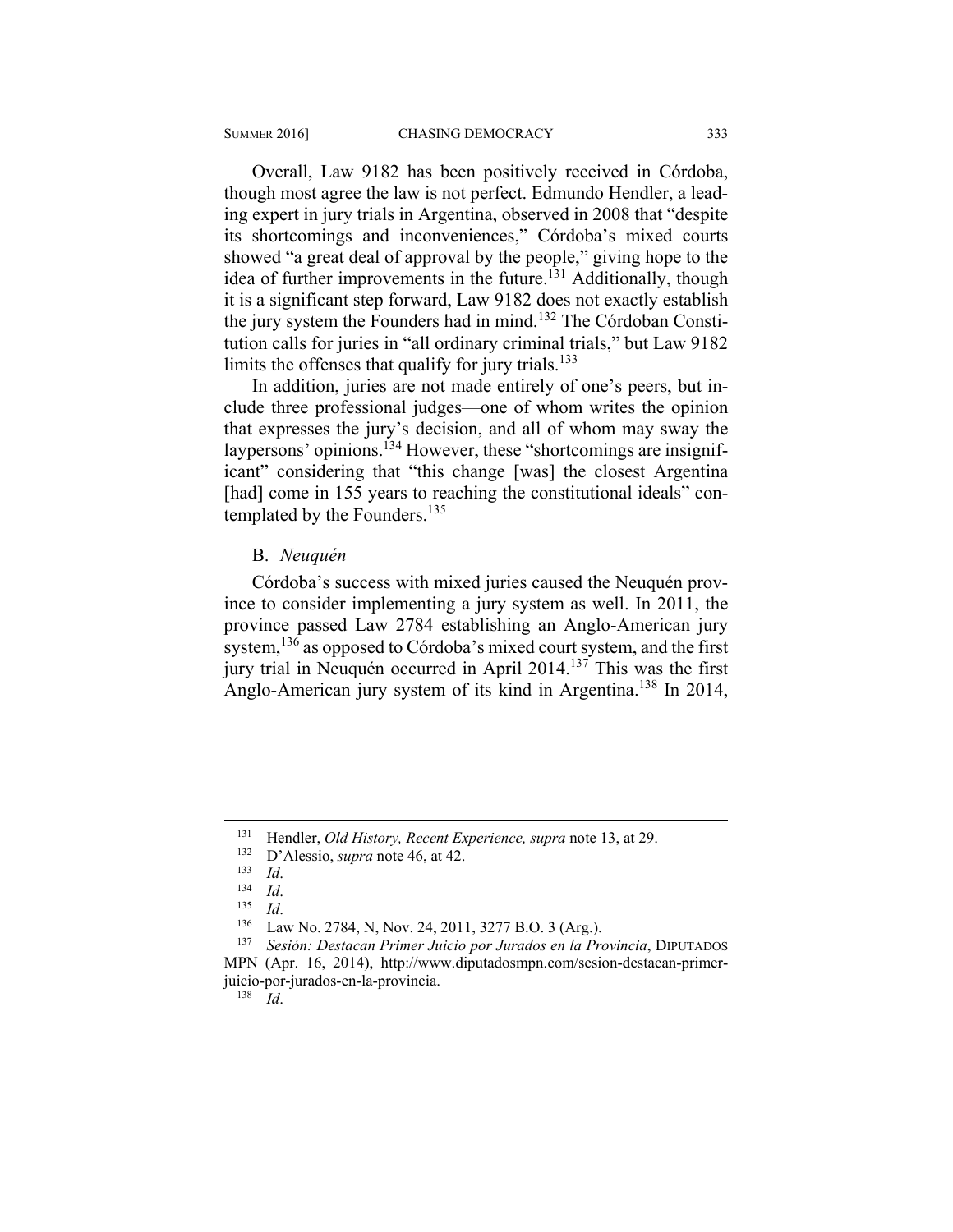Neuquén completed seventeen jury trials, which were a huge success.<sup>139</sup> The jury trials were well received by defendants, victims, and the public—an unexpected reaction.<sup>140</sup>

#### 1. Law 2784

According to Law 2784, juries in Neuquén are used for cases involving death, serious injury, or sex crimes, provided that the prosecutor is requesting a sentence of 15 years or more in prison.<sup>141</sup> Within the ten days before trial, the Judicial Office must pull the names of potential jury members from the voter registration lists previously compiled.142 The Judicial Office must select no less than twice the number of required jurors, and it also must select the judge.<sup>143</sup> Then, the judge must conduct a hearing to determine the potential jurors' fitness and hear proffered reasons for being unable to serve.<sup>144</sup>

At this time, each party may challenge potential jurors for cause if it feels there is an issue that affects their impartiality.<sup>145</sup> Then, the defense and the prosecution can each exercise one challenge without cause, the equivalent of a peremptory strike in the United States.<sup>146</sup> After this hearing, jurors numbered one through twelve in the raffle are seated, and they cannot be excused after the trial has begun.<sup>147</sup>

Twelve people must compose each jury, and there must be four alternates.<sup>148</sup> Law 2784 requires each jury to be diverse.<sup>149</sup> It must be comprised of half men and half women, with at least half the jury from the same cultural and social environment as the accused.<sup>150</sup>

<sup>139</sup> *Hacen Positivo Balance de los Juicios por Jurados*, DIARIO RIO NEGRO (Dec. 15, 2014), http://www.rionegro.com.ar/diario/hacen-positivo-balance-delos-juicios-por-jurados-5409376-9701-nota.aspx.<br>
<sup>140</sup> *Id.*<br>
<sup>141</sup> Law No. 2784, N, Nov. 24, 2011, 3277 B.O. 3 (Arg.), at art. 35.<br>
<sup>142</sup> *Id.* at art. 197.<br>
<sup>143</sup> *Id.*<br>
<sup>144</sup> *Id.* at art. 198.<br>
<sup>145</sup> *Id.*<br>
<sup>146</sup> *Id.*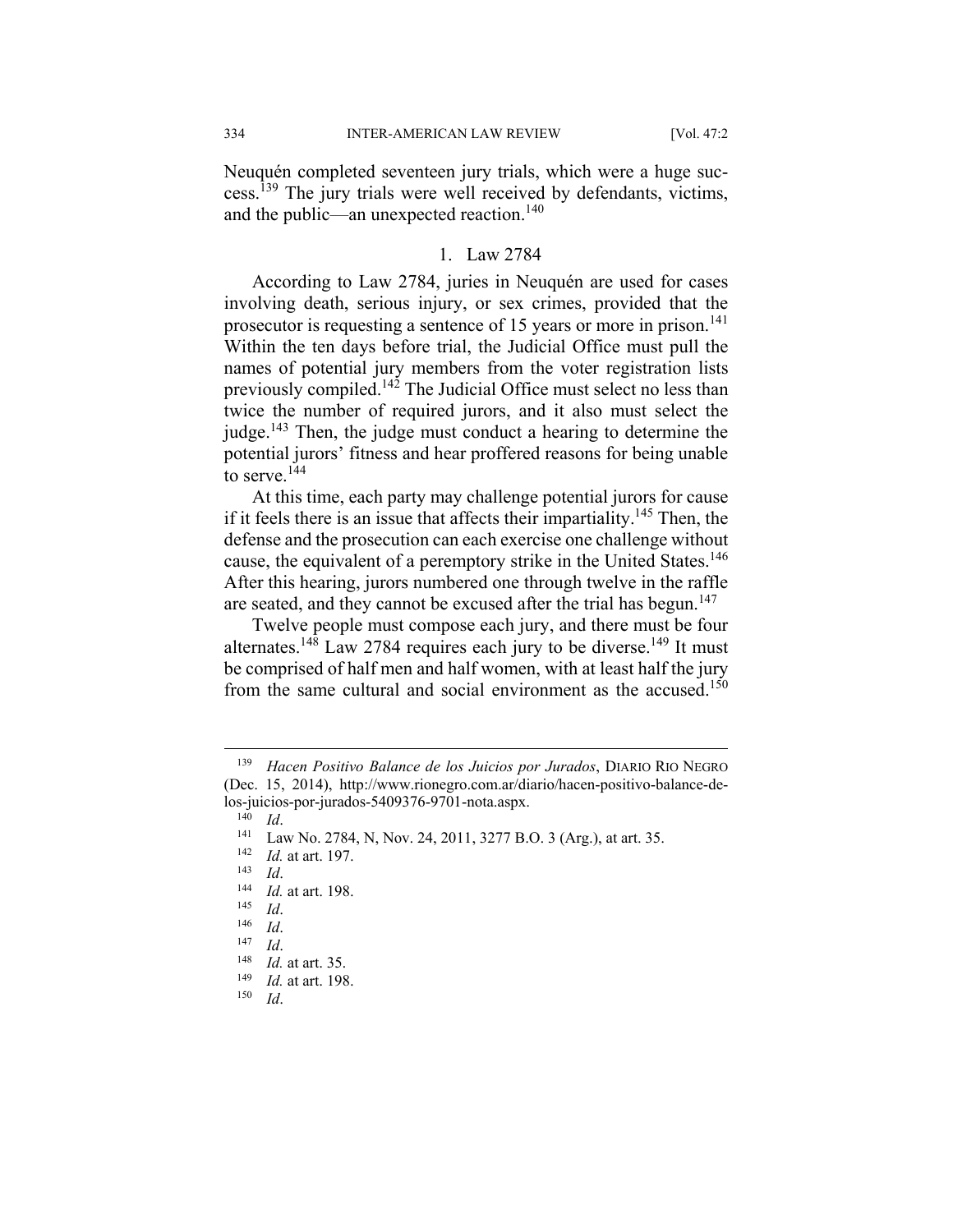Young and old people must both participate.<sup>151</sup> When it is not possible to meet these requirements, the Judicial Office must perform another raffle to fill the extra spots in accordance with the diversity rules $152$ 

When each side finishes presenting evidence, the judge, who determines the applicable law, meets with all parties outside of the presence of the jury to discuss which jury instructions are appropriate.153 Once this is complete, under Article 206 of Law 2784, the judge must present the instructions to the jury and clearly explain the applicable law and the legal issues.<sup>154</sup> Immediately thereafter, the full jury must deliberate in a secret session, without the judge.<sup>155</sup> No person may enter the room other than the jury members, or the jury may be nullified.<sup>156</sup> The deliberation cannot last for more than two days.157 However, the jury may be suspended if a juror becomes ill, but if the suspension lasts longer than three days, the parties must perform a new trial.158

The jurors' individual votes must remain secret.<sup>159</sup> Law 2784 requires only an eight-to-four majority to deliver a guilty verdict, even in life imprisonment cases. $160$  In contrast to the system in Córdoba, Neuquén's system specifically does not require a written opinion disclosing the reasons for the verdict at the end of a trial.<sup>161</sup> Instead, for appeal purposes, the court must attach a transcript of the judge's

<sup>&</sup>lt;sup>151</sup> In addition, the minimum and maximum ages for a juror are 21 and 75 years. *Id.* at art. 43-44.<br>
<sup>152</sup> *Id.* at art. 199.<br>
<sup>153</sup> *Id.* at art. 205.<br>
<sup>153</sup> *Id.* at art. 206.<br>
<sup>155</sup> *Id.*<br>
<sup>157</sup> *Id.*<br>
<sup>157</sup> *Id.*<br>
<sup>158</sup> *Id.*<br>
<sup>158</sup> *Id.*<br>
<sup>160</sup> *Id.* at art. 207; *Hacen positivo balance* 

note 139.<br><sup>161</sup> Law No. 2784, N, Nov. 24, 2011, 3277 B.O. 3 (Arg.), at art. 211; Edmundo

Hendler, Lay Participation in Argentina: Recent Experience and New Trends 3 (unpublished manuscript), *available at* http://www.lawschool.cornell.edu/research/lay participation in law/upload/LayparticipationinArgentina Edmundo-Hendler.pdf [hereinafter Hendler, Recent Experience and New Trends].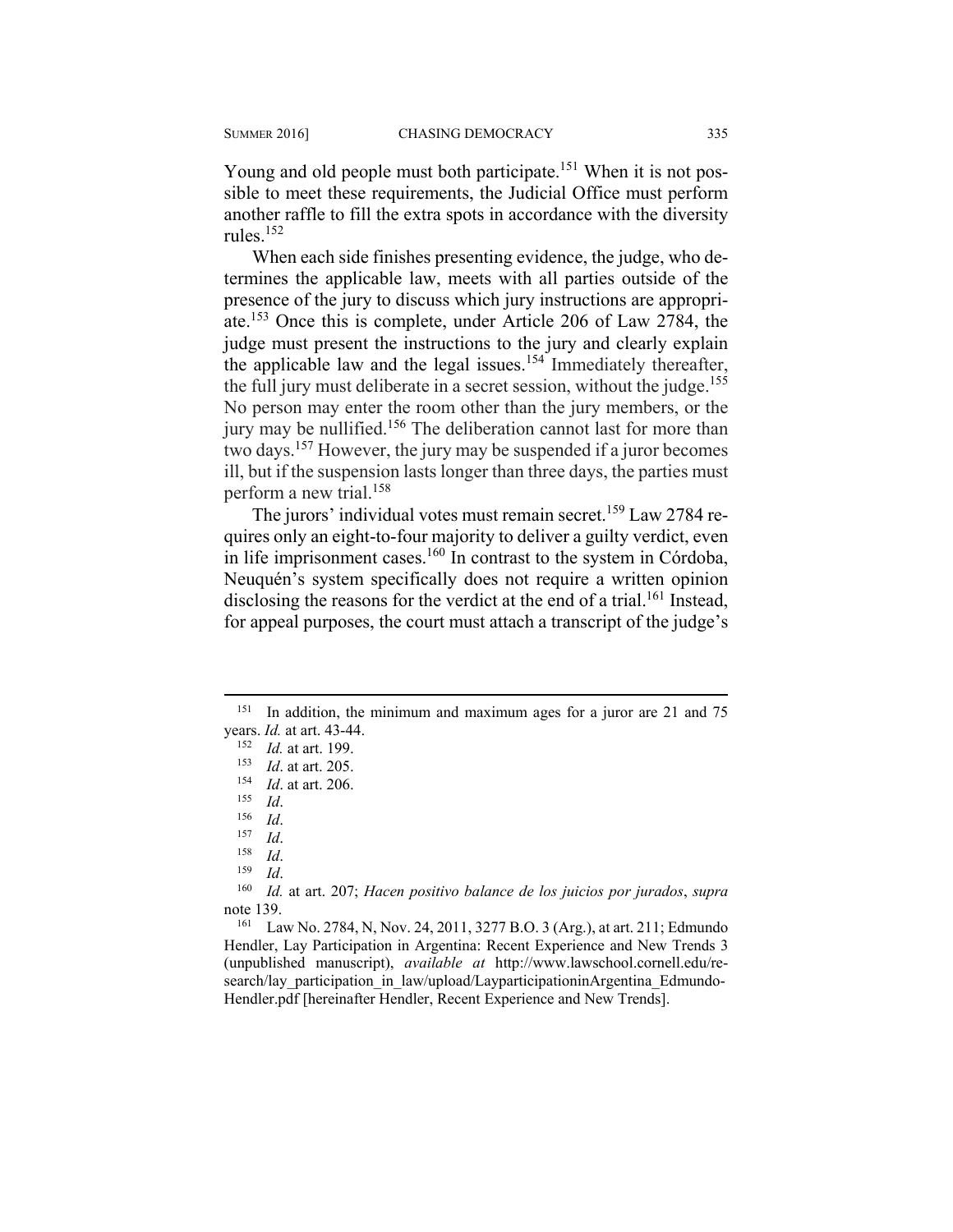336 INTER-AMERICAN LAW REVIEW [Vol. 47:2

jury instructions.162 Once the guilty or not guilty verdict is rendered, the judge determines the penalty.<sup>163</sup> In a catchall provision, Law 2784 instructs judges to use rules of "common judgment" when the law has not provided guidance on a particular issue.<sup>164</sup>

#### 2. Reception

Neuquén's jury system has been in force since March 2014, and nearly thirty jury trials have been performed and, thus far, the general opinion is very favorable.<sup>165</sup> Interestingly, prosecutors and defenders alike approve of the institution.166 Pablo Vignaroli, a chief prosecutor who has participated in some of Neuquén's jury trials, reported that he was skeptical at first, but now believes that the jury system is a very positive step for the province.<sup>167</sup> Juan Manuel Coto, a defense attorney, also reported a positive response, and noted that it is a welcome democratic experience, one that follows the mandates of the Constitution and is the first of its kind in Argentina.<sup>168</sup>

Both attorneys recognized the need for certain reforms, such as more training for the judges and the jury members.<sup>169</sup> Coto also noted that the province might change its requirement for the number of votes needed to secure a guilty verdict in the near future; more people now believe that a unanimous verdict is the best choice because it helps ensure full deliberation among the jury members.<sup>170</sup>

Jurors have reported that they also perceive the jury system favorably.171 In a study conducted by the Neuquén province in 2014, 93.62% of jurors in the first six jury trials felt that it was a positive experience.172 Additionally, over 70% of the 94-person sample

<sup>162</sup> Law No. 2784, N, Nov. 24, 2011, 3277 B.O. 3 (Arg.), at art. 211; Hendler, Recent Experience and New Trends, at 3.<br><sup>163</sup> Law No. 2784, N, Nov. 24, 2011, 3277 B.O. 3 (Arg.), at art. 211; Hendler,

Recent Experience and New Trends, at 3.<br>
<sup>164</sup> Law No. 2784, N, Nov. 24, 2011, 3277 B.O. 3 (Arg.), at art. 212.<br>
<sup>165</sup> *Hacen positivo balance de los juicios por jurados, supra* note 139.<br>
<sup>167</sup> *Id.*<br>
<sup>167</sup> *Id.*<br>
<sup>169</sup>

http://www.juicioporjurados.org/2014/08/encuesta-jurados-neuquinos.html. 172 *Id*.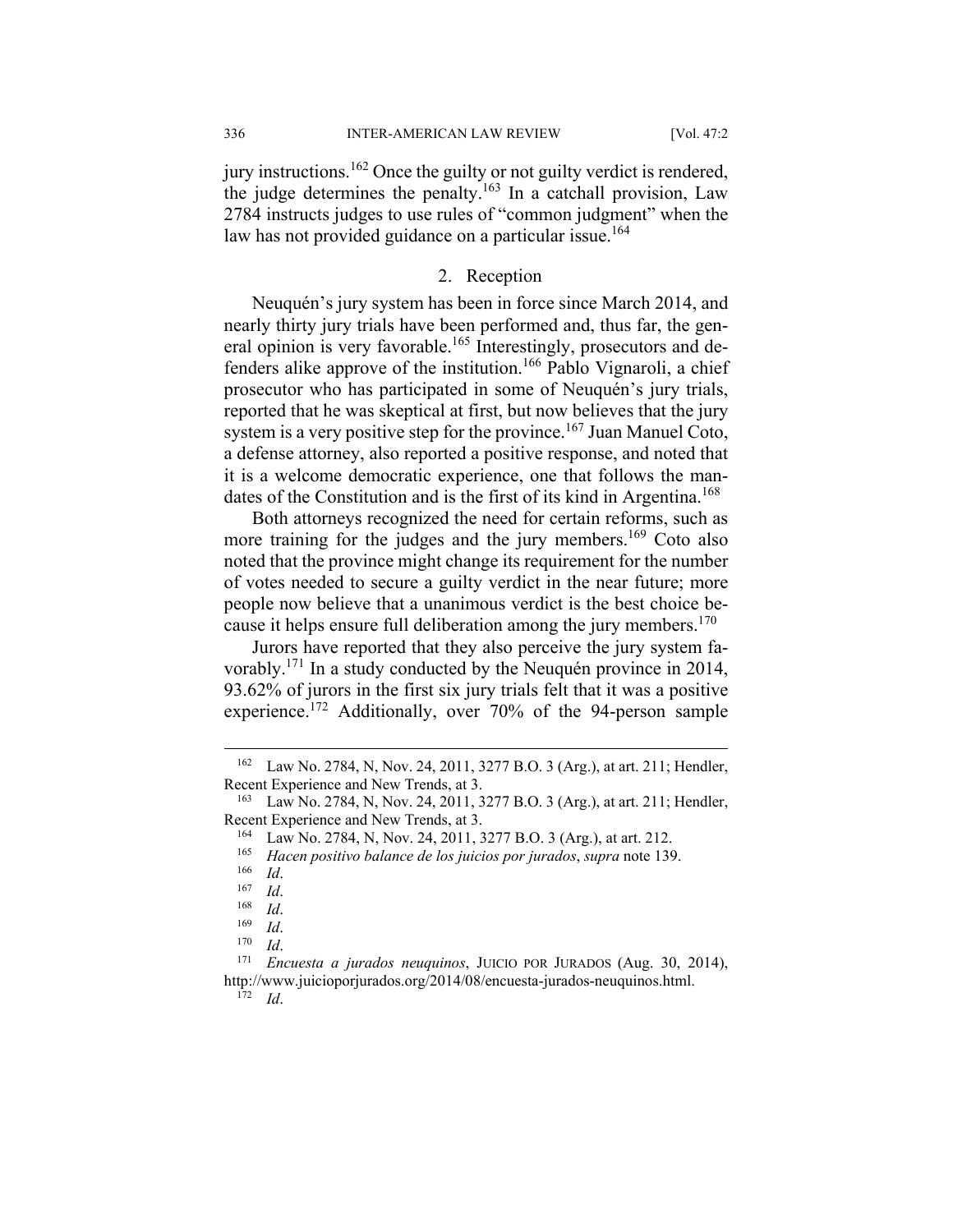during deliberations.<sup>176</sup>

never considered giving an excuse to avoid serving on the jury, and over 90% of the sample had no trouble understanding the evidence presented.173 It is worth noting that after the jurors served, over 87% of those surveyed had a positive view of the criminal justice system.174 Some jurors, anonymously questioned after they served, reported that they felt an extreme sense of responsibility during deliberations and took their duties seriously.<sup>175</sup> One man who was selected as the jury's president added that he felt the jury was well blended and that, regardless of their differences, they were all equals

Though the public may not be as familiar with the jury system as the attorneys and the jurors, $177$  most community members still feel that jury trials are a positive step.178 In a survey of its readers by Minuto Uno Neuquén in May 2014, over 70% of respondents reported agreeing with the implementation of jury trials in the province.179 Overall, though legislators most likely expected some resistance initially, as in Córdoba, jury trials have been well received thus far by the attorneys, jury members, and the community. This reaction is likely influenced in part by the success experienced in Córdoba, as well as the fact that Neuquén's jury systems are more

<sup>173</sup> *Id*. 174 *Id*. 175 *Los jurados populares neuquinos relataron sus experiencias*, DIARIO RIO NEGRO (Aug. 17, 2014), http://www.rionegro.com.ar/diario/los-jurados-popula-

res-neuquinos-relataron-sus-experiencias-3912797-9525-nota.aspx.<br><sup>176</sup> *Id*. <sup>177</sup> The province is providing training to help inform people of the system. *Neuquén: 2° Jornadas de Capacitación en Juicio por Jurados*, JUICIO POR JURADOS (OCT. 16, 2014), http://www.juicioporjurados.org/2014/10/neuquen-2 jornadas-de-capacitacion-en.html; *see also Falbo abrió el curso de capacitación en juicio por jurados*, JUICIO POR JURADOS (June 27, 2014), http://www.juicioporjurados.org/2014/06/falbo-abrio-el-curso-de-capacitacion-en.html [hereinafter *Falbo abrió el curso de capacitación*]. 178 *Más del 70% de los neuquinos apoya al juicio por jurados*, JUICIO POR

JURADOS (May 9, 2014), http://www.juicioporjurados.org/2014/05/mas-del-70 de-los-neuquinos-apoya-al.html.

<sup>179</sup> *Id*.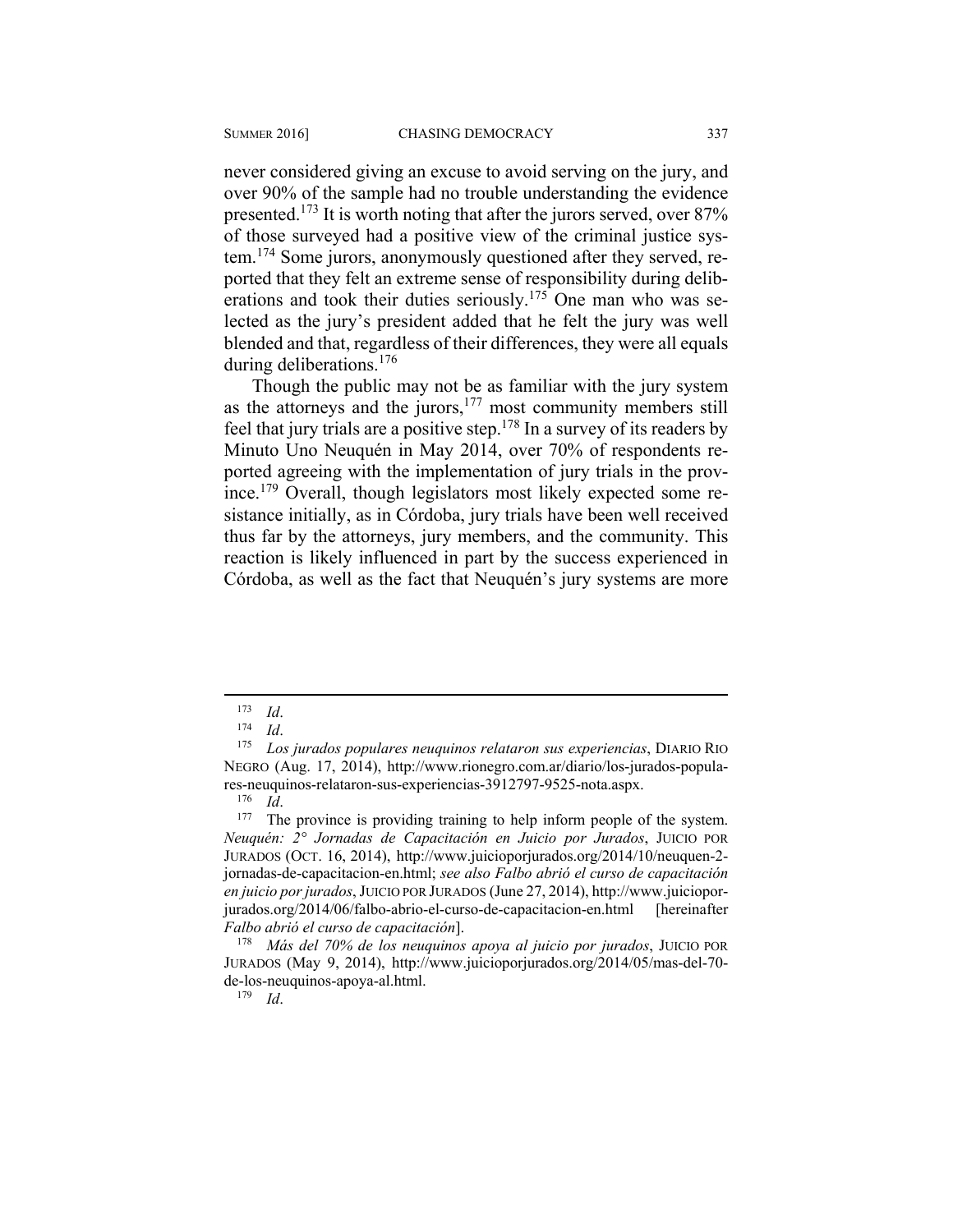similar to a traditional republican system, which legitimizes the criminal justice system in the eyes of the public.<sup>180</sup>

#### C. *Buenos Aires*

The Buenos Aires province established jury trials through Law 14.543, passed in September 2013.<sup>181</sup> As of December 2015, thirtyfive trials have been conducted in the province.<sup>182</sup> The dispositions include nineteen guilty verdicts and sixteen not guilty verdicts.<sup>183</sup>

The drafters chose the English-American classical jury, like Neuquén's system, rather than the mixed court system that is used in Córdoba.184 This is a remarkable decision. While instituting a classical jury in Neuquén was a significant step forward, Buenos Aires' system has the ability to make a more substantial impact. Its population alone is nearly half the size of the population of Argentina, as opposed to Neuquén's population, which is 1/28th the size of Buenos Aires.185 As such, Buenos Aires is capable of influencing more of Argentina's citizens.

#### 1. Law 14.543

The jury requirements of Law 14.543 are similar to those in Neuquén. Juries will only be used for cases that have a minimum penalty of fifteen years in prison.186 A list of forty-eight jurors in the

1

<sup>180</sup> *Ministerio Público Fiscal del Neuquén: ESPECIAL JUICIO POR JURADOS*, JUICIO POR JURADOS (Aug. 2, 2014), http://www.juicioporjurados.org/2014/08/ministerio-publico-fiscal-del-neuquen.html.

<sup>181</sup> Law No. 14.543, BA, Sept. 12, 2013, 27187 B.O. Sup. (Arg.). 182 *Juicios por jurados en Buenos Aires: Informe 2015*, JUICIO POR JURADOS (Dec. 2, 2015), http://www.juicioporjurados.org/2015/12/juicios-por-jurados-enbuenos-aires.html. 183 *Id.* (citing *INFORME Y ENCUESTAS – JUICIO POR JURADOS*,

MINISTERIO DE JUSTICIA, https://drive.google.com/file/d/0B2yvs\_8DQr4dcXk1VWxia2R2aWs1djd1djJFb

jZlcDZ2bnZv/view (last visited February 9, 2015)).<br><sup>184</sup> Law No. 14.543, BA, Sept. 12, 2013, 27187 B.O. Sup. (Arg.), at art. 2.

<sup>185</sup> *Mapas temáticos Censo 2010*, INSTITUTO NACIONAL DE ESTADISTICA Y CENSOS (Nov. 8, 2012), http://www.sig.indec.gov.ar/censo2010/. 186 Law No. 14.543, BA, Sept. 12, 2013, 27187 B.O. Sup. (Arg.), at art. 2; *El* 

*juicio por jurados llega a la Provincia de Buenos Aires*, INFONEWS (May 23, 2014),

http://www.infonews.com/2014/05/23/politica-145616-el-juicio-por-juradosllega-a-la-provincia-de-buenos-aires.php.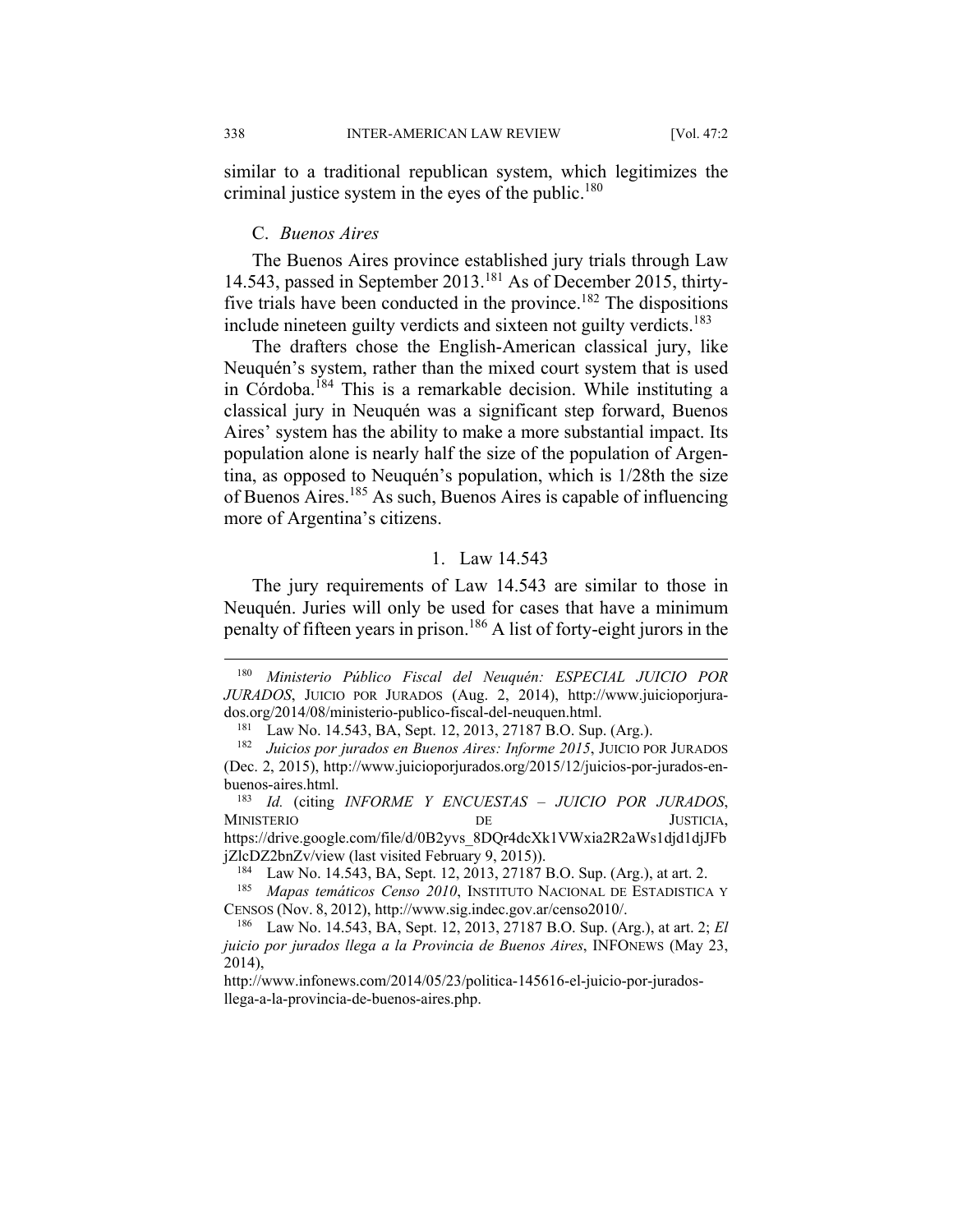particular jurisdiction is created through a lottery.<sup>187</sup> After holding a meeting with the judge and parties to determine if the potential jurors are impartial, twelve jurors are chosen, plus six as alternates, and there must be an equal number of men and women.<sup>188</sup>

Each juror must be between twenty-one and seventy-five years old, meet the language requirement, and be mentally and physically competent to serve.<sup>189</sup> He or she must be Argentine natives or naturalized citizens who have lived in Argentina for at least five years.<sup>190</sup> Members of government, security forces, prison workers, lawyers, public notaries, religious leaders, political leaders, those convicted of "intentional" crimes, and those currently indicted of a criminal offense pending prosecution are exempted from jury duty.<sup>191</sup> The jurors deliberate in secrecy.192 In most cases, a supermajority of ten votes is required to have a guilty verdict.<sup>193</sup> In life imprisonment cases, however, the vote must be unanimous for a guilty verdict.<sup>194</sup> If the jurors reach a guilty verdict, the professional judge determines the sentence.195

#### 2. Reception

Perhaps because of the more substantial impact this legislation has on the country relative to other provinces, more professionals seem to be expressing their opinions regarding jury trials in Buenos Aires. In an article in the Buenos Aires Herald in September 2013, the late Supreme Court Justice Carmen Argibay said, "Now is not the time to have trial by jury. We have no guarantee that people are going to understand the vision behind it; we have no guarantees of

<sup>187</sup> Law No. 14.543, BA, Sept. 12, 2013, 27187 B.O. Sup. (Arg.), at art. 2. 188 *Id*. 189 *Id.*; *El juicio por jurados llega a la Provincia de Buenos Aires*, *supra* note

<sup>186. 190</sup> Law No. 14.543, BA, Sept. 12, 2013, 27187 B.O. Sup. (Arg.), at art. 2. 191 *Id.* 192 *Id* 

<sup>192</sup> *Id*. 193 *Id.*; *El juicio por jurados llega a la Provincia de Buenos Aires*, *supra* note 185. 194 Law No. 14.543, BA, Sept. 12, 2013, 27187 B.O. Sup. (Arg.), at art. 2; *El* 

*juicio por jurados llega a la Provincia de Buenos Aires, supra* note 186.<br><sup>195</sup> Law No. 14.543, BA, Sept. 12, 2013, 27187 B.O. Sup. (Arg.), at art. 2; *El* 

*juicio por jurados llega a la Provincia de Buenos Aires*, *supra* note 186.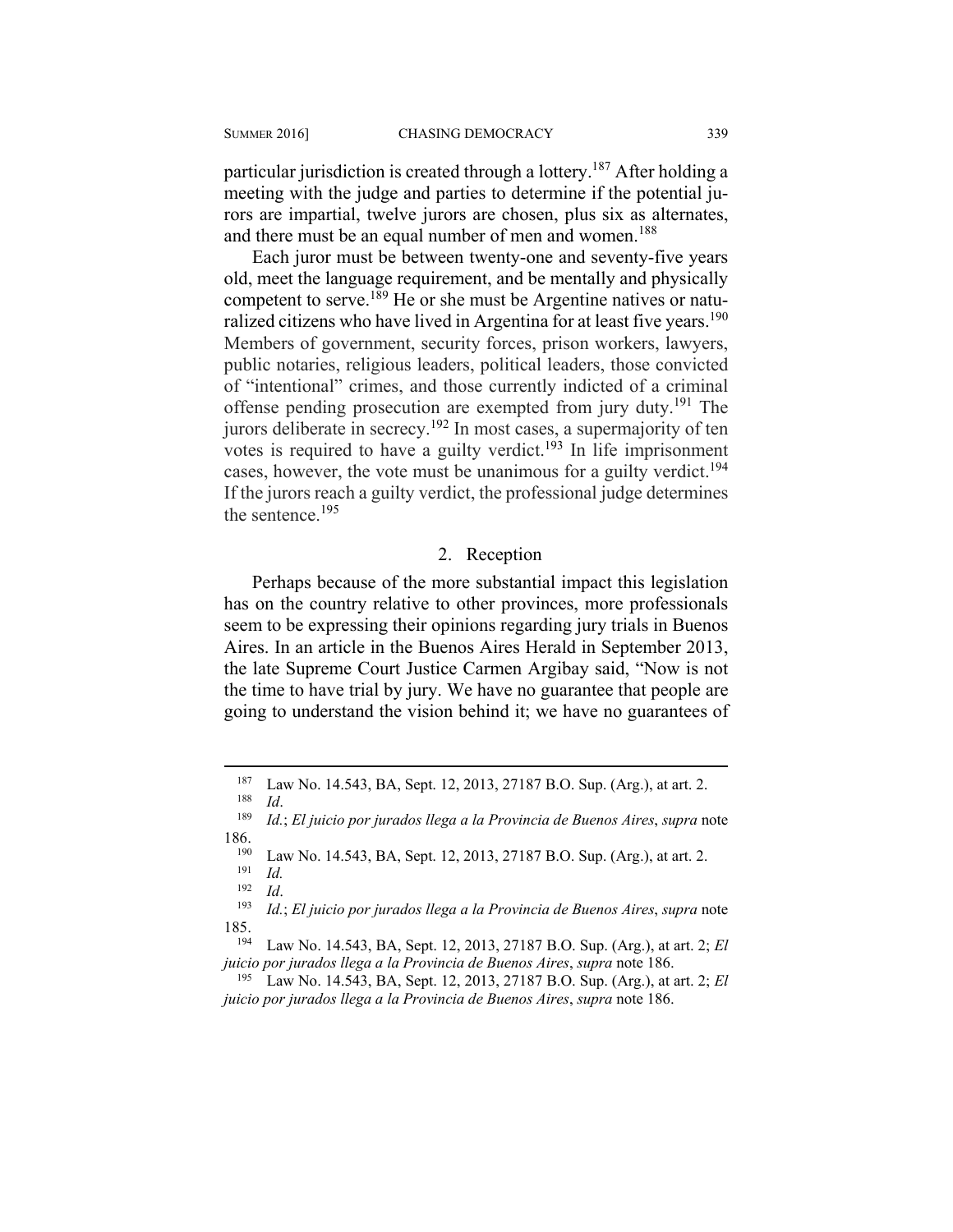a serene trial uncontaminated by media coverage: we have no guarantee that there will not be pressures on the part of the victim or the accused."196

Some members of the National Supreme Court shared these concerns.197 For example, Chief Justice Ricardo Lorenzetti said the system has not been completely successful, is expensive, and should be introduced gradually.198 Additionally, Justice Eugenio Zaffaroni said that he prefers the mixed court system as in Córdoba, and does not believe that juries operate properly "in any part of the world."<sup>199</sup> He believes "no judge can explain to a lay person what is taught in two or three years of Law School."<sup>200</sup>

On the other hand, one Buenos Aires newspaper suggested that "there is more than enough proof that Argentine society—urged daily to value things which have no value—is enthused by the proposal of legal instruments which clearly improve justice," referring to the jury system as an "instrument of justice."201 Andrés Harfuch, a leading expert on Argentine jury trials and the Vice President of the Asociación Argentina de Juicio por Jurados (AAJJ), agrees.<sup>202</sup> He challenged Justice Argibay's position by asking if it was guaranteed that professional judges themselves would not succumb to the pressures she mentioned.203 He recognized that some members of the judiciary are against juries because they want to monopolize the power, whereas the Constitution of Argentina divides it.<sup>204</sup> Harfuch values the independence and impartiality that juries give the judges, and he believes in the competence of citizen juries.<sup>205</sup> María del Carmen Falbo, the Attorney General of Buenos Aires, believes that the jury system strictly complies with guiding criminal principles such as equality between the parties, immediacy, and oral

<sup>196</sup> Mempo Giardinelli, *Considering Trial by Jury*, BUENOS AIRES HERALD (May 18, 2014), http://buenosairesherald.com/article/159699/considering-trialby-jury.<br>
<sup>197</sup> Bertoia, *supra* note 12.<br>
<sup>198</sup> *Id.*<br>
<sup>200</sup> *Id.*<br>
<sup>201</sup> Giardinelli, *supra* note 195.<br>
<sup>202</sup> *El juicio por jurados llega a la Provincia de Buenos Aires, supra* note 186.<br>
<sup>203</sup> *Id.*<br>
<sup>204</sup> *Id.*<br>
<sup>205</sup>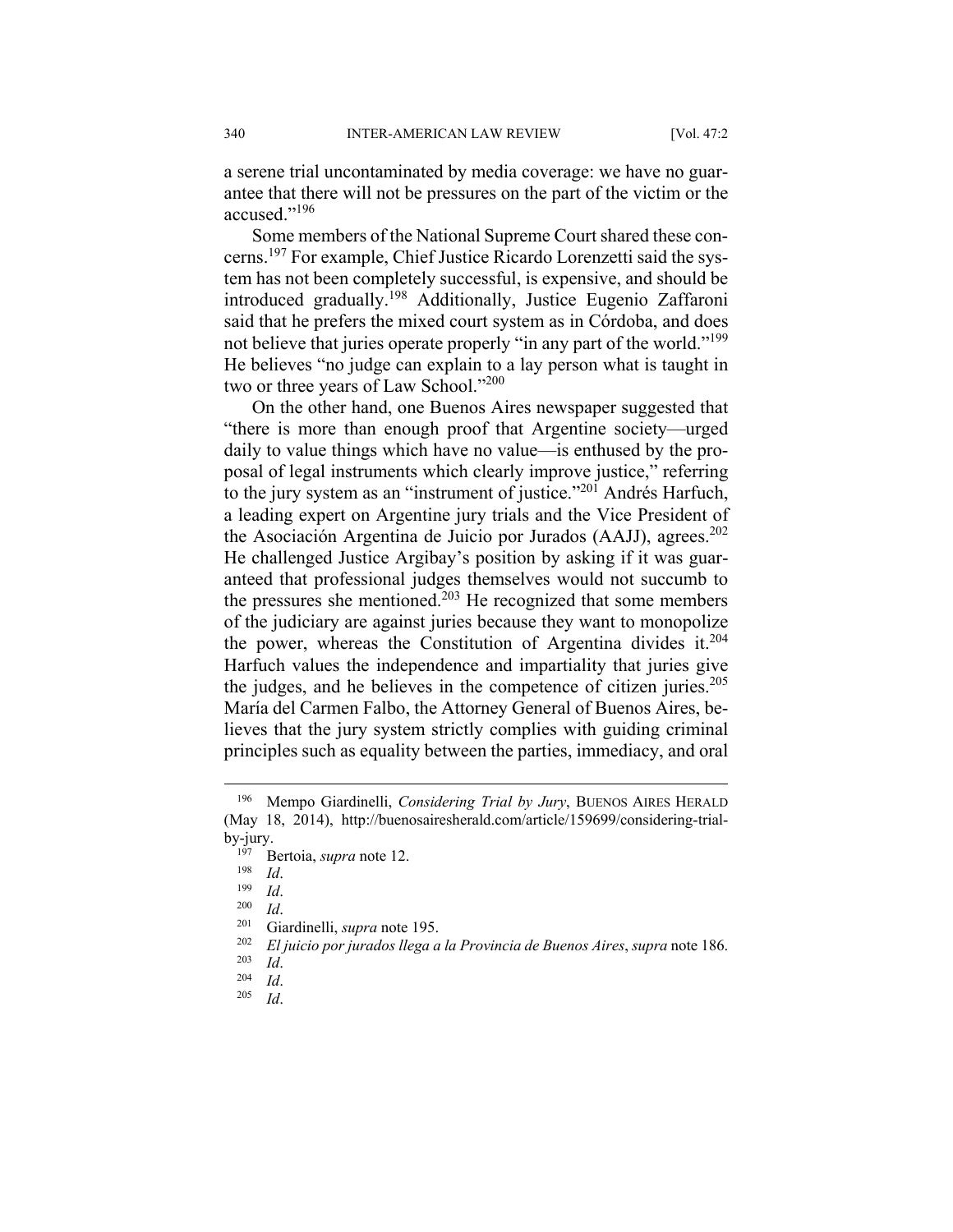argument.<sup>206</sup> It accomplishes this while challenging the various models and practices that have been part of Argentina's legal culture for years.<sup>207</sup>

Hernan Gullco, an Argentine scholar, raised the question of whether the National Supreme Court may be able to overrule the jury system because the juries are not required to express the reasons for their decisions.<sup>208</sup> Without a basis for the jury's decision, an appeals court would not be able to assess which evidence the jury used to reach the conviction and whether that evidence was properly valued.<sup>209</sup> He believes that, to avoid paralyzing questions of unconstitutionality, the legislators should have included a clause that requires the jury to list the legal evidence it considered in making its decision, so that reviewing courts would be able to reference it. $210$ He noted, however, that this could be criticized for giving a judge the same arbitrary power that the law aims to limit.<sup>211</sup>

D. *Río Negro* 

In October 2014, the Río Negro legislature passed a new Code of Criminal Procedure that included a mandate to establish jury trials in the province.<sup>212</sup> The Code will become effective in March 2017, except for the jury trial system, which will become effective in January 2018.<sup>213</sup> The Code provides for a British-style jury made of

<u>.</u>

COMUNICADO: Sobre la Reforma del Código Procesal Penal de Río Negro, que incluye jurados, Juicio por Jurados (Nov. 5, 2014), http://www.juicioporjurados.org/2014/11/comunicado-sobre-la-reforma-del-codigo.html. 213 Law No. 5020, RN, Dec. 10, 2014, 5319 B.O. Sup. (Arg.), at art. 2.

<sup>206</sup> *Falbo abrió el curso de capacitación* , *supra* note 177.

<sup>207</sup> *Id*. 208 Memorandum from Hernán Victor Gullco, Professor, Universidad Torcuato di Tella, to author 2 (on file with author).<br><sup>209</sup> *Id.*<br><sup>210</sup> *Id.*; *see Para la Casación bonaerense, el juicio por jurados no tiene vuelta* <sup>211</sup> *Id.*; *see Para la Casación bonaerense, el juicio por jurados no tie* 

*atrás,* Juicio por Jurados (Oct. 28, 2015), http://www.juicioporjurados.org/2015/11/there-is-no-turning-back-on-trial-by.html (In November 2015, the Buenos Aires High Court of Appeals confirmed, for the first time, a jury verdict. Additionally, it addressed issues of (1) the authority to review judicial error in instructing the jury and (2) the authority to set aside a verdict on the ground that it is unreasonable in light of the evidence presented at trial.).<br><sup>212</sup> Law No. 5020, RN, Dec. 10, 2014, 5319 B.O. Sup. (Arg.);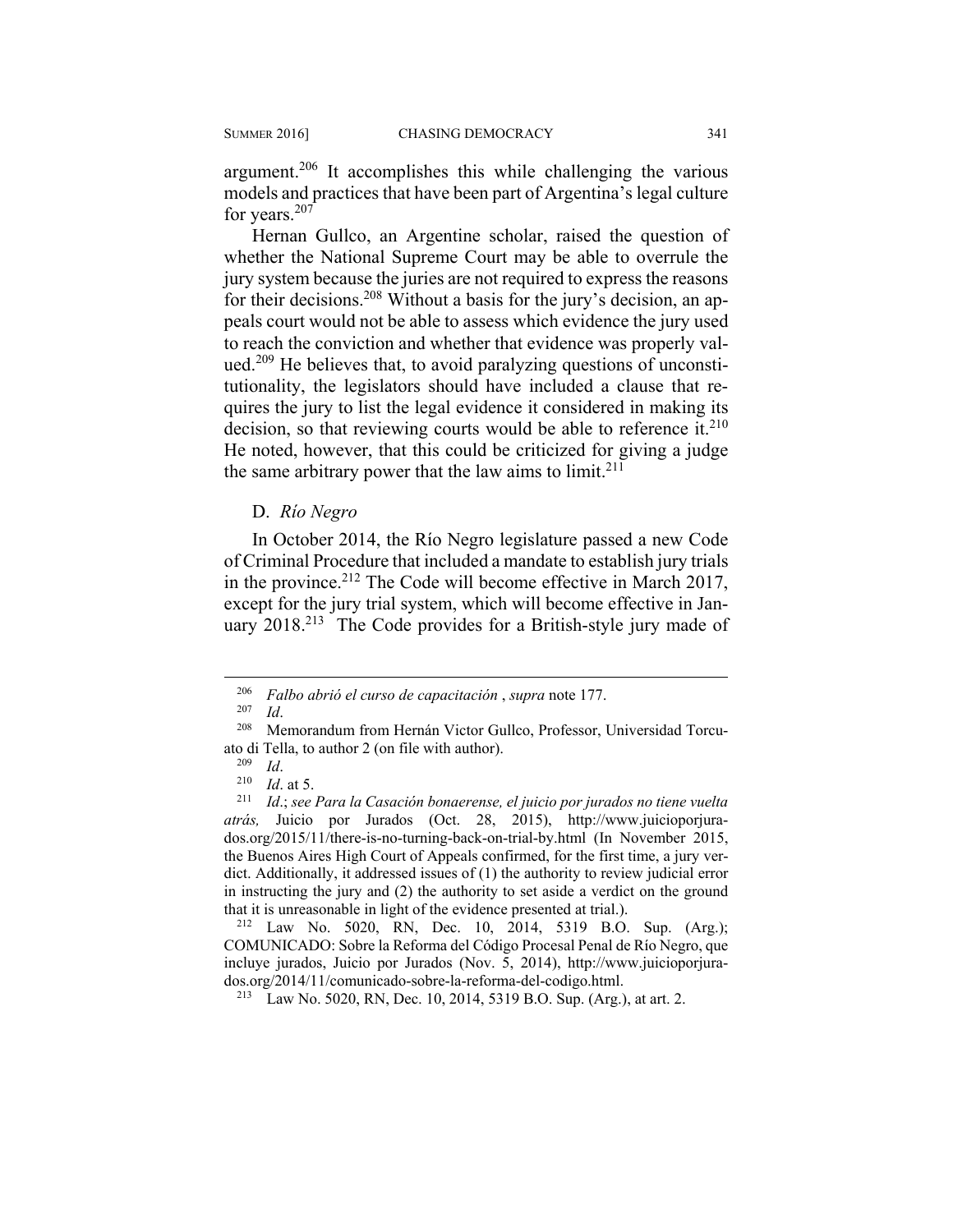only citizens, and it requires a unanimous vote as a default rule.<sup>214</sup> However, an important difference from the other provinces is that if the jury does not come to a unanimous vote within a certain period of time, the court is allowed to accept a supermajority vote to convict. $215$ 

The drafters designed two separate models for different crimes.216 If the penalty requested by the prosecutor is between twelve and twenty-five years of imprisonment, the jury will consist of seven jury members and at least one alternate.<sup>217</sup> If the penalty requested by the prosecutor is more than twenty-five years of imprisonment, the jury will consist of twelve members, and a minimum of two alternates.218 Twelve years is a smaller threshold to require a jury trial than the threshold in Neuquén and Buenos Aires, which is fifteen years. With the introduction of a unanimous jury in all criminal cases, as opposed to in only capital cases, it seems that this next phase of legislation in Argentina will be an improvement on the previous three.

#### E. *Recent Developments*

In September 2015, Chaco became the fifth province to adopt a law incorporating trial by jury.<sup>219</sup> Legislators were able to combine the experiences of Neuquén and Buenos Aires to create Law 7661.220 However, there are a couple of important distinctions. First, the system is most similar to that of the United States, as it incorporates a "classic model" with a unanimous verdict.<sup>221</sup> Second, the law

<sup>214</sup> *Id.* at art. 202. 215 *Id*. 216 *Id.* at art. 26. 217 *Id*. 218 *Id*. 219 Law No. 7661, CHO, Sept. 2, 2015, 9839 B.O. 1 (Arg.); *CHACO TIENE LEY DE JUICIO POR JURADOS*, JUICIO POR JURADOS (Sept. 2, 2015), http://www.juicioporjurados.org/2015/09/chaco-tiene-ley-de-juicio-por-jura-

dos.html (last visited February 9, 2016).<br><sup>220</sup> *CHACO TIENE LEY DE JUICIO POR JURADOS*, *supra* note 219.<br><sup>221</sup> Law No. 7661, CHO, Sept. 2, 2015, 9839 B.O. 1 (Arg.), at art. 86; *CHACO TIENE LEY DE JUICIO POR JURADOS*, *supra* note 219.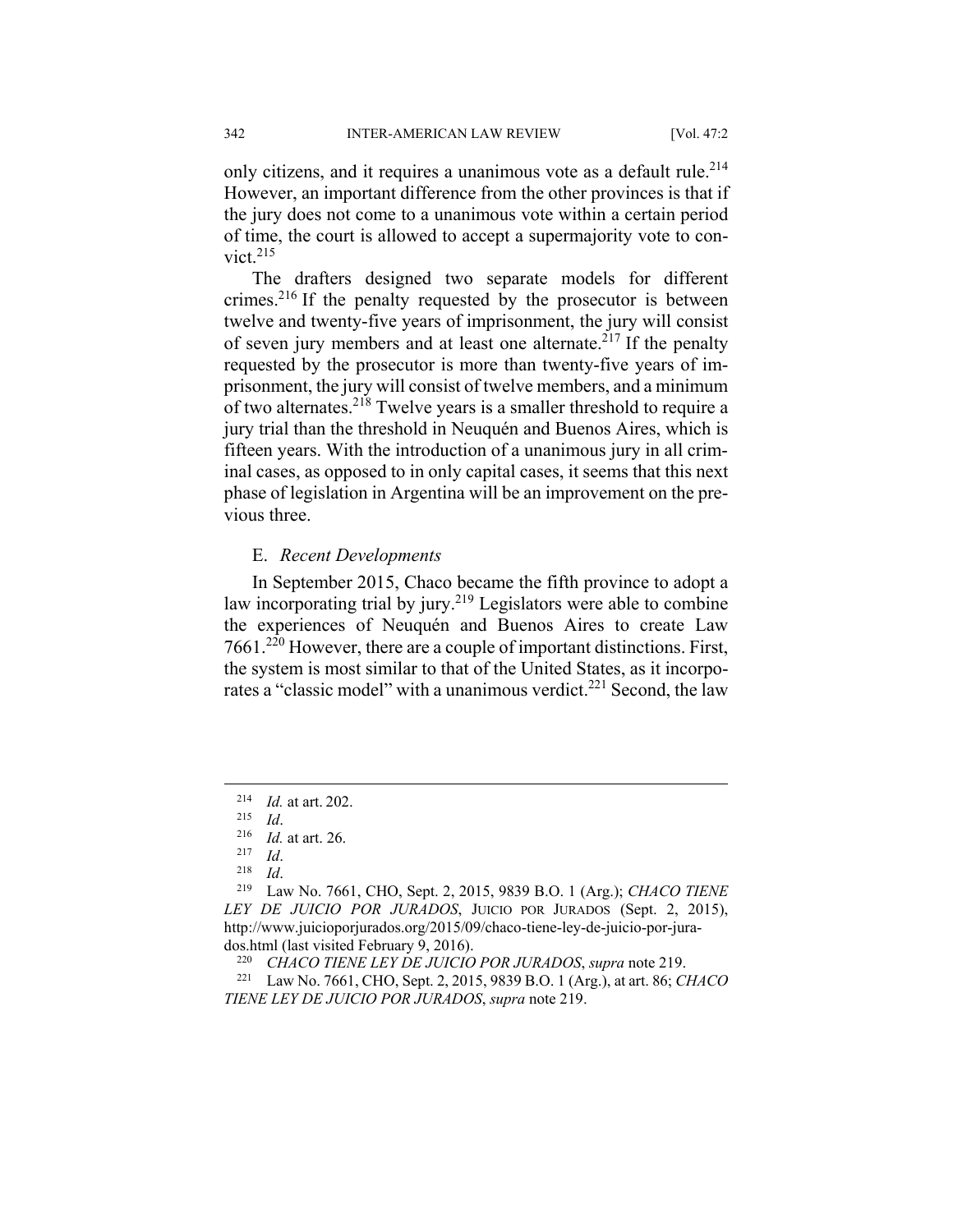creates a separate jury specifically for indigenous people.<sup>222</sup> In this respect, it is the first of its kind.<sup>223</sup>

In addition to the five provinces that have approved jury legislation, at least three other provinces (La Rioja, Chubut, and the City of Buenos Aires) have introduced or plan to introduce similar projects for debate in their respective legislatures.<sup>224</sup>

#### IV. COMPARISON TO THE UNITED STATES

In both Argentina and the United States, trial by jury is a constitutional right, highly valued by the Framers.<sup>225</sup> Even still, Argentine provinces authorize fewer types of cases to qualify for jury trials than the United States. Juries in the United States can be used in both criminal and in civil cases.<sup>226</sup> In Argentina, juries can generally only be used in criminal cases.227 Jury duty in Argentina is limited to cases involving public officials or the most serious and violent crimes, such as rape, kidnapping, or murder.<sup>228</sup> In the United States, juries are constitutionally required for any crime that has a potential penalty of six months or more.229 Interestingly, neither country's constitution limits the types of crimes that may be tried by jury trials, yet both countries limit them through legislation. Argentina's constitution calls for jury trials "in all ordinary criminal cases,"<sup>230</sup> while the constitution of the United States gives the right "[i]n all criminal prosecutions."<sup>231</sup>

<sup>222</sup> Law No. 7661, CHO, Sept. 2, 2015, 9839 B.O. 1 (Arg.), at art. 4.<br>
<sup>223</sup> *Id.* <sup>225</sup> Skyne Interview with Andrés Harfuch, *supra* note 22 (explaining

Skype Interview with Andrés Harfuch, *supra* note 22 (explaining that Argentina uses only trial juries, not grand juries). 226 *Types of Juries*, UNITED STATES COURTS, http://www.uscourts.gov/Feder-

alCourts/JuryService/about-jury-service.aspx (last visited January 18, 2015). 227 Law No. 2784, N, Nov. 24, 2011, 3277 B.O. 3 (Arg.), at art. 3; Law No.

<sup>14.543,</sup> BA, Sept. 12, 2013, 27187 B.O. Sup. (Arg.), at art. 1. However, the province of La Rioja is currently discussing a bill that would permit jury trials in civil cases for the first time in Argentina. Skype Interview with Andrés Harfuch, *supra* note 22.<br><sup>228</sup> Law No. 2784, N, Nov. 24, 2011, 3277 B.O. 3 (Arg.), at art. 3; Law No.

<sup>14.543,</sup> BA, Sept. 12, 2013, 27187 B.O. Sup. (Arg.), at art. 1.<br><sup>229</sup> Baldwin v. New York, 399 U.S. 66, 69 (1970).<br><sup>230</sup> Art. 118, CONSTITUCIÓN NACIONAL [CONST. NAC.] (Arg.).

<sup>231</sup> U.S. CONST. amend. VI.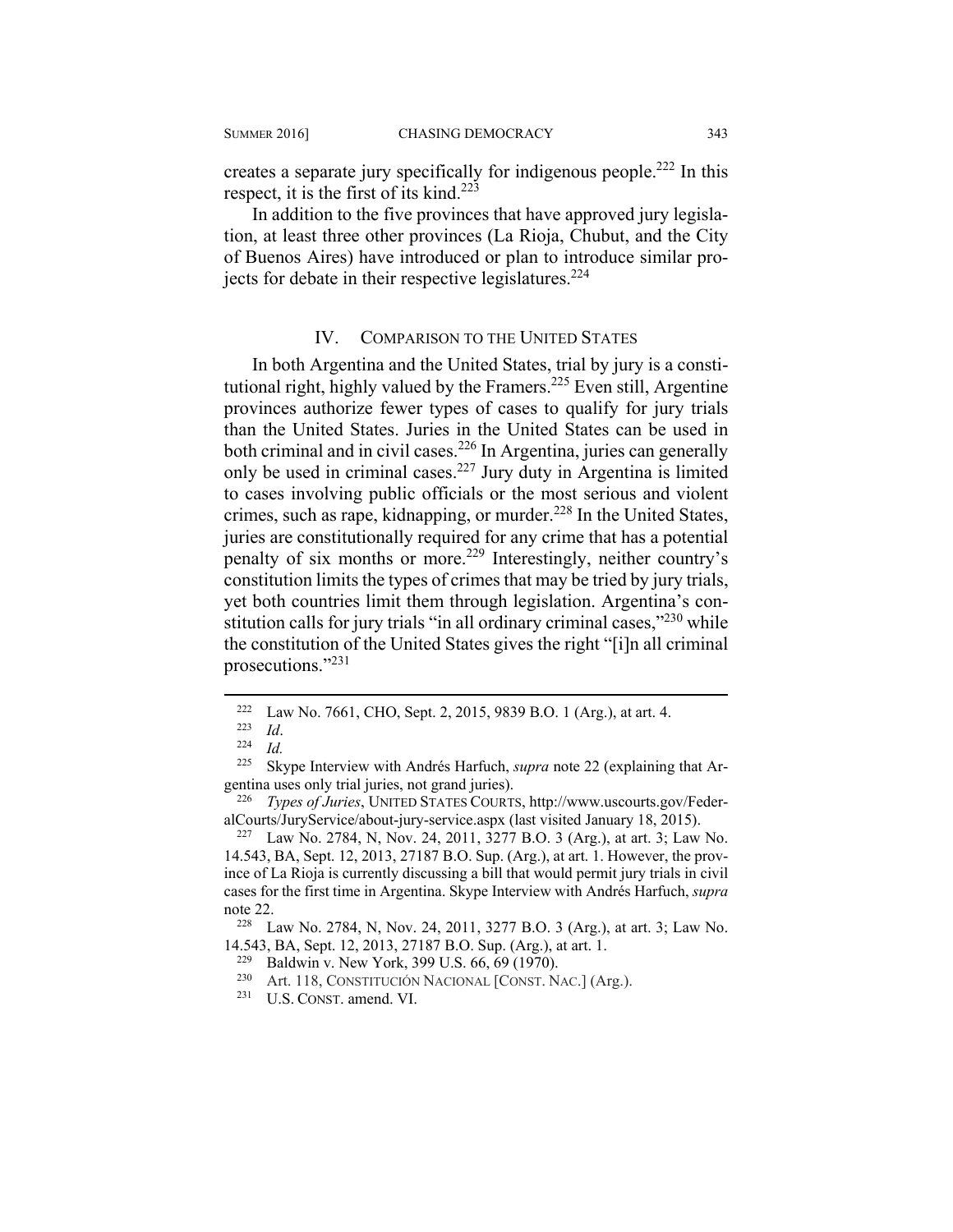#### A. *Juror Qualifications*

The required qualifications for jurors in both the Argentine provinces and the United States federal system show similar values, but some technical differences. For example, the minimum age requirements are much lower in the United States (eighteen as opposed to twenty-one or twenty-five), and fewer professions are exempt from jury duty in the United States.<sup>232</sup> The United States exemptions are limited to military, firefighters, police officers, and active "public officers."233

Additionally, educational requirements do not exist in the United States federal system.234 Some believe that the educational requirements such as those in Argentina's provinces "may conflict with a court's goal of creating a jury panel that is drawn from a fair cross-section of society, which is a well settled principle of American law."235 However, it is likely that Argentina's primary concern is ensuring the jury members are competent and understand their role in the criminal system. This is especially true since the layperson jury is a relatively new development to which most Argentine citizens are not yet accustomed, something with which the United States is not as concerned. In any event, some of the Argentine provinces have other safeguards, such as requiring a certain amount of diversity in each jury, to ensure a fair cross-section of society.<sup>236</sup>

#### B. *Juror Selection and Deliberation*

The United States does not have a method for ensuring a particular level of diversity on a jury, and a jury is acceptable if the method

<sup>232</sup> *Juror Qualifications*, UNITED STATES COURTS, http://www.uscourts.gov/services-forms/jury-service/juror-qualifications (last visited Jan. 18, 2015).<br><sup>233</sup> *Id.*<br><sup>234</sup> *Id.* 234 *Id.* 235 Edwards-Kevin, *supra* note 71.<br><sup>236</sup> Law No. 2784, N, Nov. 24, 2011, 3277 B.O. 3 (Arg.), at art. 43; Law No.

<sup>14.543,</sup> BA, Sept. 12, 2013, 27187 B.O. Sup. (Arg.), at art. 2. Additionally, 97.7% of Argentine citizens are literate, and Argentina has a high school retention rate of 94.35%. *Argentine or Argentinian Education Stats*, NATIONMASTER, http://www.nationmaster.com/country-info/profiles/Argentina/Education/Allstats (last visited February 8, 2015). If these statistics are accurate, it is unlikely that the education level of the jury pool is much different than that of the Argentine population.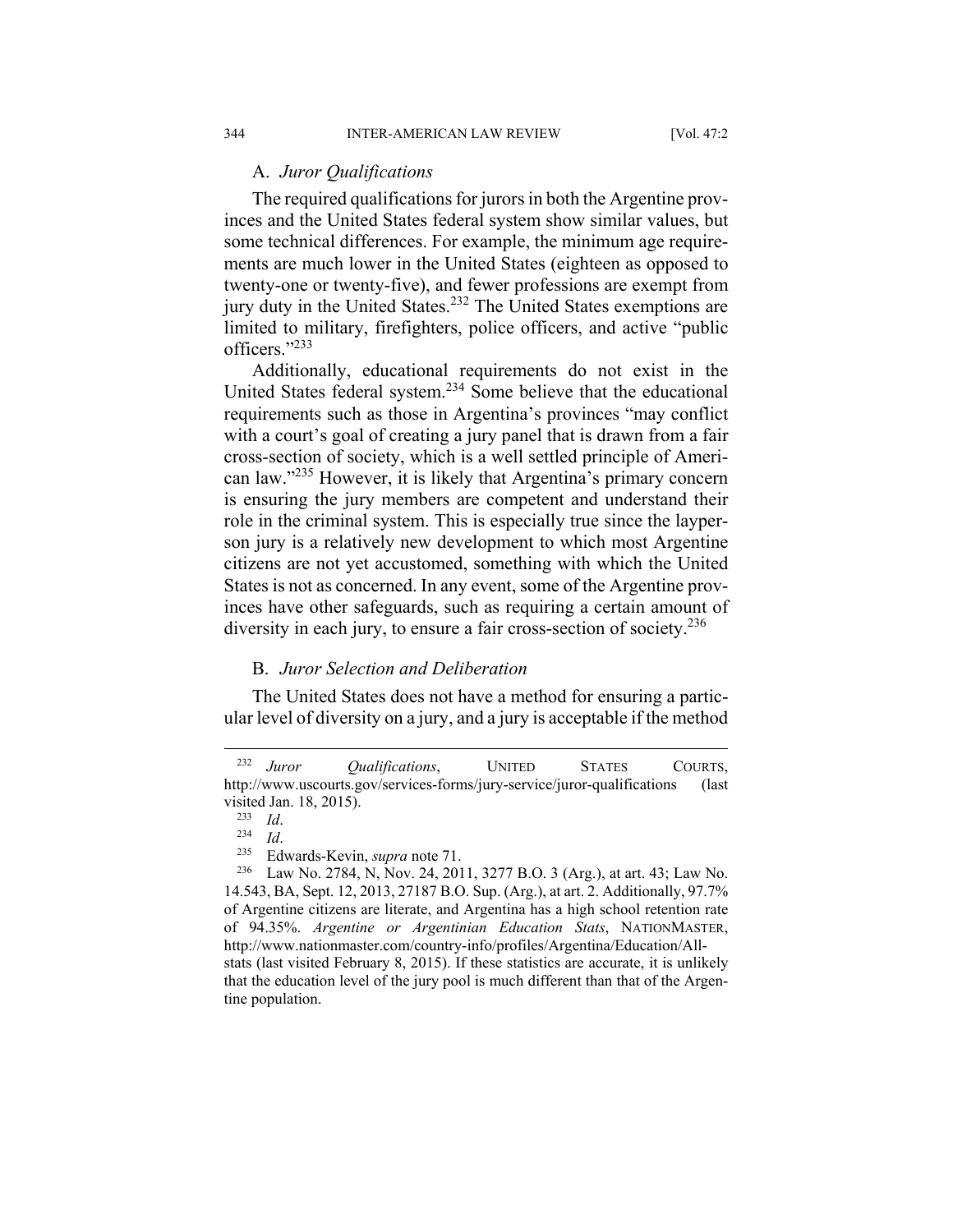$\overline{a}$ 

for choosing it is not discriminatory.<sup>237</sup> Argentine provinces, on the other hand, have gender requirements, and each jury must be made of exactly half males and half females.238 Ironically, it can be argued that Argentina's potential juror lists represent a fairer cross-section of society than those of the United States. Voter registrations and drivers licenses, from which potential juror lists are pulled, are voluntary in the United States.<sup>239</sup> In Argentina, voter registration is mandatory, and the potential juror lists are pulled from the registrations, so the lists encompass a broader representation of citizens.<sup>240</sup>

In the United States, the jury right is a right of the defendant, and can be waived with permission of the court and prosecution.<sup>241</sup> In Argentina, the provinces of Córdoba, Neuquén, and Río Negro mandate a trial by jury for certain crimes, and this right cannot be waived, in accordance with their constitutional principles.<sup>242</sup> The criminal jury trial is not a right of the accused, but a right of the citizenry in general to participate in the administration of justice. $243$ In Buenos Aires, however, Law 14.543 made it possible for the defendant to waive the right to a jury trial.<sup>244</sup> The Asociación Argen-

<sup>&</sup>lt;sup>237</sup> *See* Holland v. Illinois, 493 U.S. 474, 480-81 (1990).<br><sup>238</sup> Law No. 2784, N, Nov. 24, 2011, 3277 B.O. 3 (Arg.), at art. 198; Law No. 14.543, BA, Sept. 12, 2013, 27187 B.O. Sup. (Arg.), at art. 2. This generally reflects the actual population of the provinces. *Neuquén-Masculinity Index*, KNOEMA, https://knoema.com/atlas/Argentina/Neuquén/Sex-Ratio (last visited Feb. 8, 2015); Buenos Aires-Masculinity Index, KNOEMA, https://knoema.com/atlas/Argentina/Buenos-Aires/Sex-Ratio (last visited Feb. 8,

<sup>2015). 239</sup> *FAQs: Juror Information*, UNITED STATES COURTS, http://www.uscourts.gov/services-forms/jury-service/faqs-juror-infor-

mation#faq-How-are-jurors-contacted-for-service-in-federal-court? (last visited Jan. 18, 2015).<br><sup>240</sup> Law No. 2784, N, Nov. 24, 2011, 3277 B.O. 3 (Arg.), at art. 45; Law No.

<sup>14.543,</sup> BA, Sept. 12, 2013, 27187 B.O. Sup. (Arg.), at art. 2.<br><sup>241</sup> FED. R. CRIM. P. 23(a). <sup>242</sup> Skype Interview with Andrés Harfuch, Vice President, Asociación Argen-

tina de Juicio por Jurados (Jan. 4, 2015). 243 Edwards-Kevin, *supra* note 71; Skype Interview with Andrés Harfuch, *su-*

*pra* note 242.<br><sup>244</sup> Law No. 14.543, BA, Sept. 12, 2013, 27187 B.O. Sup. (Arg.), at art. 2.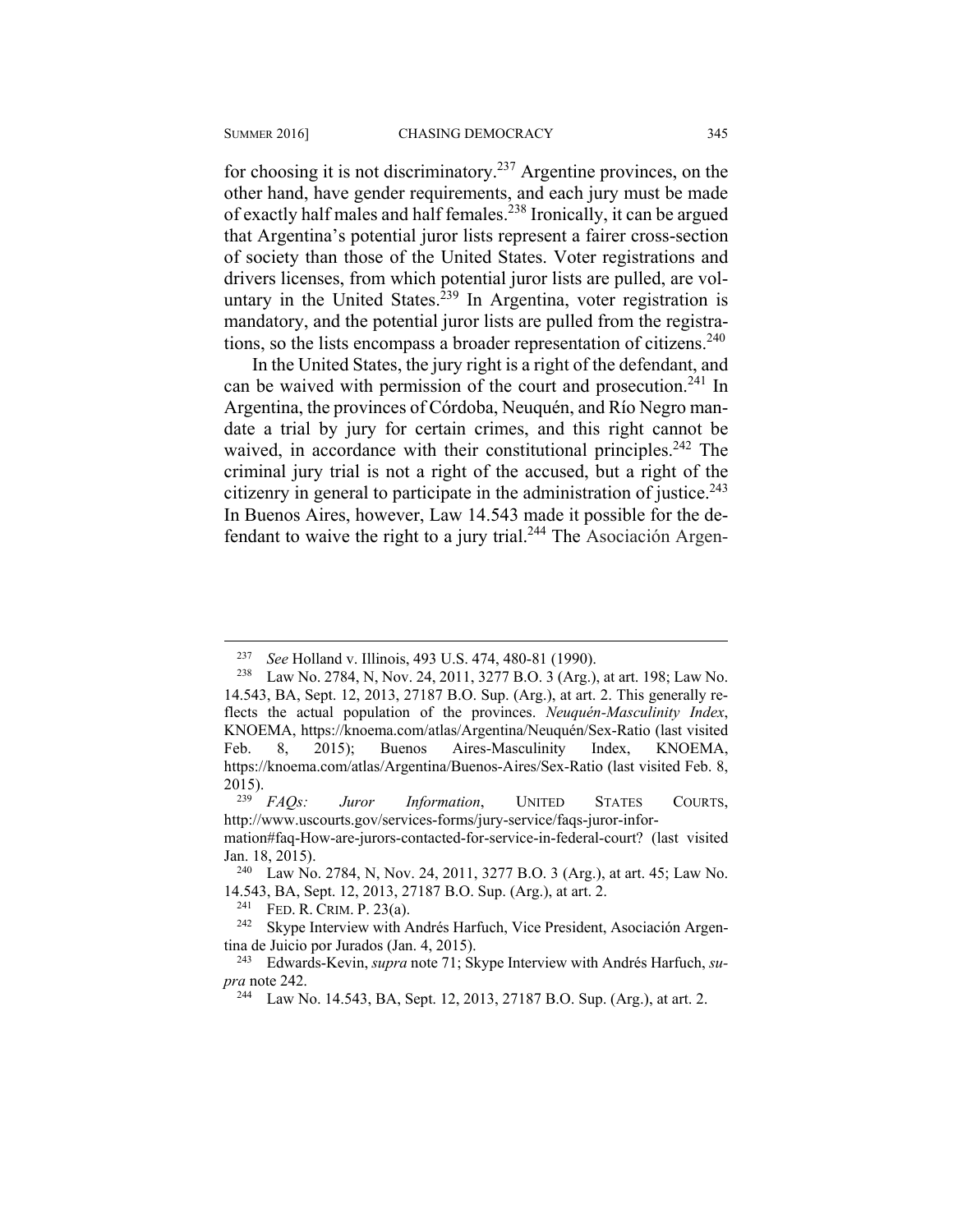tina de Juicio por Jurados is against this clause because it is "unconstitutional"—the jury right is not the defendant's to waive.<sup>245</sup> But, the main reason for this belief is cultural: if this important right is able to be waived, in an environment where many fear juries as an unknown institution, the courts may not have the opportunity to conduct enough jury trials for them to gain acceptance in the province.246

In United States federal court, any decision by the jury must be unanimous.<sup>247</sup> In Neuguén, if the eight votes to secure a guilty verdict are not reached, it is considered an acquittal.<sup>248</sup> In the Buenos Aires province, however, if eight or nine votes to convict are obtained, the jury is hung.<sup>249</sup> Less than eight votes allow a verdict of not guilty, and ten or more votes allow a verdict of guilty (in nonlife imprisonment cases).<sup>250</sup>

#### C. *Procedural Comparisons*

An important similarity between the two countries is that there is no appeal against a jury verdict of not guilty.251 This is evidence that both countries value finality in the criminal process. It is remarkable because, historically, the prosecution in Argentina has always had the ability to appeal an acquittal, but the recent reforms of the provinces' criminal procedure codes remove that possibility.<sup>252</sup> Understandably, this was a point of contention in Argentina during debates over Law 14.543.<sup>253</sup> In fact, after the first acquittal by jury in Neuquén, the prosecution wanted the court to declare a mistrial, but was unsuccessful.<sup>254</sup>

1

<sup>&</sup>lt;sup>245</sup> The jury right belongs to the community, the members of which have the right to participate in the administration of justice. Skype Interview with Andrés Harfuch, *supra* note 242.<br><sup>246</sup> *Id*.<br><sup>247</sup> FED. R. CRIM. P. 31(a).<br><sup>248</sup> Law No. 2784, N, Nov. 24, 2011, 3277 B.O. 3 (Arg.), at art. 207.<br><sup>249</sup> The prosecutor has the option to continue presenting his case; if he chooses

not to, and the victim does not object, the judge will acquit the defendant. Law No. 14.543, BA, Sept. 12, 2013, 27187 B.O. Sup. (Arg.), at art. 2.<br>
<sup>250</sup> *Id.*<br>
Skype Interview with Andrés Harfuch, *supra* note 22.<br>
<sup>252</sup> *Id.*<br>
<sup>253</sup> Skype Interview with Andrés Harfuch, *supra* note 242.<br>
<sup>254</sup> *Id.*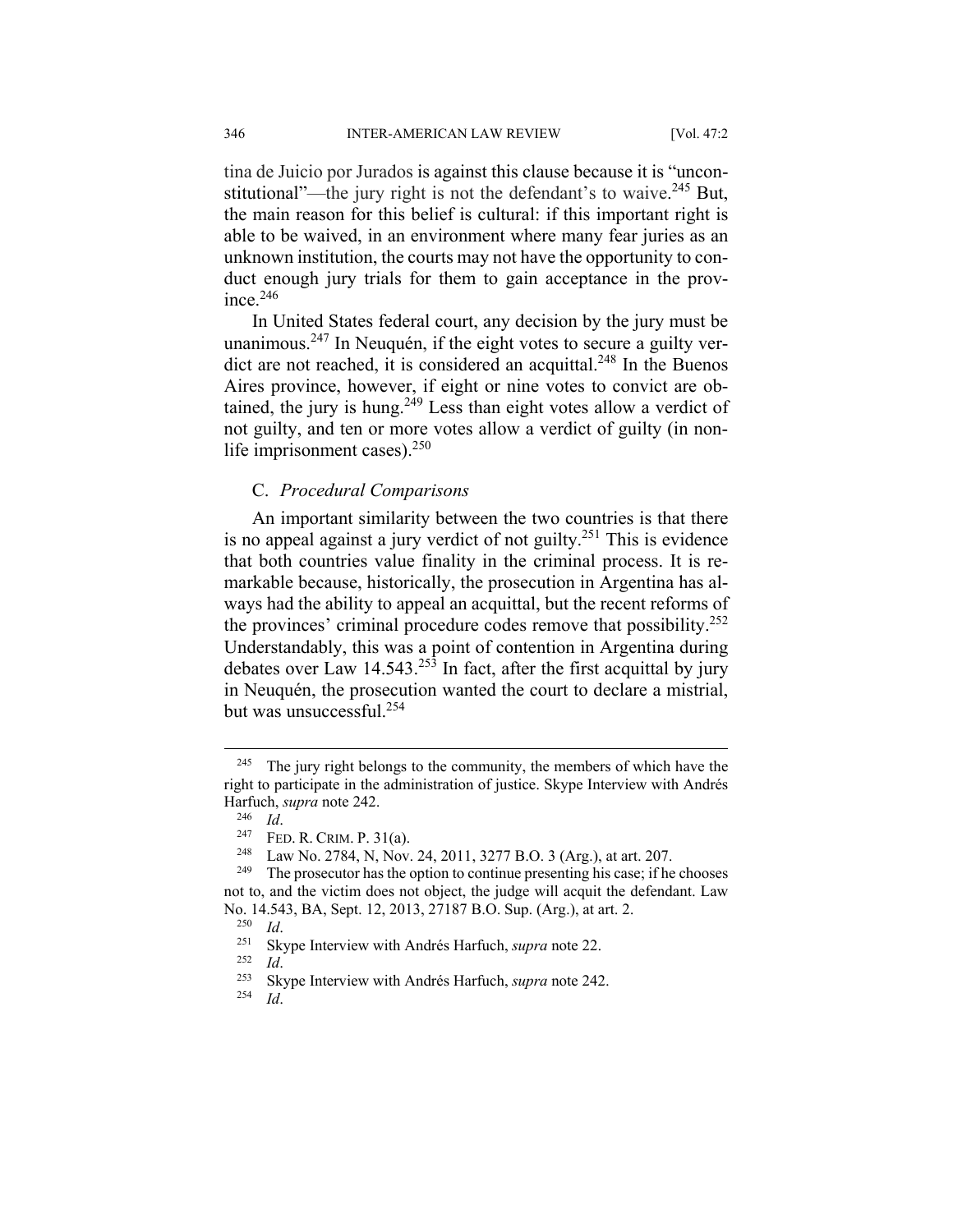In his memo to the Buenos Aires legislature, Gullco addressed the issue of acquittal appeals.<sup>255</sup> He believed that, though it may not be an issue for the government to be unable to appeal, it might be an issue for the victim, who has a constitutional basis to "promote the prosecution," regardless of the government's wishes.<sup>256</sup> Accordingly, he believed the victim should be allowed to appeal a jury verdict of not guilty.<sup>257</sup> This was not ultimately accepted by the legislature, which solidified the juries' power to determine the outcome of the case.258

The Argentine provinces included peremptory challenges in the new legislation, though it is slightly different than in the United States. During *voir dire*, prosecutors in the United States can use up to twenty peremptory challenges for capital cases, six for ordinary felony cases, and three for misdemeanor cases.<sup>259</sup> Defendants generally have the same amount of peremptory challenges as prosecutors, except in felony cases where the defendants have ten, as opposed to the prosecutor's six.<sup>260</sup> Attorneys in Córdoba<sup>261</sup> and Neuquén<sup>262</sup> can use one peremptory challenge. Buenos Aires' attorneys have four.263 Both the United States and the provinces of Argentina allow unlimited challenges for cause.264 The provinces' decisions to include peremptory challenges demonstrate the United States jury system's impact on Argentine laws and its influence in Argentina.

#### D. *United States' Influence on Argentina*

The idea of America influencing Argentina's legal system is not novel. In fact, the 1853 Argentine Constitution is nearly a copy of

<sup>&</sup>lt;sup>255</sup> Memorandum by Hernán Victor Gullco, *supra* note 208, at 6-7.<br>
<sup>256</sup> *Id.* at 6.<br>
<sup>257</sup> *Id.*<br>
<sup>258</sup> *Id.*<br>
<sup>259</sup> FED. R. CRIM. P. 24(b).<br>
<sup>260</sup> *Id.*<br>
<sup>260</sup> *Id.*<br>
<sup>260</sup> *Id.*<br>
<sup>261</sup> Law No. 9182, CBA, Sept. 22, 20 Edwards-Kevin, *supra* note 71.<br><sup>262</sup> Law No. 2784, N, Nov. 24, 2011, 3277 B.O. 3 (Arg.), at art. 198.<br><sup>263</sup> Law No. 14.543, BA, Sept. 12, 2013, 27187 B.O. Sup. (Arg.), at art. 2.<br><sup>264</sup> Law No. 2784, N, Nov. 24, 2011, 3277

<sup>14.543,</sup> BA, Sept. 12, 2013, 27187 B.O. Sup. (Arg.), at art. 2; FED. R. CRIM. P. 47; Edwards-Kevin, *supra* note 71.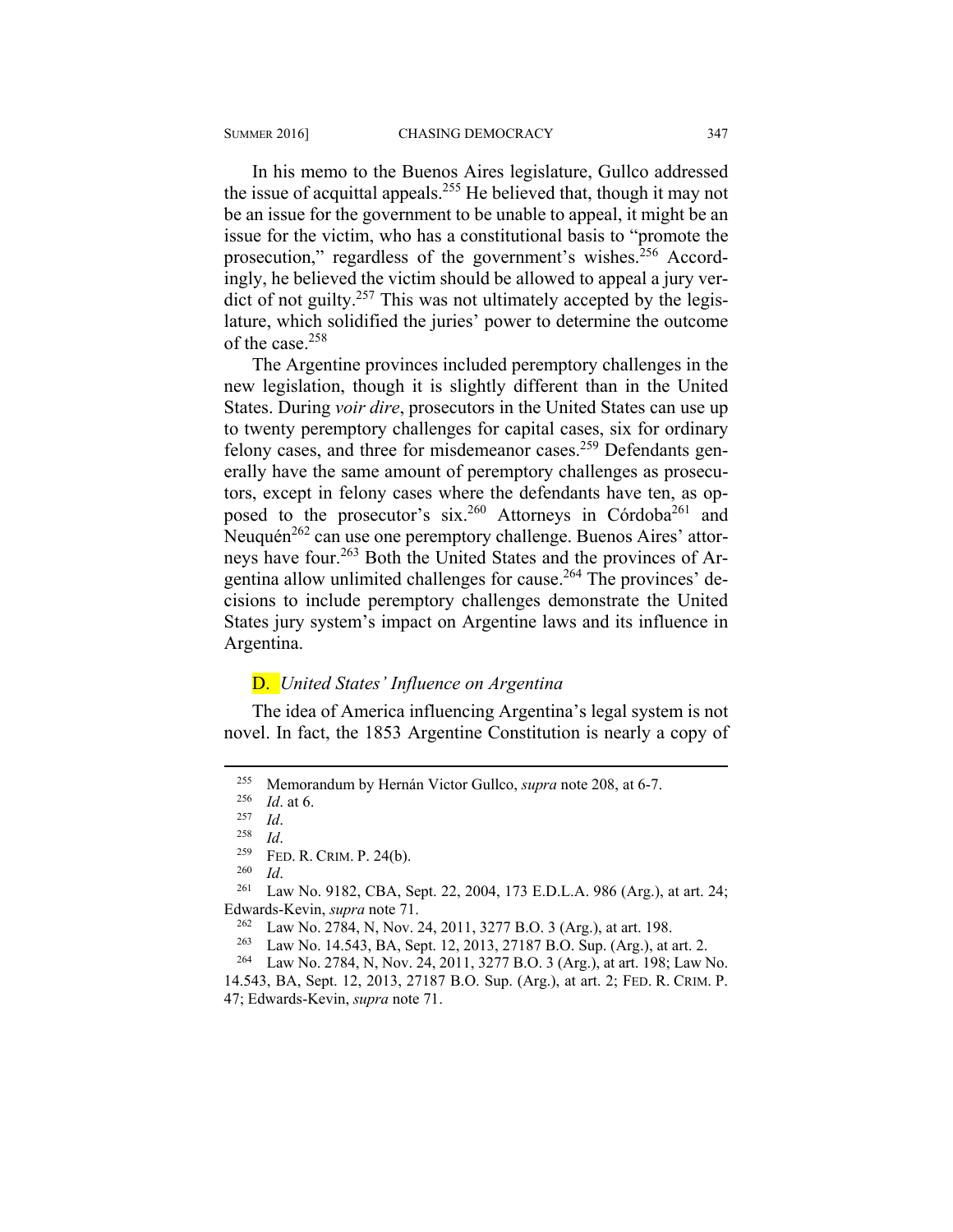the United States Constitution—except with regard to jury trials.<sup>265</sup> Nonetheless, Argentina's 1853 Constitution derived many of its rules concerning lay participation from the United States Constitution.266 The United States probably also helped influence Argentine citizens' acceptance of jury trials, as Argentines likely experienced juries mostly through American media before juries were established in Argentina.<sup>267</sup> However, European systems have "traditionally had a strong influence upon the legal profession in general" in Argentina, <sup>268</sup> which explains some of the conflict between the different jury models of the provinces.<sup>269</sup>

Additional evidence of American influence on the local legal culture is the United States embassy's financial support in developing Law 9182 at the federal level in Argentina.270 In 2004, the Office

270 Bergoglio, *New Paths Toward Judicial Legitimacy, supra* note 32, at 326.

<sup>265</sup> Skype Interview with Andrés Harfuch, *supra* note 242; *see also* Alexander W. Weddell, Ambassador to the Argentine Republic, Address at the College of William and Mary: A Comparison of Executive and Judicial Powers Under the Constitutions of Argentina and the United States 5 (Apr. 23, 1937), *available at* http://scholarship.law.wm.edu/cgi/viewcontent.cgi?article=1018&context=cut-

ler. The Chairman of the Committee on Constitutional Amendments to the Buenos Aires Convention of 1860 said, "The committee has been guided in its recommendations by the provisions of a similar constitution, recognized as the most perfect, viz., that of the United States." *Id.* at 6 (internal citation omitted). The United States Constitution "served as the basis for the formation of the Argentine Confederation." *Id*. Some notable similarities include vesting the executive power in the President, electing the President and Vice-President "by presidential electors from each province chosen by direct votes of the people," and vesting the judicial power in a supreme court and other inferior courts established by Congress. *Id*. at

<sup>8, 10, 16.&</sup>lt;br><sup>266</sup> Bergoglio, *New Paths Toward Judicial Legitimacy, supra* note 32, at 328.<br><sup>269</sup> *Id.* 268 *Id.* 269 Miguel Ángel Ciuro Caldani, *NUEVAMENTE SOBRE LOS EFECTOS DE* 

*LA RECEPCIÓN JURÍDICA EN LA CULTURA JURÍDICA ARGENTINA* 29 REVISTA DEL CENTRO DE INVESTIGACIONES DE FILOSOFÍA JURÍDICA Y FILOSOFÍA SOCIAL 49, 56 (2006), *available at* http://www.cartapacio.edu.ar/ojs/index.php/centro/article/view/900/719 ("Materially speaking, having our Constitution based on the American model, Civil Law modeled after the French paradigm, Procedural Law influenced by the Spanish, Administrative Law also influenced by the French, and Labor Law akin to the Italian model while having a predominantly Italo-Hispanic population, obliges us to seek an adaptation, a synthesis, as yet unattained.").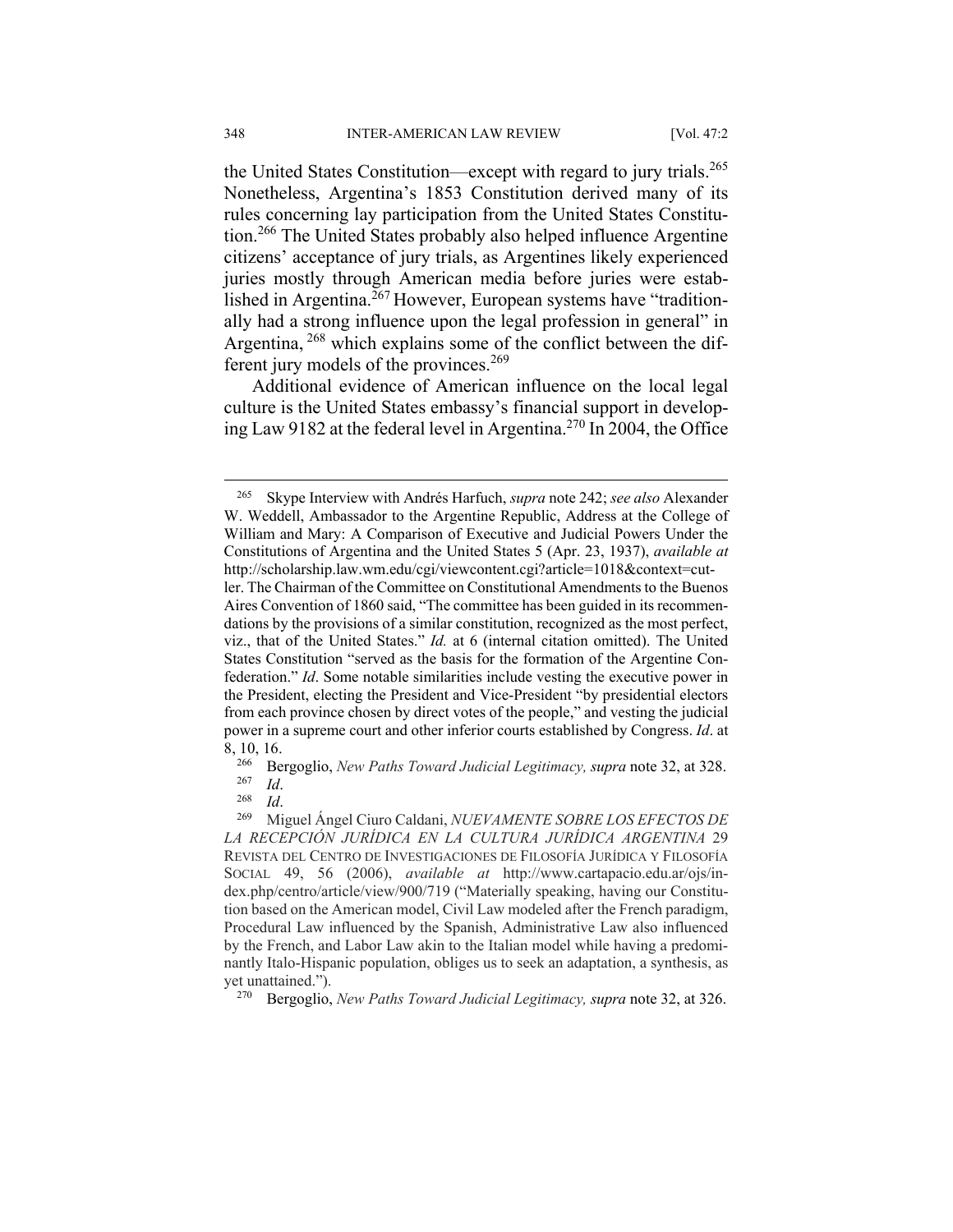of International Information Programs of the United States Department of State funded a trip through the United States Speaker and Specialist grant, so that Cornell University professor and American jury expert Valerie Hans could meet with representatives in Argentina.271 This program aimed to support Argentina's effort to incorporate juries by increasing knowledge about United States processes and providing Argentine legal professionals and the public with greater exposure to the jury system.<sup>272</sup> *Voir dire*, including peremptory challenges discussed above, is a topic of discussion in this program. American scholars and lawyers are guiding these discussions and helping Argentines appreciate the value of certain institutions, such as *voir dire*.

#### V. THE JURY'S FUTURE IN ARGENTINA

*"I consider trial by jury as the only anchor ever yet imagined by man, by which a government can be held to the principles of its Constitution."* 

### *-Thomas Jefferson*<sup>273</sup>

As discussed above, the reactions of the public in the provinces where jury trials have been implemented are overwhelmingly positive, despite the controversial setting.274 Research generally shows that community members are genuinely interested in serving on a jury and take their duties very seriously.275 Jury members have little trouble following the trials and feel comfortable expressing their views in a deliberation setting.276 Most jury members rate their experience as positive, and their views of the criminal justice system improve dramatically after serving.277 The National Supreme Court of Argentina has twice supported the constitutional notion that

1

<sup>271</sup> Martin Mbugua, *UD Prof in Argentina as Expert on Juries*, UDAILY (Aug. 31, 2004, 2:22 PM), http://www.udel.edu/PR/UDaily/2005/jul/jury083104.html.<br>
<sup>272</sup> *Id.*<br>
Edwards-Kevin, *supra* note 71.<br>
<sup>274</sup> Bergoglio, *New Paths Toward Judicial Legitimacy, supra* note 32, at 331.<br>
<sup>275</sup> *Id.*<br>
<sup>276</sup>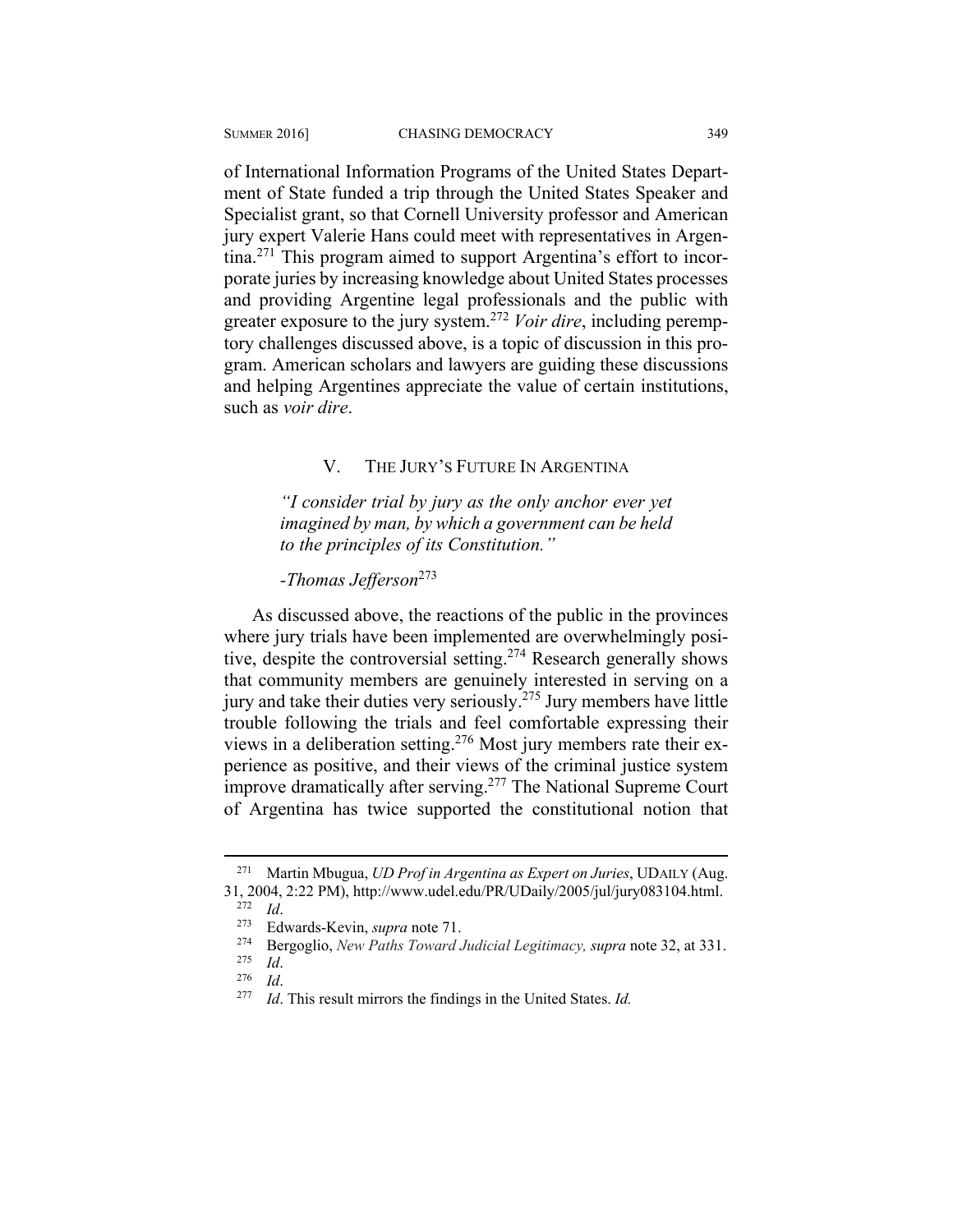judges should be impartial during trials,  $278$  which is easier when juries determine the verdict. Additionally, Judge Cristian Requena, who presided over the first jury trial in Córdoba, stated, "At the beginning, I had reservations, but today, I am convinced that the [jury] system is extremely useful and opens a path of popular participation where it did not previously exist."<sup>279</sup>

Still, jury trials in Argentina would benefit from a few adjustments. First, the circumstances in which jury trials are warranted are not always clearly defined by the current laws.280 By listing definite criteria for which types of cases qualify for a jury trial, the legislature would help further legitimize the institution and avoid confusion. It would also avoid allegations of prosecutorial wrongdoing where a prosecutor alters a sentence or charge to avoid a jury trial. With more specific guidance from the legislature, prosecutors would not have as much discretion in determining when a jury trial is warranted.

In addition, evidence rules do not currently exist in Argentina.281 Without evidence rules, it is difficult to properly instruct a jury and keep track of which evidence should be shown so as not to confuse or muddle the issues. For example, a jury may not understand that character evidence is not substantive evidence, or that hearsay is not as reliable as direct testimony, without proper rules and instructions. In the years to come, Argentina would want to, and most likely will, consider incorporating basic evidence rules such as those regarding character evidence and hearsay.

Finally, the current jury systems in Argentina would benefit from increased training and informational sessions for both attorneys and for the public. As Judge Pont Vergés has noted, implementing the jury system requires "a reeducation of judges, public prosecutors, attorneys, the police, and even the people."282 Many

<sup>278</sup> D'Alessio, *supra* note 46, at 44. 279 Edwards-Kevin, *supra* note 71. 280 D'Alessio, *supra* note 44, at 47. For example, the Neuquén province calls for juries in crimes against persons or sexual integrity, or crimes causing serious injury, provided that the prosecutor requests a sentence of at least 15 years. Law

No. 2784, N, Nov. 24, 2011, 3277 B.O. 3 (Arg.), at art. 35. 281 Skype Interview with Andrés Harfuch, *supra* note 242. 282 E-mail from Judge Francisco Pont Vergés, *supra* note 24.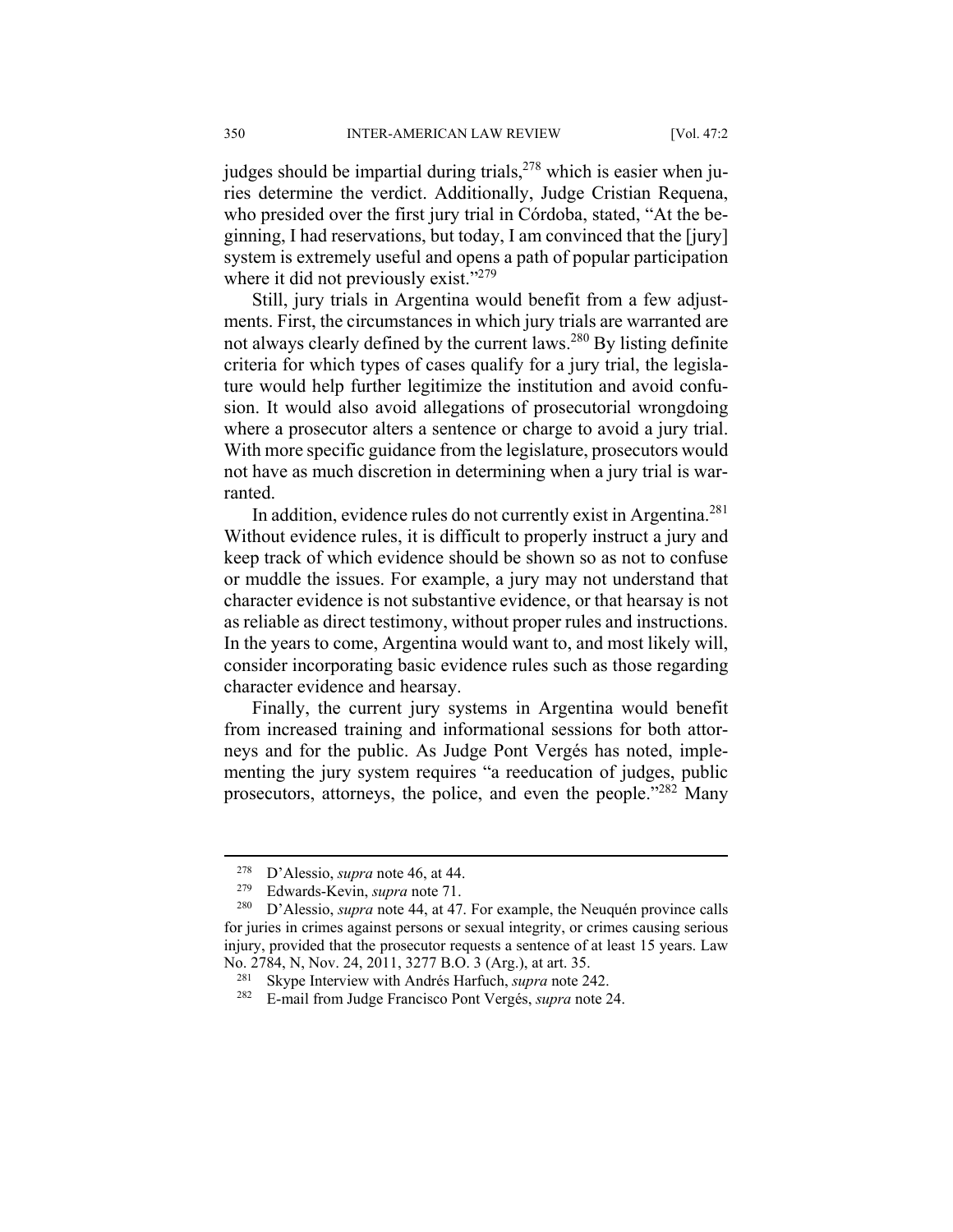people still "have no idea what trial by jury means, or that it even exists<sup>"283</sup>

Granted, the Ministry of Justice has taken steps to create more exposure to jury trials. For example, the Supreme Court of Buenos Aires has held training sessions for attorneys, taught by local experts.284 In addition, as mentioned above, the Buenos Aires Ministry of Justice recently negotiated with MGM for distribution rights to *12 Angry Men* so it can be used as an educational tool in schools, universities, and for the general public.<sup>285</sup> Finally, and perhaps most importantly, the Buenos Aires Ministries of Justice and Education have made an agreement allowing information on jury trials to be included in the curriculum of secondary schools.<sup>286</sup> Minister Ricardo Casal remarked that, "this is an initiative that aims to train those who in a few years can became potential jurors."287 Additional actions such as these will hopefully lead to increased acceptance of the jury system, confidence in juror competence, and legislation establishing federal and provincial jury systems.<sup>288</sup>

#### VI. CONCLUSION

One scholar has suggested that in places "where lay participation has not been established, the influence of the citizenry is greater than where it has."<sup>289</sup> It follows that, in order for judges to resist making

<sup>283</sup> *Id*. 284 *La Suprema Corte de Justicia de la Pcia. de Bs. As. inicia capacitación junto a la AAJJ*, JUICIO POR JURADOS, http://www.juicioporjurados.org/2014/08/la-suprema-corte-de-justicia-de-la-pcia.html (last visited Jan.  $18, 2015$ ).

<sup>285</sup> Penna, *supra* note 2. 286 Fernando Soriano, *Juicios por jurados en Buenos Aires: más condenas que absoluciones*, CLARIN (July 27, 2015), http://www.clarin.com/policiales/Juicios-Buenos-Aires-condenas-absoluciones\_0\_1401459955.html.<br><sup>287</sup> *Id.*<br><sup>288</sup> Neuguén province has signed an agreement to carry of

Neuquén province has signed an agreement to carry out the first empirical research on juries in Latin America, which will likely be instrumental in discovering which other programs will be effective. *See Neuquén: convenio de investigación sobre jurados*, JUICIO POR JURADOS (Dec. 20, 2015), http://www.juicioporjurados.org/2015/12/neuquen-jury-research-agreement-between.html.

<sup>289</sup> Hendler, *Old History, Recent Experience, supra* note 13, at 4.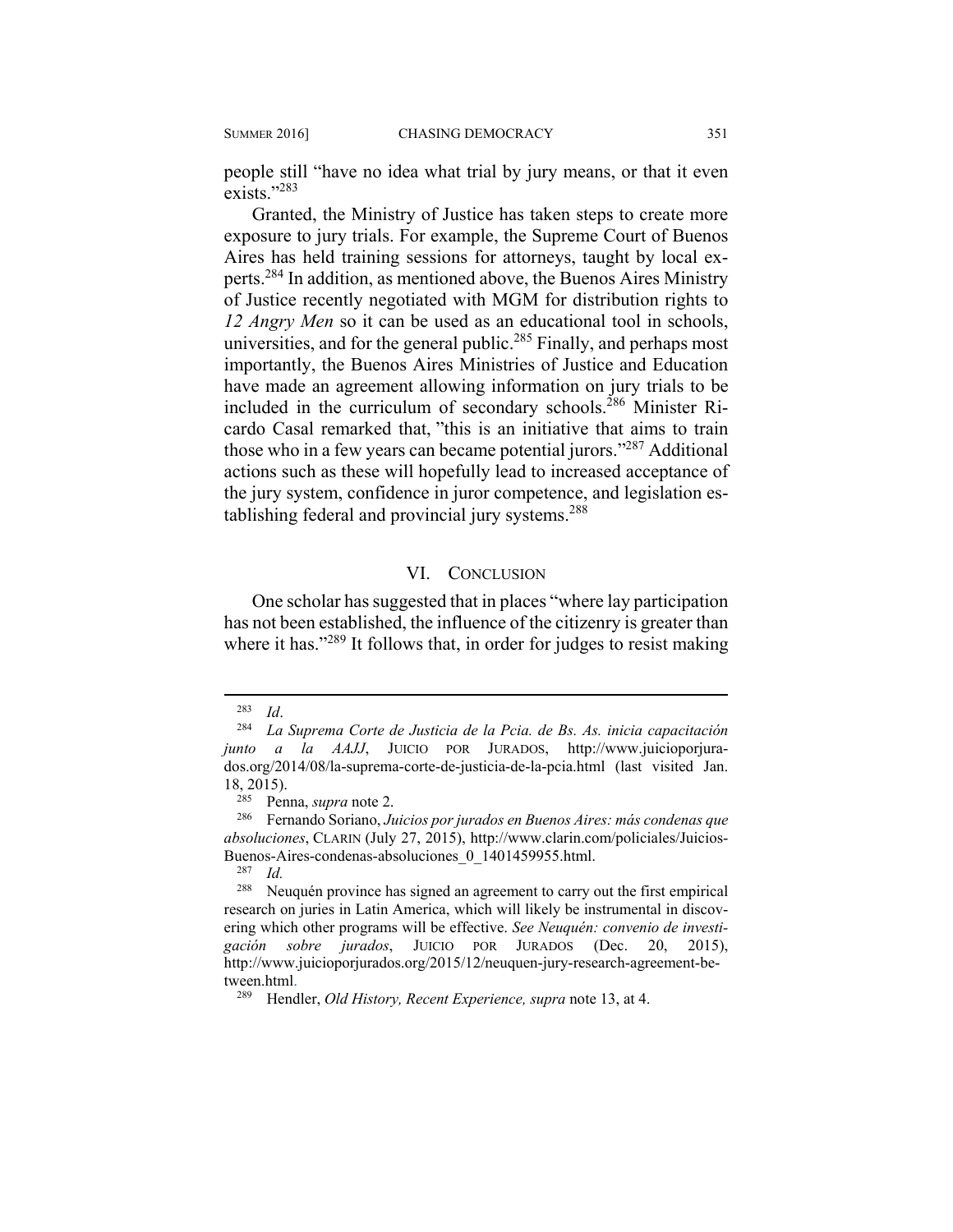legal determinations based solely on the voice of the public, Argentina must "strengthen the participation of citizens in criminal procedures where it already exists or to establish it" where it does not.<sup>290</sup> With jury systems now established in five provinces, and with draft bills introduced in several others, the provinces of Argentina are well on their way to doing just that.

Following this trend, Senator Eugenio "Nito" Artaza proposed a revised version of the Argentine federal Criminal Procedure Code in June 2014 that includes a jury clause.<sup>291</sup> The more Argentine provinces that implement jury systems and realize its benefits, the more likely it is that this national bill will pass, and that Article 75 of the National Constitution's requirements will finally be met. With each new step, the provinces of Argentina come closer to their constitutional ideals, and the response so far is encouraging.

Meanwhile, provinces that have yet to introduce formal legislation are coming ever closer to a system similar to that of the United States,<sup>292</sup> and for good reason: the American jury system is one of the "oldest and most elaborate in the world."<sup>293</sup> The United States has spent years tweaking the jury selection and deliberation processes, and Argentina is taking advantage of that knowledge.<sup>294</sup> By referencing juries in the United States, Argentina will find valuable aspects it wants to emulate and flaws that it wants to avoid. Either way, it can use the United States system as a framework from which to "adapt the institution to the unique context and setting of Argentina."295

<sup>&</sup>lt;sup>290</sup> *Id.* 291 This bill would make jury systems mandatory both in the federal and provincial courts. E-mail from Andrés Harfuch, Vice President, Asociación Argentina de Juicio por Jurados, to author (Feb. 1, 2015 18:01 EST) (on file with au-

thor).<br><sup>292</sup> With one particularly important distinction: it is proposed in Chubut that if there is a hung jury, the prosecution can have one chance to retry the case. Skype Interview with Andrés Harfuch, *supra* note 242. 293 Valerie P. Hans & John Gastil, *Preface to El Juicio por Jurados: Investi-*

*gaciones Sobre la Deliberación, el Veredicto y la Democracia* 1 (2014) (on file with the author). 294 *Id*. 295 *Id*.